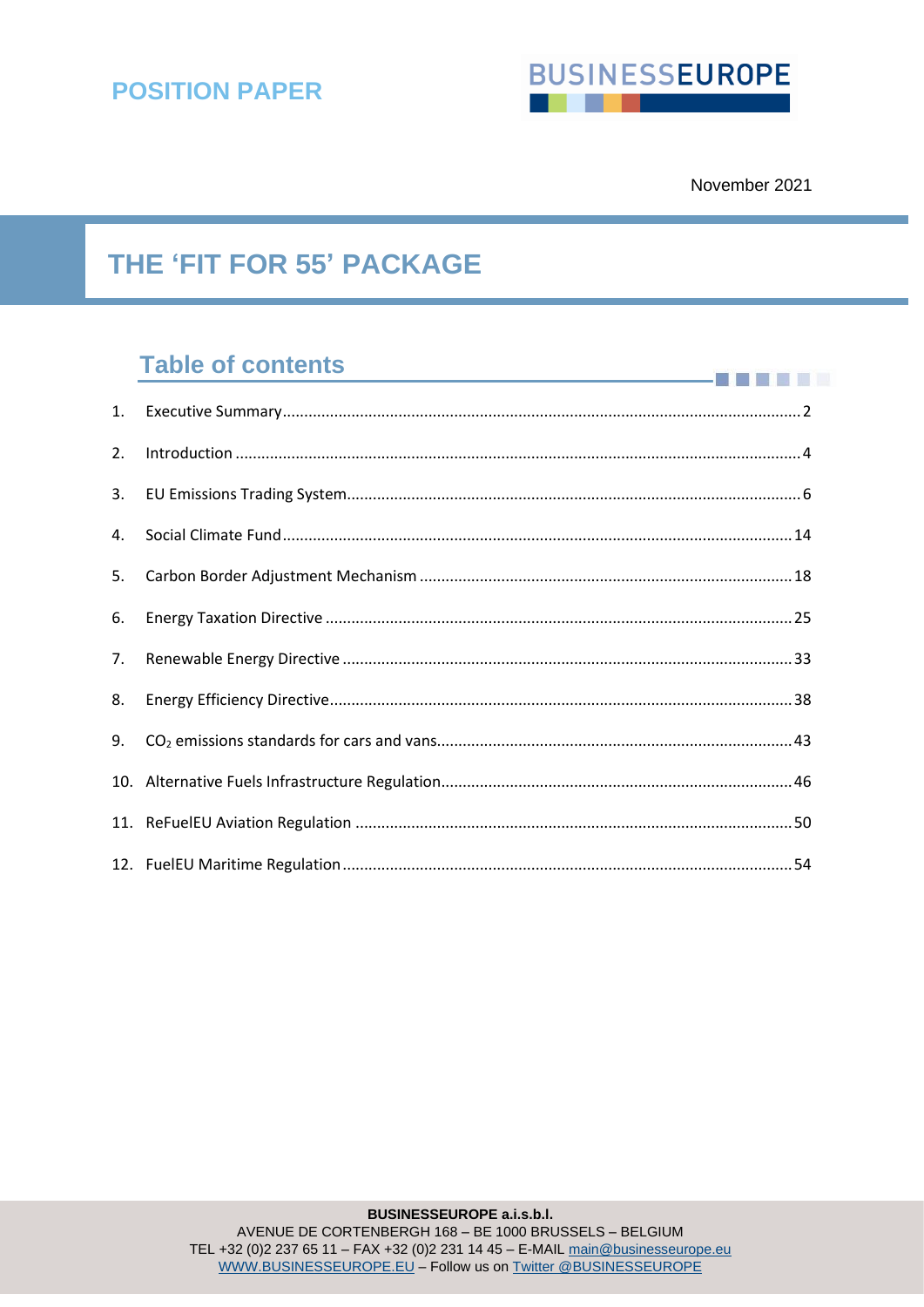

**POSITION PAPER**

# <span id="page-1-0"></span>**1. Executive Summary**

- The 'Fit for 55' package significantly deepens and broadens the decarbonisation of Europe's economy to achieve climate neutrality by 2050. **BusinessEurope supports the European Green Deal and is committed to the transition to a climate-neutral economy by mid-century.** European industry is ready to take its share of responsibility and to bring solutions. The transition is expected to have positive effects such as growing markets for clean technologies.
- At the same time, determination to a climate-neutral economy is no reason to overlook challenges and transition costs. They are likely to be significant and therefore need to be thoroughly assessed and addressed in order to minimise them as much as necessary. **Climate ambition must go handin-hand with industrial competitiveness** and feature the zero- and low-carbon solutions to deliver on its objectives. To be able to deliver, proper framework conditions from the continuous availability of renewable and low-carbon energy at competitive prices and a historic investment programme need to be in place. Overall investment conditions need to be improved, bottlenecks removed and investments in industrial sectors accelerated.
- This paper presents **BusinessEurope recommendations on ten of the legislative proposals**.
- While the **EU ETS** (Emissions Trading System) follows the 2030 climate ambition, it needs improvements on other key aspects. Specifically, the increase in ambition should go together with sufficient carbon leakage protection for direct and indirect emissions. The participation of new sectors (buildings and road transport) should be streamlined, especially for smaller fuel suppliers.
- The **Social Climate Fund** needs a careful assessment, notably to avoid duplication with existing EUlevel funding mechanisms. For the fund to have the most long-lasting impact, it is important that the measures financed represent a good balance between direct income support and investments, with the later much more likely to protect vulnerable populations in the long-term.
- The **Carbon Border Adjustment Mechanism (CBAM)** could prove to be a tool to fight carbon leakage and level the playing field. Ensuring WTO compatibility and avoiding retaliation from trading partners is key not only for CBAM sectors, but also for the EU industry as a whole. The CBAM should not be considered as an alternative to free allowances, but should complement them, until the mechanism has proven its ability to effectively prevent carbon leakage and level the playing field.
- The proposal to replace the current volume-based taxation structure in the **Energy Taxation Directive (ETD)** with a system based on energy content is a positive step forward to intensify investment in greener alternatives. However, we are strongly concerned about measures proposed in the ETD which will particularly harm the competitiveness of energy-intensive industries. Less favourable treatment for these sectors will make it less attractive for them to invest, including in the energy transition.
- Making renewable and low-carbon energy cheaper and more widely available is crucial. It remains to be seen whether targets for renewable energy consumption in industry, as proposed in the **Renewable Energy Directive**, is the right approach. The attention on fast-track permitting processes, cross-border cooperation and Power Purchase Agreements is positive.

S BIS STATE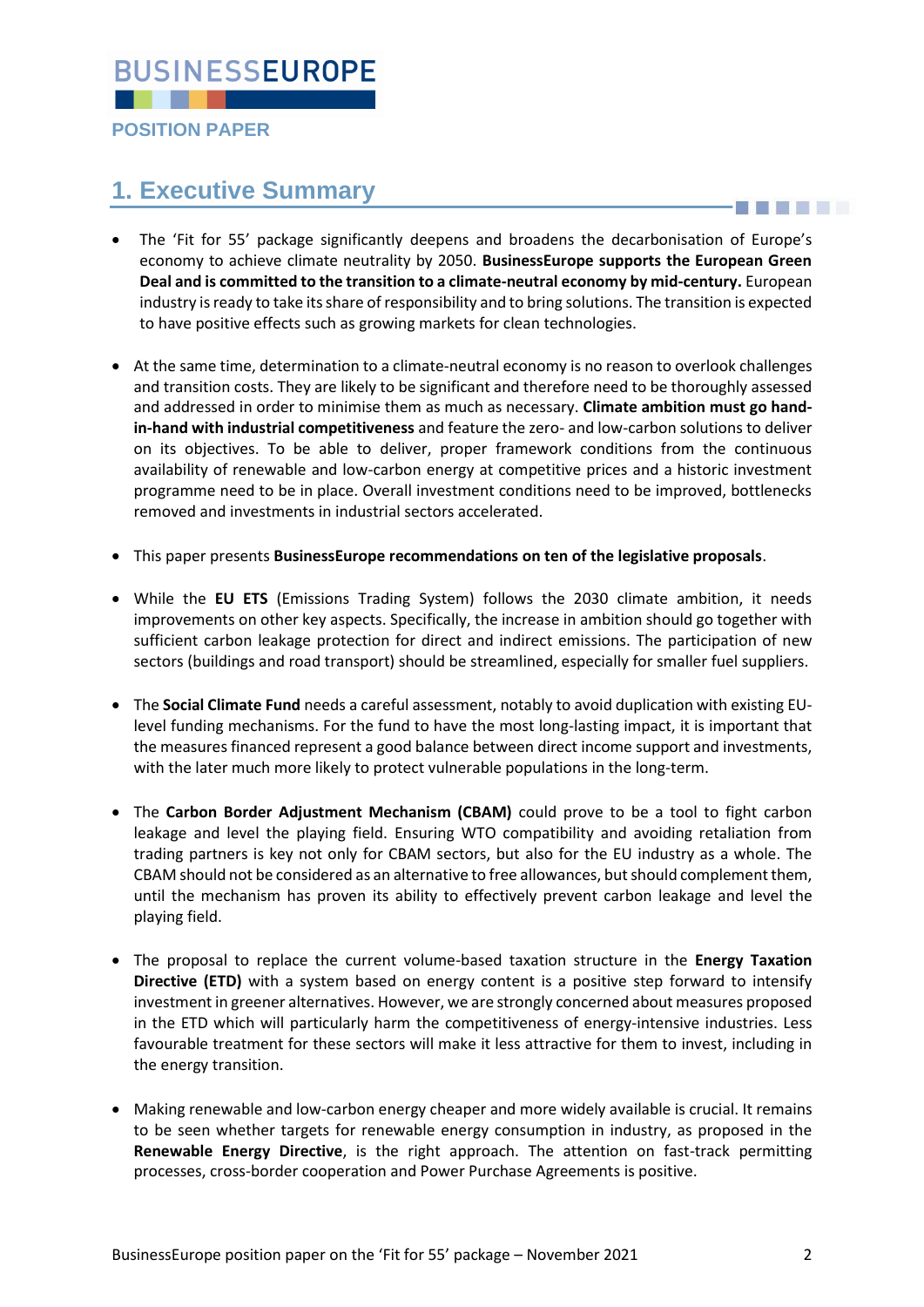• The **Energy Efficiency Directive** should focus on energy intensity instead of capping energy consumption as this risks limiting the potential for industrial decarbonisation. Innovative technologies for decarbonisation can be very energy intensive. The audits mandated by the directive should not be intertwined with provisions under the EU ETS.

**BUSINESSEUROPE** 

. . .

- The 100% reduction, tailpipe-only 2035 target for **CO<sup>2</sup> emissions for cars and vans** is exclusionary and not in line with the principle of technological neutrality. It disincentivises investments into crucial technologies such as liquid low-carbon and renewable fuels.
- The extension targets for alternative fuel infrastructure should be more ambitious to enable the emissions reduction aimed for in the package, in particular for road transport and maritime. The **Alternative Fuels Infrastructure Regulation** should be complemented by clearer enforcement provisions.
- The blending mandate, proposed in the **ReFuelEU Aviation Regulation**, coupled with an uptake obligation, should provide for sufficient flexibility. At the same time, it should be flanked by supporting measures that ensure that the supply chain for sustainable aviation fuels is developing in line with the demand.
- The emission intensity standard proposed in the **FuelEU Maritime Regulation** should be more flexible to recognise alternative production pathways for shipping fuels. As the proposal goes beyond the International Maritime Organisation (IMO) framework, the Commission should engage proactively with trading partners to avoid adverse reactions, and closely monitor any potential for carbon leakage.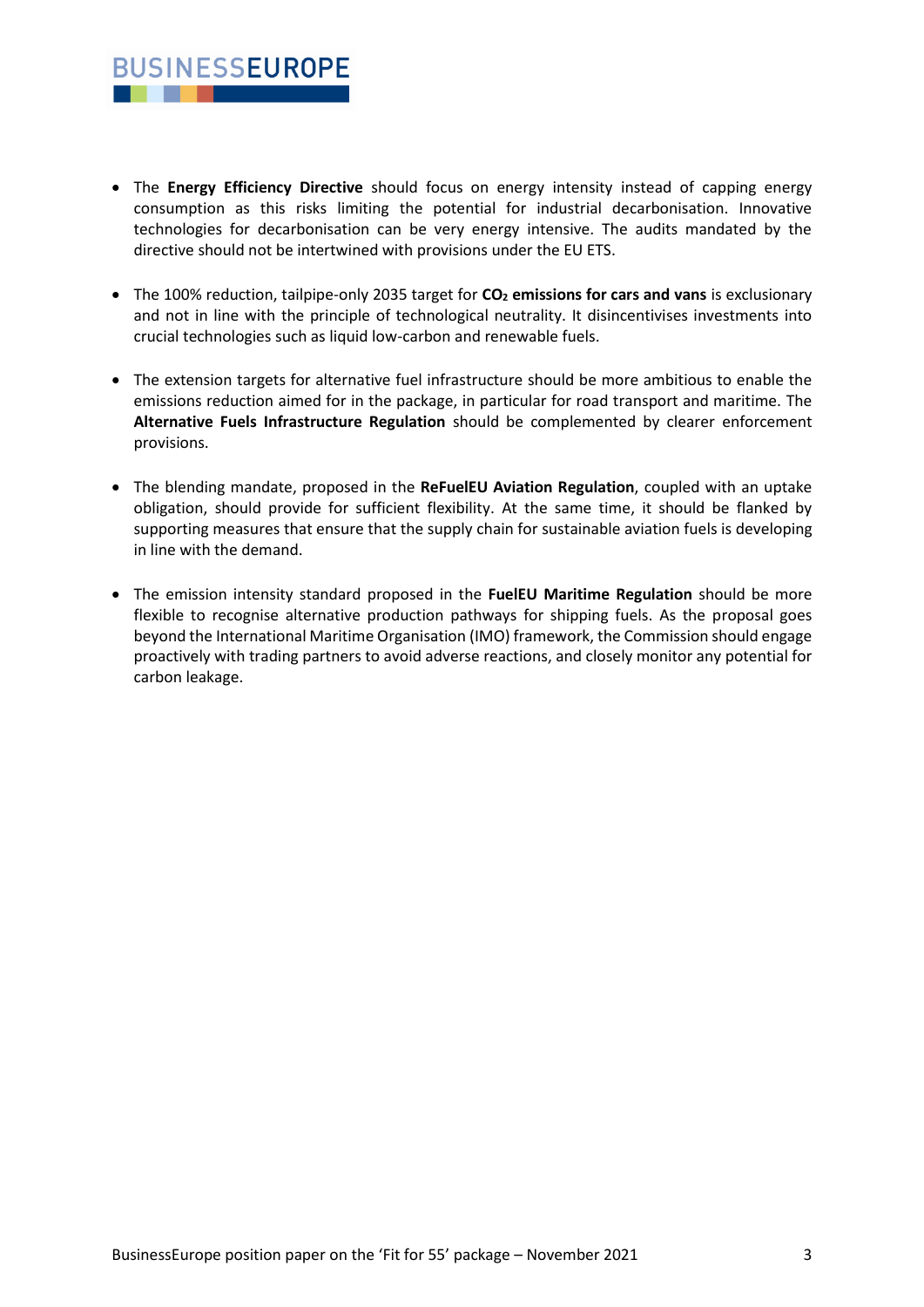# <span id="page-3-0"></span>**2. Introduction**

The 'Fit for 55' package intends to reduce the EU's greenhouse gas emissions by 55% by 2030 compared to 1990. The thirteen legislative proposals significantly deepen and broaden the decarbonisation of Eur ope's economy to achieve climate neutrality by 2050. The transformative nature of the package will make climate policy more visible in the daily life of Europeans and companies. In order for European businesses and industry to deliver it is imperative that the feasibility of the plans and the costs involved are taken into account.

This paper presents BusinessEurope comments on ten of the legislative proposals, providing recommendations where we believe changes are needed.

## **COMMITMENT**

BusinessEurope supports the European Green Deal and is committed to the transition to a climateneutral economy by mid-century. The European industry is ready to take its share of responsibility. Building on the achievements so far (see graph<sup>1</sup>), the European industry will continue reducing its

carbon footprint and to bring zero- and lowcarbon technologies and solutions to society (see examples on [ClimateYourBusiness\)](http://climateyourbusiness.eu/).

The innovation angle is critical to the success of the transition. As the International Energy Agency pointed out<sup>2</sup>, most of the global reductions in  $CO<sub>2</sub>$ emissions through 2030 come from technologies readily available today. But in 2050, almost half the reductions would come from technologies that are currently at the demonstration or prototype phase. In heavy industry and longdistance transport, the share of emissions reductions from technologies that are still under development today is even higher. Regulations here have to pave the way for development and



market uptake of new technologies, but also will have to recognise the feasibility within companies of reducing their emissions.

The transition is expected to bring positive effects, such as growing markets for clean technologies, new wave of technological progress, abatement cost curves shifting downward, etc. For instance, the EU exported €71 billion in clean energy technologies between 2012 and 2015, creating a €11 billion trade surplus<sup>3</sup>.

At the same time, Europe's decarbonisation cannot be a lone example, it has to set off a cascade of similarly concrete steps by other big emitters. Accounting for 8% of global  $CO<sub>2</sub>$  emissions, the EU must push others to step up their actions as well.

**Existence of the Community Community** 

<sup>&</sup>lt;sup>1</sup> Greenhouse gas emissions by sector. Bruegel on data from European Environment Agency (2021).

<sup>&</sup>lt;sup>2</sup> International Energy Agency, May 2021. Net Zero by 2050 A roadmap for the global energy sector.

<sup>3</sup> European Commission, 2019. Reflection paper – Towards a sustainable Europe by 2030.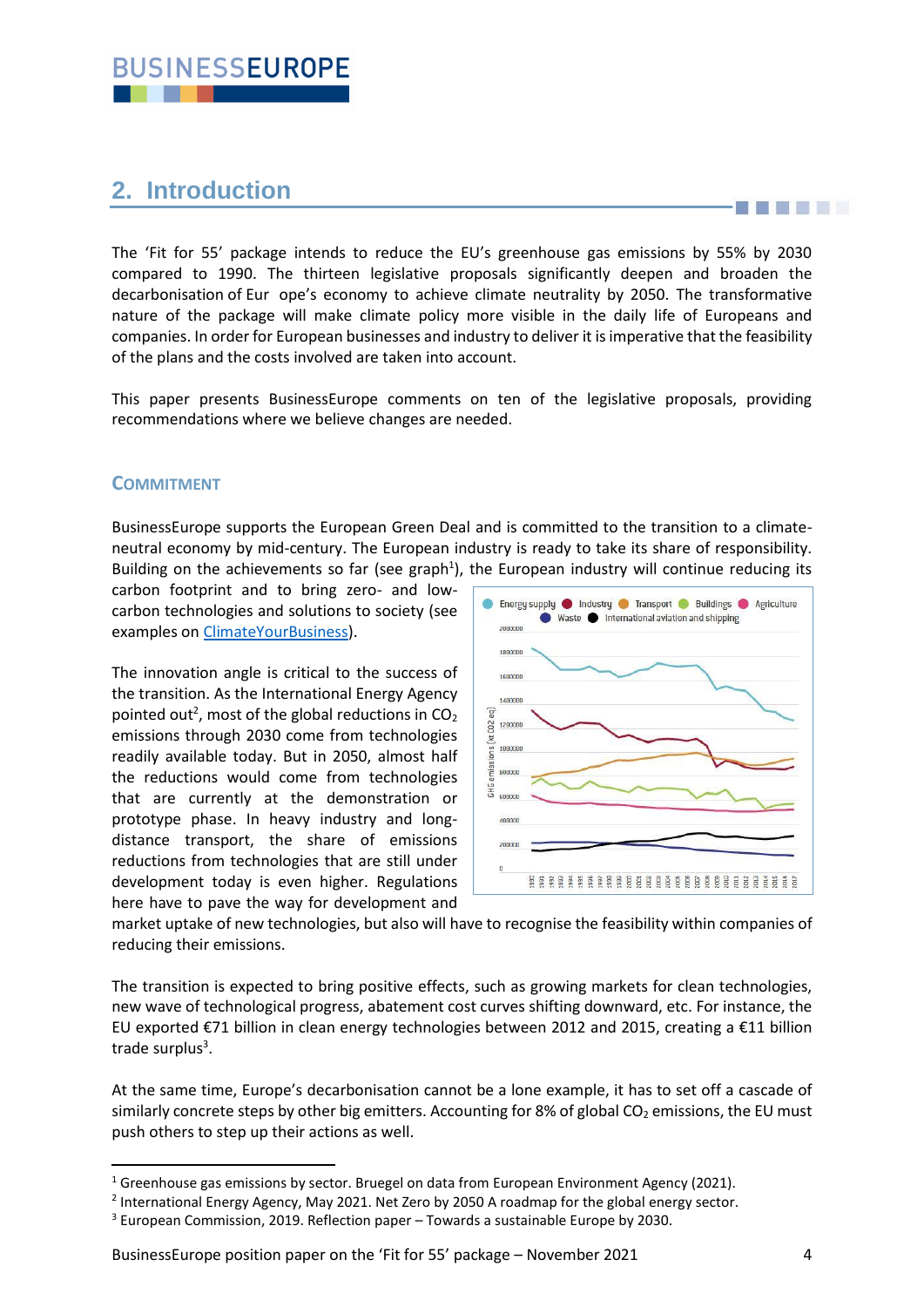## **CHALLENGES**

Because of the magnitude of the efforts involved and the pace of the transformation implied, the accelerated transition is bound to have profound economic and social impacts. Challenges will be numerous such as the huge increase in investment needs, the risk of closures and carbon leakage, difficulties with labour reallocation, etc.

Determination over the transition to a climate-neutral economy is no reason to overlook challenges and transition costs. They are likely to be significant and therefore need to be thoroughly assessed and debated in order to minimise them as much as necessary.

The current increase in energy prices also shows how sensitive our economies are to energy prices and should therefore be thoroughly considered when discussing the 'Fit for 55' package.

## **REALITY CHECK**

The overall direction set by the Fit for 55 package is right, but the economic and social viability must be checked carefully. It is critical that it does not weaken the competitiveness of our industries. A strong industrial base, with competitive companies that generate wealth, is key to mobilise the necessary investments as well as to keep and expand high-quality industry in jobs in Europe. Largescale job-losses, as well as large increases in costs for consumers will threaten popular support for the measures, especially when consumers do not have the option to switch to climate-friendly alternatives or otherwise lower their GHG emissions. Without popular support, the green transition will not happen, as the political situation will not allow the necessary action.

The package must undergo a reality check to see what is workable and what needs to be adjusted to make the transition consistent with our climate neutrality goal (e.g. gradual phasing out of fossil-fuels), but also economically and socially successful. This paper shows that important changes are necessary to strike the right balance and to ensure the right framework conditions, in particular:

- A greater emphasis on making renewable and low-carbon energy cheaper and more widely available.
- A more coherent approach to avoid blocking investments in industrial sectors that need them the most to transition and master the significant increase in ambition.
- Dedicated support for the breakthrough technologies that will be needed to make significant strides in the deep decarbonisation of hard-to-abate sectors.
- A carbon leakage regime that switches to new instruments only after they have been proven to be effective.
- More flexibility in the carbon market, with the ability to adapt to react to significant changes in economic activity.

<span id="page-4-0"></span>Lastly, it is important that the cumulative impact of the different legislations(e.g. ETS, Energy Taxation Directive and aviation/maritime) on the covered economic activities is much deeply assessed and understood.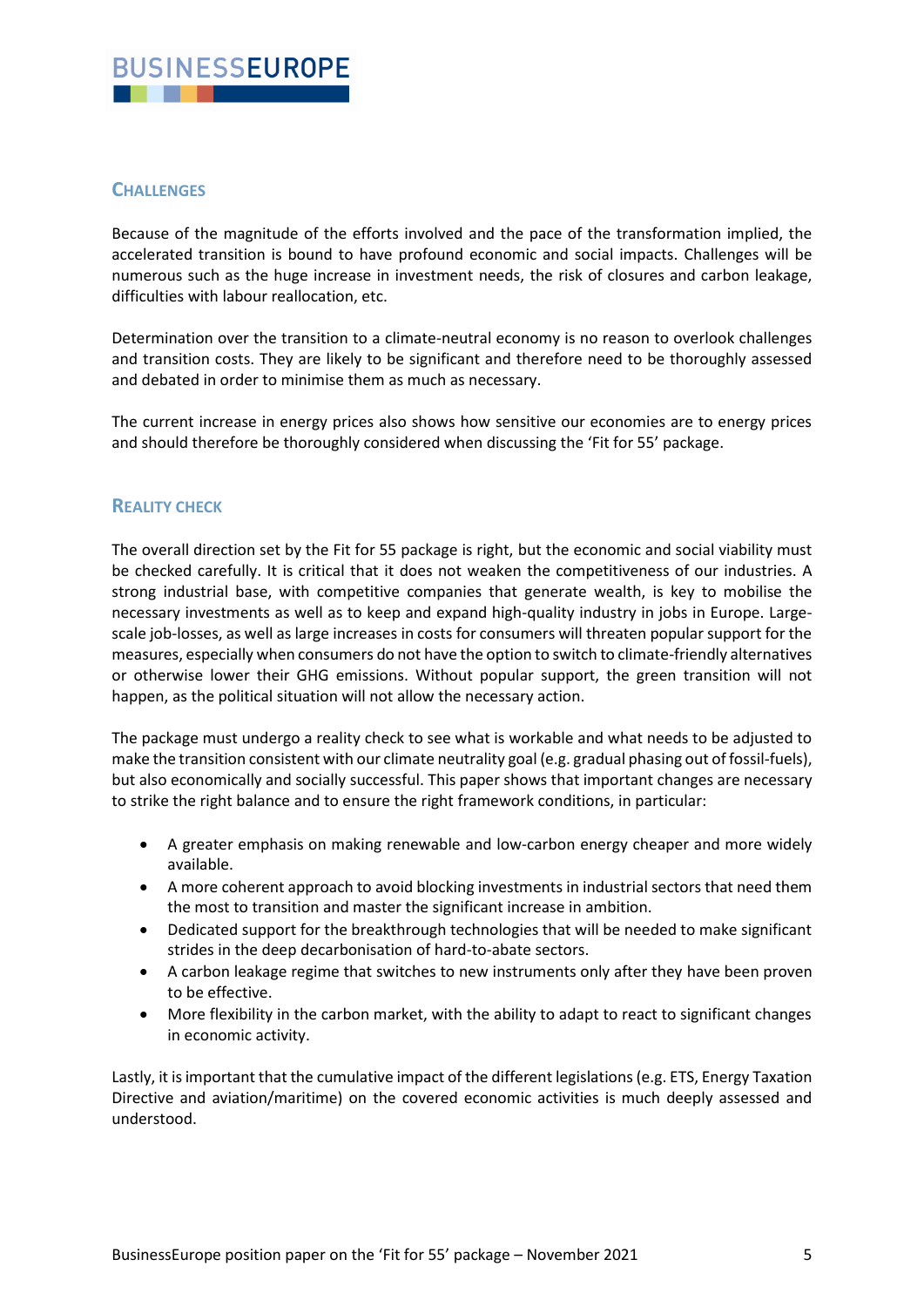# **3. EU Emissions Trading System**

## **KEY MESSAGES**

- 1. BusinessEurope supports the objective to ensure a central role for the ETS towards 2030. An EU-harmonised and market-based approach with effective carbon leakage provisions is the right regulatory framework to move ahead. While the Commission' proposal on the reform of the ETS follows the 2030 climate ambition, it is also in need of improvements on other key aspects. Specifically, the increase in ambition should go together with sufficient carbon leakage protection for the costs related to direct and indirect emissions. It is also crucial that the ETS reform provides additional support for investments in breakthrough technologies to decarbonise the European economy.
- 2. According to the Commission's own estimates, the reductions in emission intensity benchmarks in the sectors covered by the ETS will not be sufficient to stay below the maximum number of allowances for free allocation regulated by the auctioning share towards the end of Phase IV. The application of the Cross-Sectoral Correction Factor (CSCF) should nevertheless be prevented by adapting the auctioning share or supplementing the budget with allowances from the Market Stability Reserve (MSR) that otherwise would be deleted. Also, more support for industry is needed to bring the necessary innovations into widespread use.
- 3. It is positive that the inclusion of buildings and road transport into the ETS is happening via separate systems. However, participation in the market should be streamlined, especially for smaller fuel suppliers. It is crucial to ensure that the revenues from the new sectors are being re-invested into low-carbon solutions.

## **MAINTAINING FLEXIBILITY AND CONSISTENT MARKET DEVELOPMENT**

#### **Linear Reduction Factor (LRF)**

One of the main challenges for the upcoming reform of the ETS will be to reconcile the increased ambition with safeguarding the international competitiveness of the companies taking part in the ETS, as well as their ability to dedicate significant amounts of capital for investment into climate-friendly technologies and business models.

 $\triangleright$  BusinessEurope maintains that the best instrument for increasing ambition is the LRF (Art. 9), in combination with a robust level of carbon leakage protection. The LRF provides for the most predictable and reliable development of the market, especially when compared to rebasing. At the same time, it must be avoided that an increased LRF undermines the availability of free allowances or increases the risk of triggering the Cross-Sectoral Correction Factor (CSCF) (see below). In addition, the one-off deletion of allowances (re-basing), as mentioned in the current proposal (Art. 9, first sentence) will add a supply shock to a system in which prices have already climbed far beyond the Commission's expectations in the impact assessment. While an increasing ETS price does in theory give a greater incentive for decarbonisation, that effect is

**THE LET**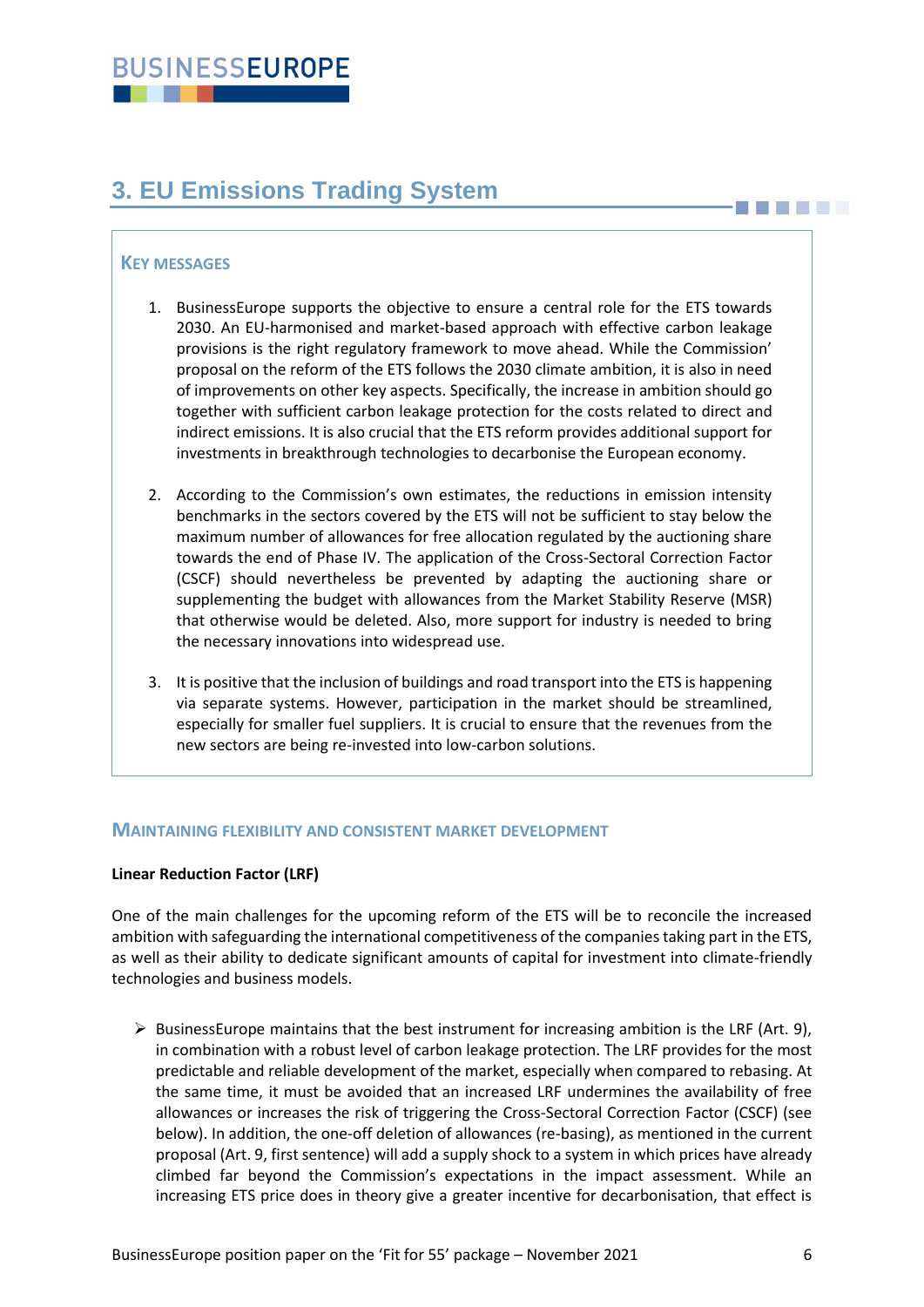

not being realised if carbon costs are rising so quickly that they are curtailing company budgets for investments, or research and development.

 $\triangleright$  Furthermore, the revision of the ETS should address the increasing role of financial speculation on the EU carbon market and counteract its negative impacts on compliance operators exposed to international competition. Abrupt price increases driven by speculation make operations more difficult for companies without appreciably accelerating the decarbonisation process.

#### **Availability of alternative energy/renewables**

A significant element regarding cost effects of the ETS is the price and availability of alternative energy sources including renewables. Increased demand for low-emission and emission free energy by industry and other sectors is likely to lead to higher prices and possibly scarcity.

 $\triangleright$  It is therefore important to improve availability wherever possible including by broadening the scope of admissible raw materials also taking into account the different situation in EU member states, for instance with respect to the production of biofuels.

#### **Auctioning share**

Under the current system, an increase in the LRF (as well as possibly re-basing), brings with it a decreasing supply of freely allocated allowances and therefore a greater likelihood for the activation of the CSCF, even as the European Commission puts more pressure on the benchmarking process to reduce the allocation per installation (see below). The benchmarks need to correctly reflect the average of 10% best installations, while the application of the CSCF should absolutely be avoided, which would lead to market share being lost to international competitors.

 $\triangleright$  Therefore, the reform should tackle the overall limit on free allocation, i.e. the auctioning share (57%) fixed in Art. 10.1 of the current directive. The present revision should provide for the possibility of a decrease in the auctioning share when necessary to ensure the availability of freely allocated allowances and avoid the application of the CSCF. Such a reduction is consistent with the declining share of emissions from the power sector compared to the overall emissions covered by the EU ETS. Alternatively, free allocation could be supplemented with allowances from the MSR otherwise to be deleted (see next point). For the future, lawmakers should consider to dynamically link the share to key indicators of economic activity in Europe.

#### **Market Stability Reserve (MSR)**

Unfortunately, the Commission has foregone to use one of the instruments that could have most easily contributed to preventing overheating on the carbon market while preserving environmental integrity: the Market Stability Reserve.

- $\triangleright$  By maintaining an intake rate of 24% (except for a minor positive change that eliminates the so called "threshold effect", MSR Decision Art. 1.5), the Commission de-facto increases upward price pressure beyond the supply and demand functions determined by the cap. More concerningly, by eliminating all allowances over the limit of 400 million, the market is deprived of duly issued allowances, which should have been used to ease the pressure on the market and ensure sufficient free allocation and help avoid a CSCF. BusinessEurope therefore opposes the cap at 400 million allowances and the cancellation of allowances in case of a CSCF.
- $\triangleright$  In particular, a triple supply squeeze, in which the new LRF, a possible rebasing and the cancellation of allowances in the MSR all enter into force at the same time and put pressure on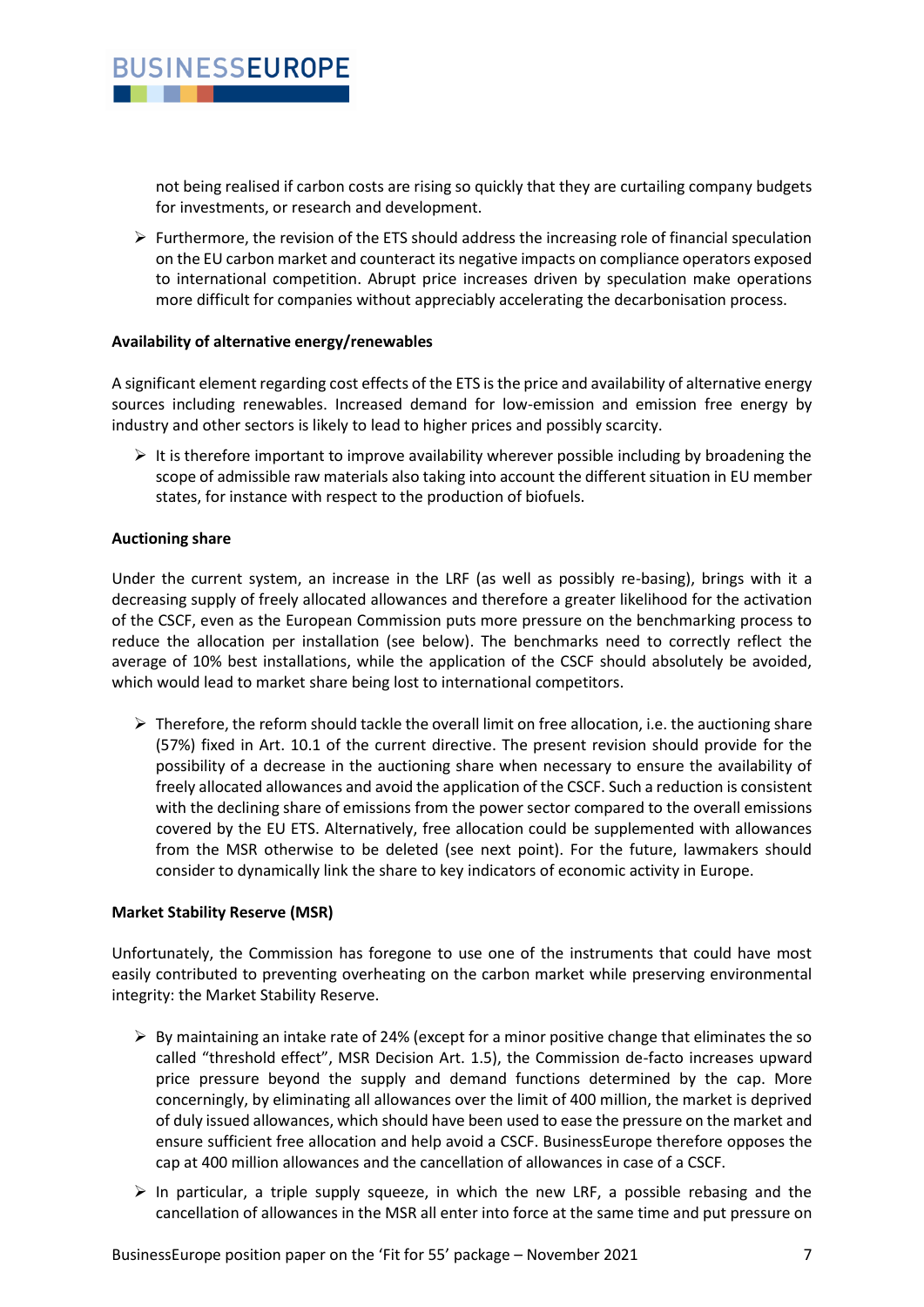

the ETS spot price, and thereby on the competitiveness of internationally exposed sectors, must be avoided.

 $\triangleright$  Overall, the MSR should support a stable price signal, which increases at a more predictable rate, compatible with the attainment of EU climate objectives.

### **ENSURING EFFECTIVE CARBON LEAKAGE PROTECTION**

#### **Planned phase-out of free allocation for sectors covered by the CBAM**

Similarly to the CBAM regulation, the ETS proposal sees a CBAM charge as an *alternative* to free allocation, stating that in principle there should be no more free allocation for the covered sectors (recital 30). There is a transition period from 2026 to 2035, with a yearly decrease in free allocation of 10% (Art. 10a.1a), and an adjusted CBAM charge. As [previously](https://www.businesseurope.eu/publications/cbam-ets-and-future-carbon-leakage-measures-letter-markus-j-beyrer-ursula-von-der-leyen) stated, BusinessEurope disagrees with this approach, emphasising that the CBAM should be seen as a complementary instrument to free allocation until the CBAM is fully operational, effective and does not lead to carbon leakage, thereby ensuring a truly level playing field.

The increase of the climate ambition exposes Europe to significant vulnerabilities, both from an economic, environmental, and social perspective, due to the risks of carbon leakage, despite the fact that the limited EU contribution – around 8 % - to the global GHG emissions will strongly limit the positive effects of the very significant EU efforts. Higher costs for EU industries, together with no comparable carbon constraint for extra-EU competitors, requires strengthened carbon leakage protection.

- ➢ Therefore, full benchmark-based free allocation and indirect costs compensation need to remain fully effective also for CBAM sectors at least until 2030 to allow companies to focus on low-carbon investment and to assess the effectiveness of the new instrument as well as safeguard the competitiveness of EU exports. After 2030, the Commission should regularly assess the effectiveness of the measure in preventing carbon leakage in the EU and evaluate the position of EU producers on third markets. This assessment should be the basis for decisions on whether to start phasing out free allowances for the sectors covered, and at what speed. In case carbon leakage is found to persist or increase, or if European producers lose market share abroad due to higher carbon costs, there must be the possibility to delay or suspend a further reduction in free allocation. This should be provisioned by introducing a clear review clause.
- $\triangleright$  The regular assessments are also necessary to ensure the environmental integrity of CBAM: if European products lose market share at home and abroad, this would lead to an increase in overall global emissions, since EU producers are on average less carbon-intensive than their international competitors.
- ➢ If free allocation is reduced after 2030 for the CBAM-covered sectors, fully WTO-compliant export supporting measures, which safeguard the competitiveness of EU producers on third markets, should be considered.

### **Increase in the maximum annual reduction rates for free allocation benchmarks (1.6%** → **2.5% from 2025)**

It is important to avoid the application of the Cross-Sectoral Correction Factor (CSCF) as much as possible.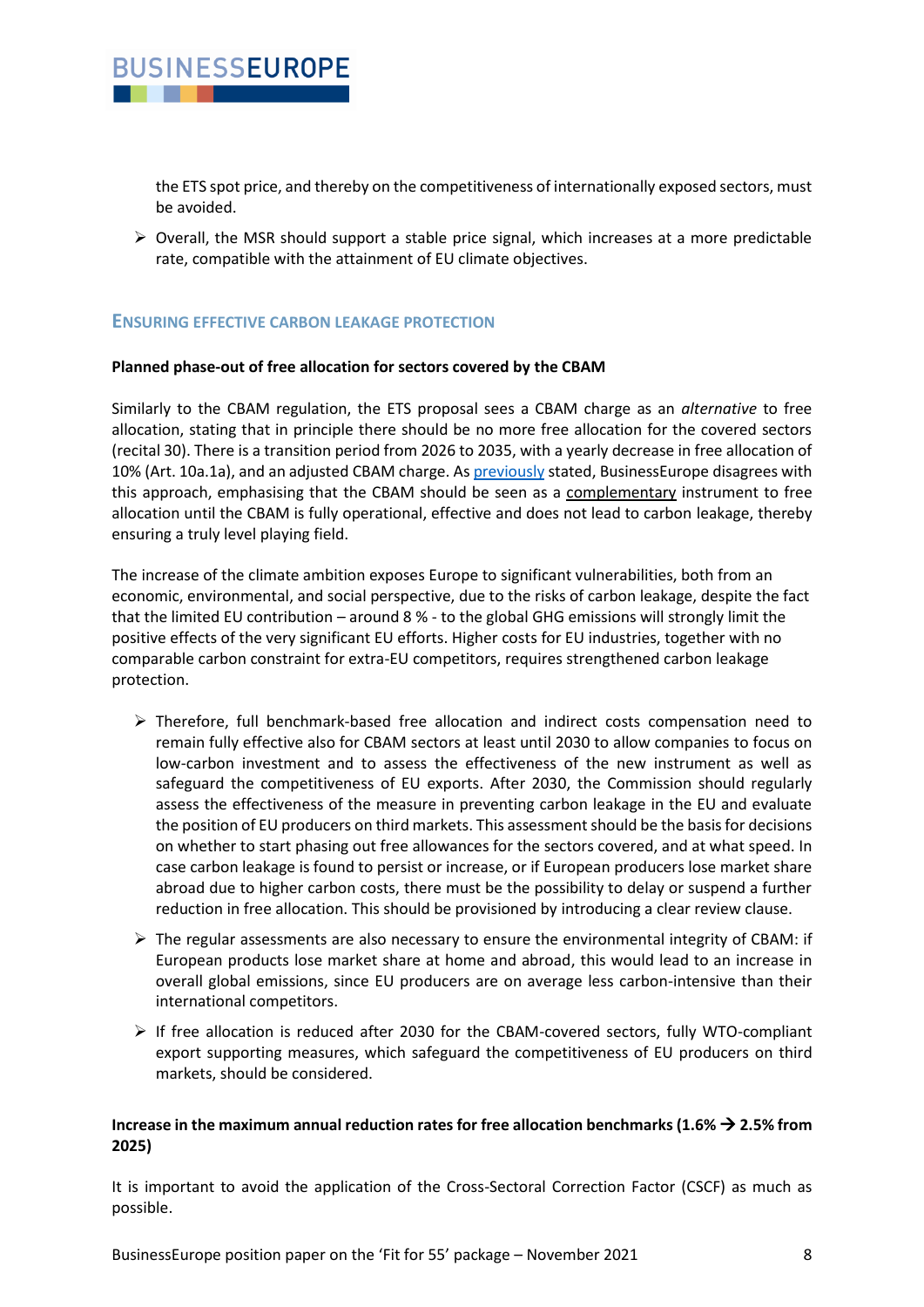However, the increase to 2.5% maximal annual reductions in the benchmarks, up from 1.6%, together with the overall LRF rise, will present a difficult challenge for sectors (Art. 10a.2 / 10a.1). This is especially true as another review of the rates is mandated before 2026, at which time the newest reform will not even have taken effect. Therefore, decisions will be taken without the effects of the previous reform having been properly assessed. Again, with a more flexible approach to the use of allowances and the auctioning share, these uncertainties could have been avoided, by avoiding the application of the CSCF.

- ➢ Benchmarks should be based on the representative part of production activity and reflect the economic and technical reality. It is also crucial that the fall-back benchmarks for heat, fuel and process emissions are tightened in line with the availability of resources (incl. biomass), infrastructure and low-carbon technologies.
- $\triangleright$  The European Commission's impact assessment (p. 77-84) also lays out that under the chosen policy option the emission reductions from ETS sectors still are likely not enough to be in line with the LRF, even with the new benchmark reduction rates, which is why BusinessEurope is arguing in favour of increased flexibility in the auction share (see above). Given this and the associated risk of application of the CSCF, additional efforts to support research and development for industrial decarbonisation are imperative (see below).

### **Modification of benchmark rules in secondary legislation**

The proposal to modify product benchmarks in secondary legislation without more precise legal provisions in the directive (e.g. possible inclusion of low-carbon technologies) creates major uncertainty. This is also because such changes would take effect in 2026 (with a likely significant downward impact on free allocation levels) but would be set very shortly before (around 2025). Such timeline is counterproductive for investment planning since it overlaps with long investment cycles, some of which have been launched very recently.

 $\triangleright$  Benchmark rules, which have been revised very recently, need to take into account that the transition to new technologies, which is highly dependent on their availability and related externalities (e.g. energy, H<sub>2</sub>, input materials, logistics and storage, etc.) will be gradual and will require sufficient time considering also the timeline for permitting procedures.

In particular, if new technologies are included too quickly in the existing product benchmarks, benchmarks and free allocation could decrease sharply for the entire sector when such technologies represent still a minor percentage of the market. This would reduce prematurely carbon leakage protection for the entire sector and increase the risk of higher imports from third countries rather than incentivising such technologies in the EU.

 $\triangleright$  If any modification of benchmark definitions is introduced to reward low-carbon technologies, this should not reduce prematurely free allocation for existing installations included in the benchmark curves.

#### **Conditionality of free allocation on the implementation of audit recommendations**

Under the proposal, companies are at risk of losing up to 25% of their duly allocated amount of free allowances if they cannot prove to have followed certain recommendations from the audits mandated in Art. 8.4 of the energy efficiency directive (Art. 10a.1).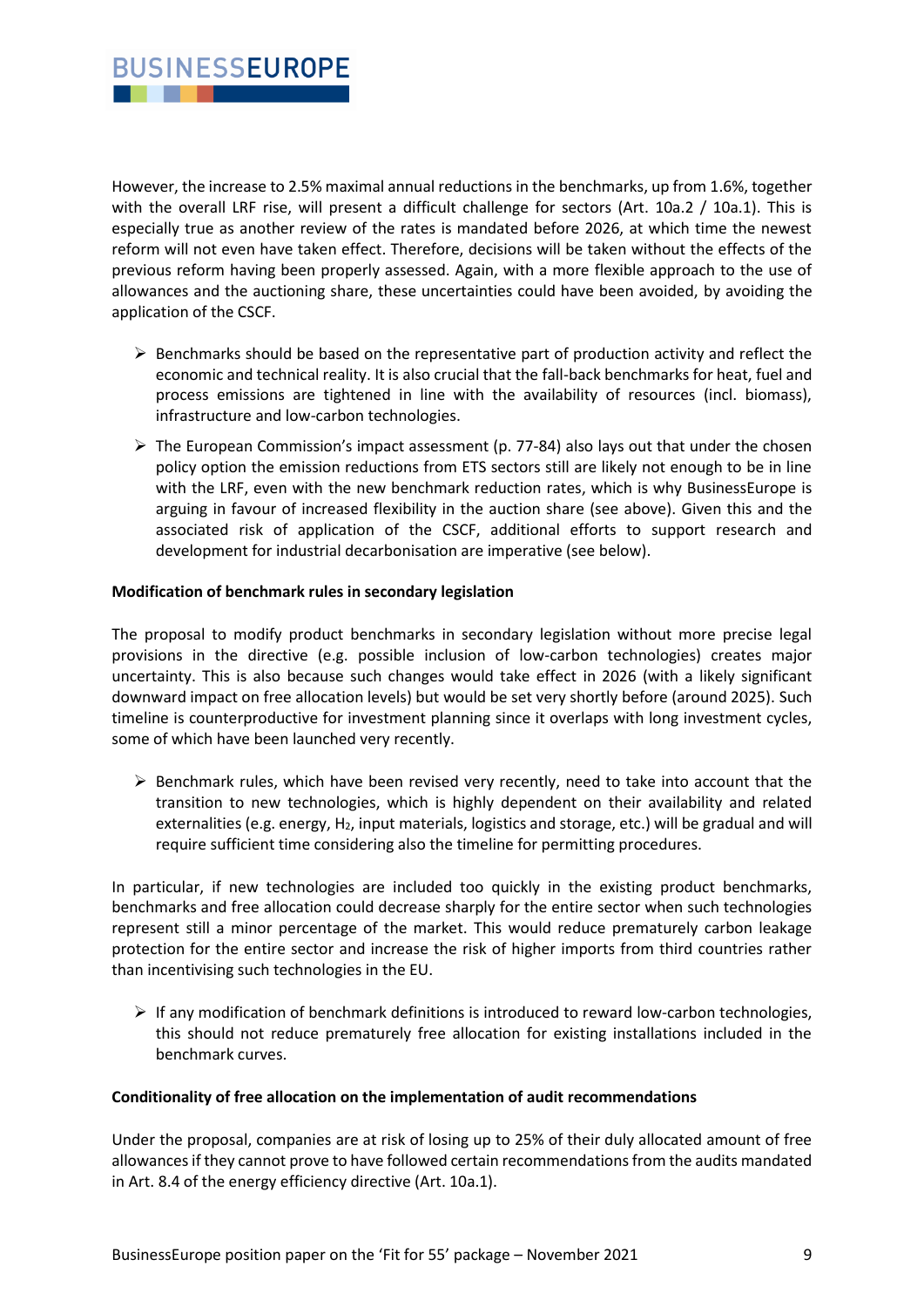

Due to the massive variation in the speed and cost of industrial decarbonisation as well as the different potentials for efficiency gains in different industries, a one-size-fits-all approach for different industries is problematic. Free allocation as a measure is meant to counteract carbon leakage - the audits mandated by the Energy Efficiency Directive (EED) are a distinct policy measure pursuing different aims, and as such the two should not be unnecessarily intertwined.

 $\triangleright$  For companies this new requirement would mean an added layer of bureaucracy and a significant interference into the autonomy of their investment decisions. In addition, a conditionality approach which would apply to each installation individually may prevent companies with different sites across the EU from focusing their decarbonisation investments on some specific sites – such move would deter large investments which are needed when implementing breakthrough technologies for decarbonisation.

## **USE OF REVENUES AND SUPPORT FOR BREAKTHROUGH TECHNOLOGIES**

#### **Use of revenues**

It is positive to see the sources of funding for the Innovation Fund (Art. 10a.8) increased and expanded. Industry is clearly in favour and in need of increased support for funds targeting effective decarbonisation projects.

 $\triangleright$  However, increasing the fund by cutting free allocation, both from the CBAM sectors as well as the MSR and the market overall, risks limiting the capacity to invest in low-carbon solutions by all companies. At the same time, the Innovation Fund is now to support technologies both for Annex I (stationary installations) and Annex III (buildings and road transport), risking to stretch resources thin.

Furthermore, it is good that the Innovation Fund will become accessible for more technologies through carbon-contracts for difference (competitive bidding) and that more options are available for projects that are closer to market viability, including CCS/CCU<sup>4</sup> projects based on a high degree of GHG mitigation. At the same time, clear principles and regulatory provisions are needed for CCS/CCU technology certification in general, so that investors can be sure that their investments fall under the exemption for CCS/CCU in the new Art. 12.3b.

In particular, the proposal risks to endanger this business case through a very narrow definition of the "exemption from the obligation to surrender allowances", which would be restricted to (i) permanent geological storage and (ii) the  $CO<sub>2</sub>$  chemically bound in a product. In addition, the omission of the requirement that  $CO<sub>2</sub>$  should be "released in the atmosphere" when defining an "emission" risks opening the gateway to CO2accounting with the capture plant. If this is the intention, such approach raises doubts about the financial viability of carbon capture and use projects. It is clear that some  $CO<sub>2</sub>$ utilisation projects – such as the use of  $CO<sub>2</sub>$  in synthetic fuels – need a serious debate on carbon accounting, since the captured  $CO<sub>2</sub>$  can eventually be released when it is used (for instance, by the airplane when consuming the synthetic fuel). However, the legislative ground for carbon capture and utilisation (CCUS) in the proposed directive is too narrow.

 $\triangleright$  In light of this, the revised ETS Directive should reconfirm that there is an emission of CO<sub>2</sub> only if and at the point of release into the atmosphere. A transfer of  $CO<sub>2</sub>$  to another operator does

BusinessEurope position paper on the 'Fit for 55' package – November 2021 10

<sup>4</sup> Carbon capture, storage and/or utilisation.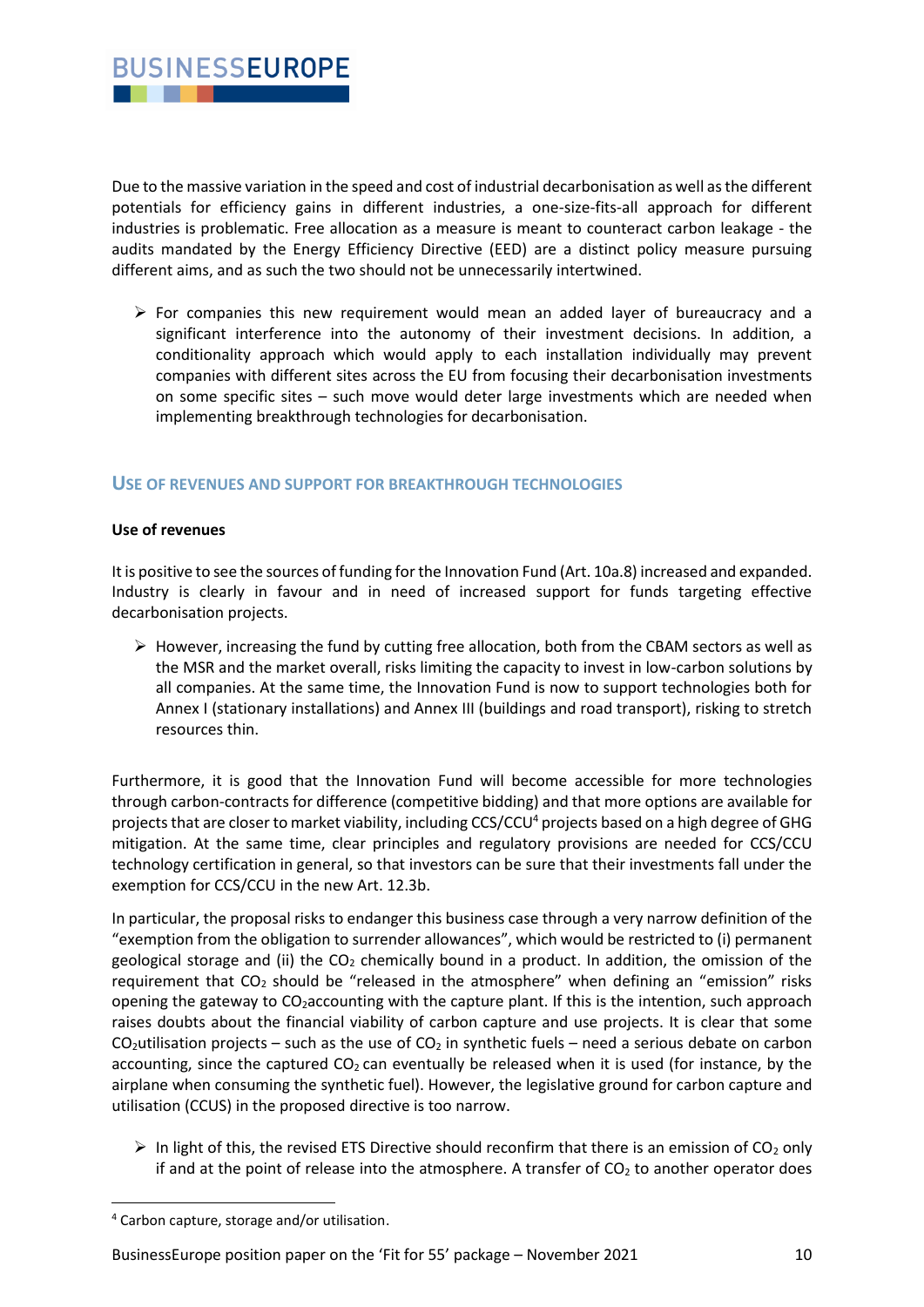

not result in an emission for the transferring plant. The ultimate use of  $CO<sub>2</sub>$  should not be the determining factor in allocating the  $CO<sub>2</sub>$ .

 $\triangleright$  The Innovation Fund, as well as the exemption (Art. 12.3b), should not discriminate between technologies that all can have a significant impact on GHG emissions, such as hydrogen produced with electricity as well as hydrogen production based on natural gas with effective CCS/CCU.

The obligation for EU member states to spend all their auctioning revenues (instead of 50%, min., Art.  $10.3$ <sup>5</sup> on energy and climate-related purposes is positive as it should free up additional resources for investments in industry as well.

- $\triangleright$  However, as mentioned above, given that by the Commission's own estimate, this might not be sufficient to bring down emissions in line with the sinking cap, further avenues for funding should be actively explored, both on EU and on member state level.
- ➢ The Modernisation Fund should not set new conditions for drawing funds which would jeopardise planned investments in the energy transition especially in district hearing (exclusion of natural gas from support).

## **EXTENSION INTO NEW SECTORS**

### **New trading system for road transport and buildings (Chapter IVa; Art. 30a – 30i; Annex III) from 2026**

According to the proposal, from 2026 onwards the release of fuels for use in buildings (primarily heating) and road transport (Annex III activities) will fall under their own, separate emission trading system. The initial cap will be based on the reference emissions from the Effort Sharing Regulation, with an LRF of 5.15% to be applied from 2024 and 2026 being the first year for auctioning (no free allocation) (Art. 30.c). From 2028 onwards, the LRF will be 5.43%, subject to change only if the sectors' own MRV data, which will be collected from 2024 onwards, show a significant divergence from the assumed cap based on the ESR.

 $\triangleright$  With this extension the ETS enters new territory, pricing GHG emissions in sectors much closer to final consumers. In this regard, it is positive that the extension to the new sectors has been enacted as separate trading systems first, as the market fundamentals (price elasticity, abatement costs etc.) are just too different compared to the rest of the ETS, making it impossible to merge the two systems at this point without creating a high degree of volatility. The development of this market should be monitored closely, with no further changes in its regulatory framework until 2030, when the impacts are apparent.

Defining the regulated entities in line with the responsibilities for excise duties and making the act of releasing fuels for consumption the regulated activity (Annex III) will facilitate the application of the measure, as it reduces the number of regulated entities. However, this will still add a large number of

<sup>5</sup> Although many member states already today use more than 80% of their auctioning revenues for energy and climate-related instruments, in some member states ETS revenues are still not earmarked for decarbonisation efforts by industry.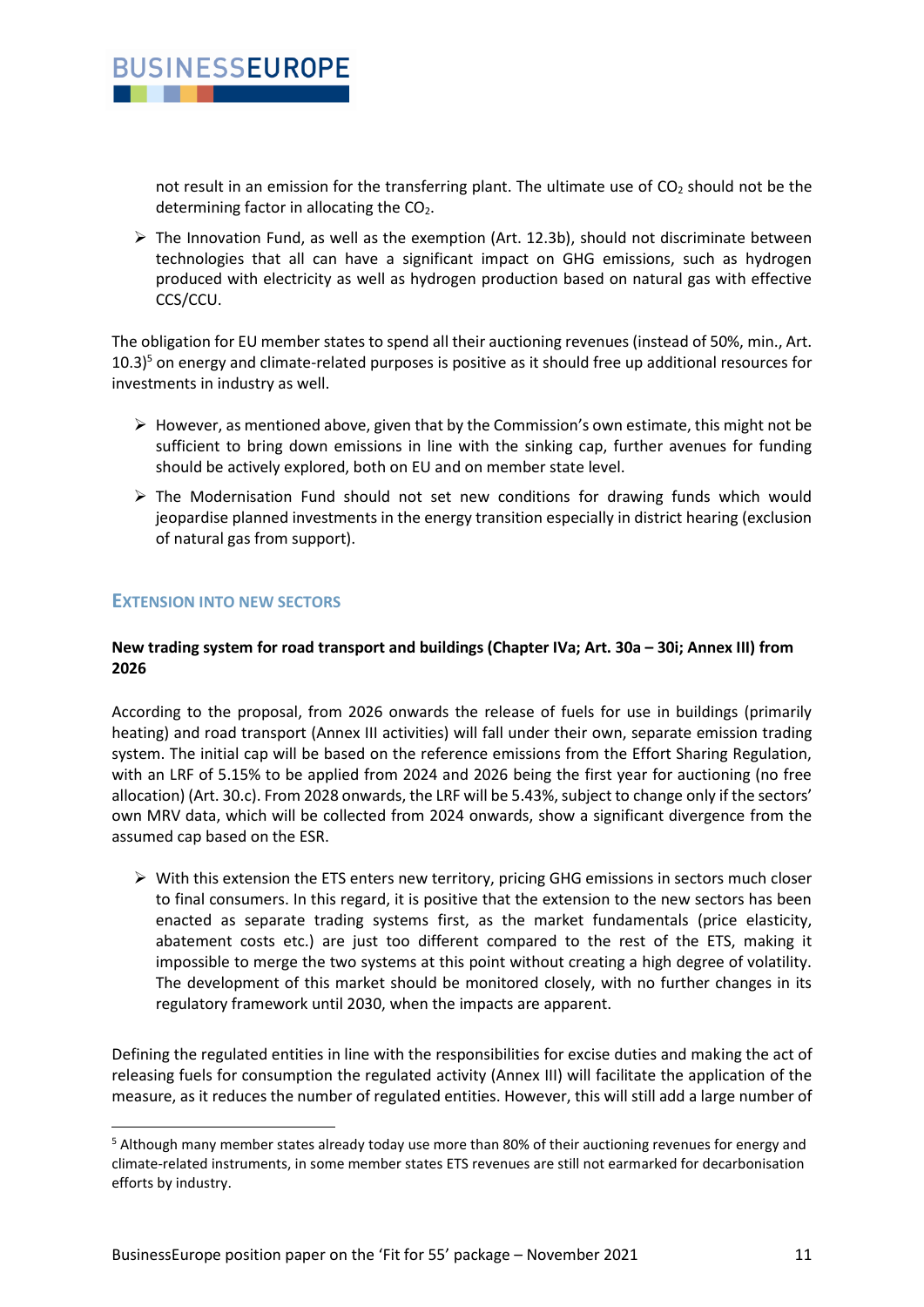

market participants, many of whom have no prior experience with emission markets, hedging strategies, reporting deadlines etc.

 $\triangleright$  In the current proposal, these entities are being confronted with significant additional reporting obligations, e.g. about the precise amounts sold of every type of fuel, their respective end uses, and the corresponding emissions. Here a facilitated reporting procedure should be included either in the directive, or in the member state's implementing measues, especially for market participants falling under the SME thresholds.

With this extension (together with new fuel taxation rules, necessity for engine technology upgrades, as well as the fuel requirements under ReFuel Aviation and Fuel EU Maritime) a whole package of new cost factors will be placed on the logistics sector specifically. The Commission should swiftly provide a detailed assessment of the combined impact of these measures on the sector.

 $\triangleright$  As increased transport costs will be passed through to virtually all other businesses and consumers, the downstream effect on competitiveness, both on the single market and on third markets, should also be assessed. These evaluations should be concluded in time for the colegislators to introduce changes to the legislation if needed.

With 25% of the new revenue being dedicated to the new Social Climate Action Fund (Preamble (52): Art. 30d.5b) and the possibility for EU member states to take the residual revenue and use it for household support as well (30d.5a), the contributions towards social stability measures are quite substantial.

- $\triangleright$  On the other hand, the proposal risks underfunding research and the implementation of breakthrough technologies through the Innovation Fund, which will make these emission abatements possible in the first place. With the new demands on the Innovation Fund (stationary installations as well as building and transport solutions eligible) the 150 million allowances dedicated to the Innovation Fund from Chapter IVa activities will likely be insufficient.
- $\triangleright$  The excessive price mechanism in the new section of the ETS (Art. 30h) which allows for the automatic release of allowances from the (separate) MSR in case of sudden and sustained price spikes is an innovative feature – the transposition of a similar feature to the "traditional" ETS could limit the effect of speculation and externally fuelled price rallies.

#### **Inclusion of maritime transport (Art. 3a – 3h):**

With the integration of maritime transport into the "traditional" ETS, the European Commission proposes to go further than the current international consensus at the IMO, risking a similar isolation to when the EU tried to expand its ETS on outgoing and incoming international flights in 2012. By choosing to put a price on 50% of the emissions from outgoing and incoming voyages (Art. 3g) the EU is risking to be accused of extraterritorial enforcement, as it was in 2012.

 $\triangleright$  Making this external dimension conditional on agreement with trading partners (ideally at IMO level) would reduce this risk significantly.

Furthermore, the Commission also decided to integrate maritime shipping directly into the existing ETS; instead of the less drastic approach of establishing a separate emission trading system first, as it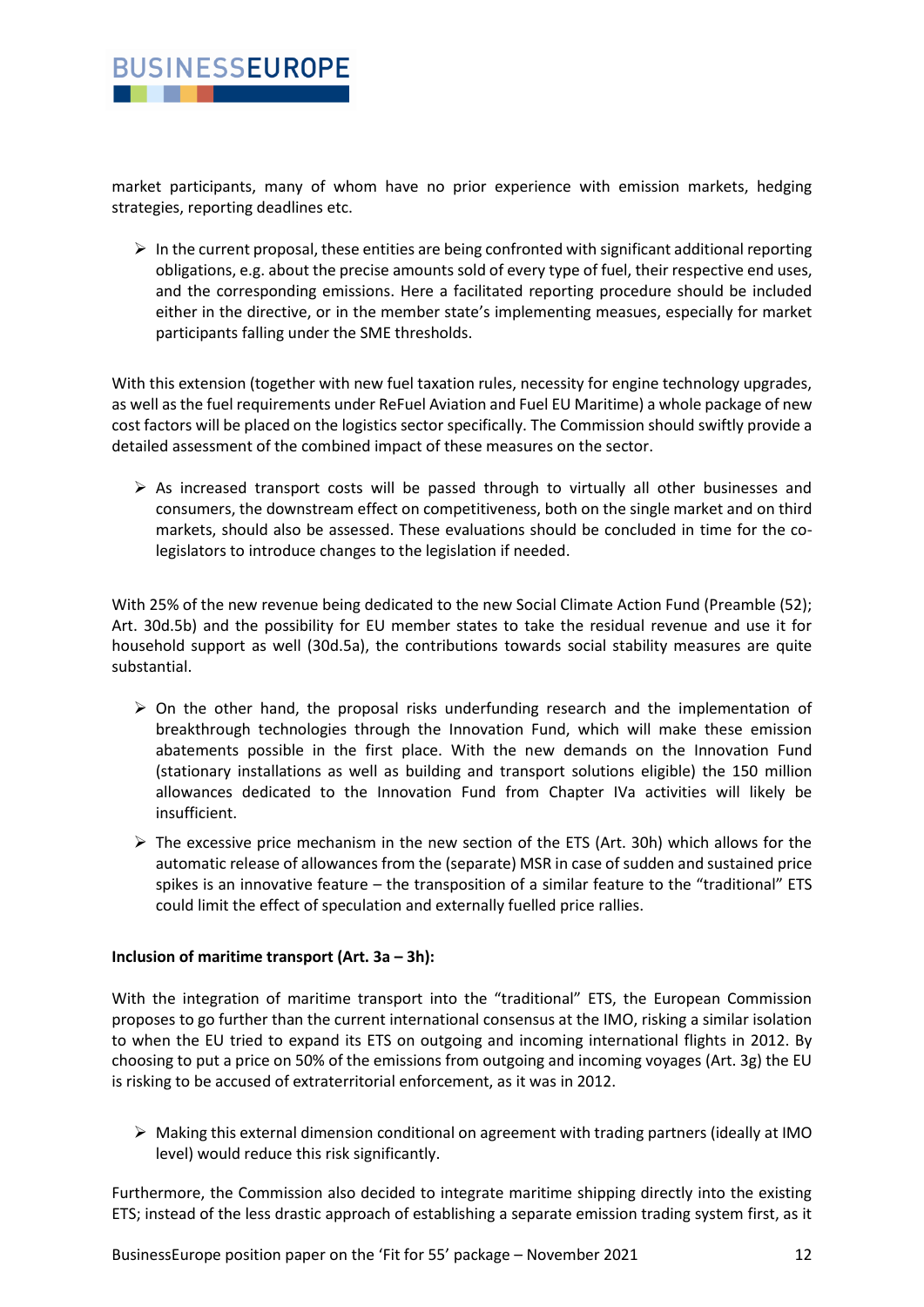## **BUSINESSEUROPE** . .

proposes to do for road transport and buildings. The gradual phase-in from 2023 to 2026 (Art. 3ga) is helpful but does not address the underlying problem of divergent market fundamentals.

- $\triangleright$  The maritime transport sector faces similar issues here to buildings and road transport, namely abatement costs that differ substantially from the other sectors in the market, which can lead to increased volatility and sudden price hikes. Furthermore, the European Commission in its impact assessment found that both a distinct trading system for maritime transport as well as an integration into the current system would likely lead to similar outcomes in terms of emissions saved (p. 146).
- $\triangleright$  As the proposal does not include free allocation for the shipping sector, the impacts will be substantial, but will vary in different regions. Winter and ice conditions in the Baltic Sea region for example pose a particular challenge when trying to save fuel and emissions – this added hardship should be recognised in the directive via a compensation mechanism. Countries highly dependent on maritime from the Mediterranean region will also be more impacted.

Additionally, as the impact assessment acknowledges, the measures increase the risk of increased transhipment and diversion of trade flows away from Europe. This however is not addressed in the legislation.

- $\triangleright$  Legislators should consider countermeasures if this form of carbon leakage does manifest. In this regard, a global approach to pricing carbon emissions in maritime shipping at IMO level would have been much preferrable to unilateral EU action. The EU should continue to push for such a system and align its carbon pricing with it once one emerges.
- $\triangleright$  Furthermore, as with the extension to road transport, the combined effect of all measures affecting maritime shipping (ETD, FuelEU Maritime, ETS extension), both on the sector's own competitiveness, as well as on downstream businesses, must be assessed.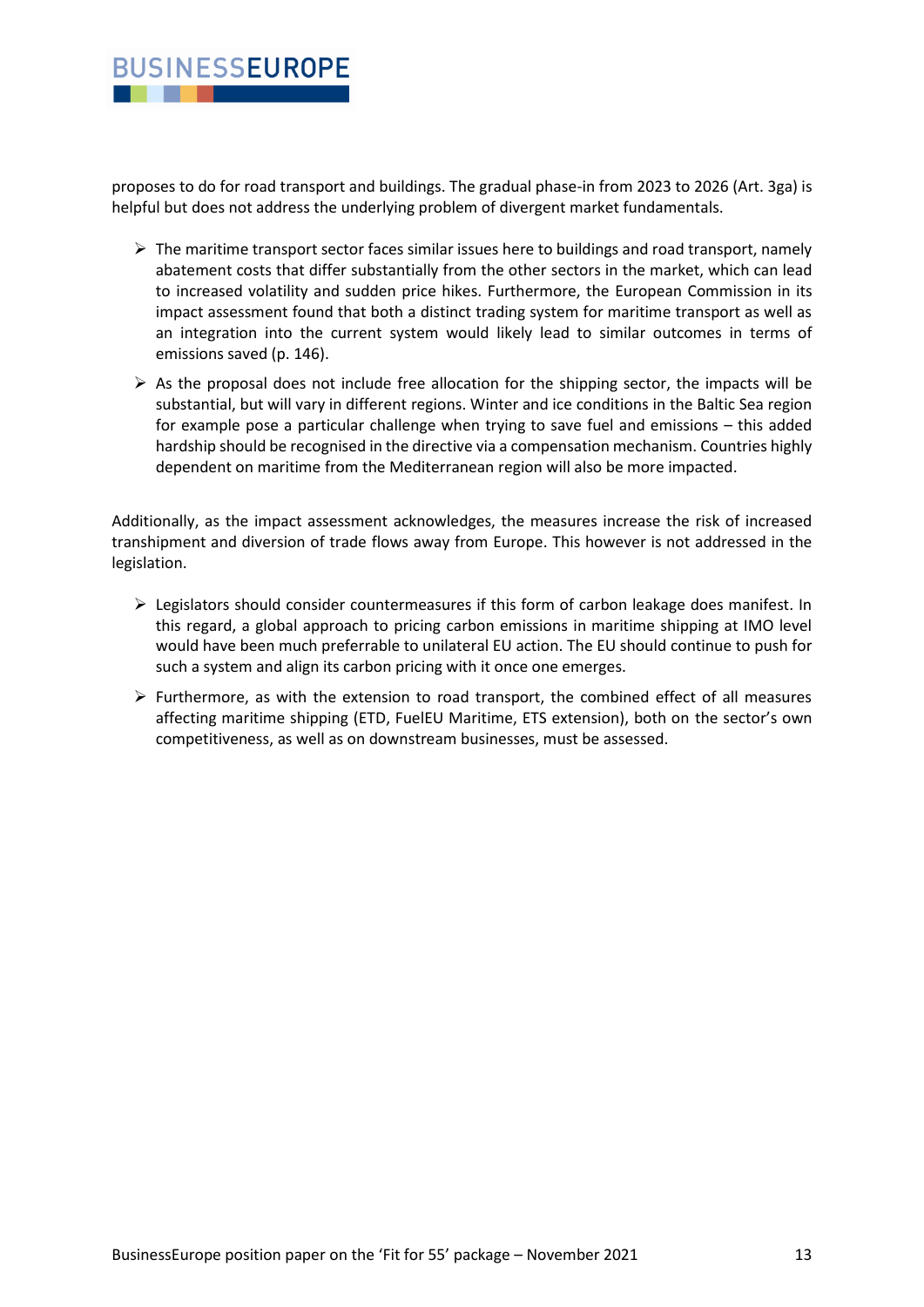# <span id="page-13-0"></span>**4. Social Climate Fund**

## **KEY MESSAGES**

- 1. The Social Climate Fund needs a very careful assessment as it represents a new trans-European redistribution of finance and presents risks of duplication with existing EUlevel fund mechanisms.
- 2. In any case, for such a fund to have the most long-lasting impact, it is important that the measures financed represent a good balance between direct income support and investments. Productive investments, with clear EU added value, have the best potential to protect vulnerable populations and sectors in the long term.
- 3. The fund should not only target consumers and micro-enterprises as beneficiaries, but also support SMEs. The latter face many of the same risks in terms of energy expenditure as consumers do, are a vital part of their communities, and often are better suited to implement investments effectively.
- 4. Involvement of the social partners, at an early stage, and on regional, national and European level is key. In order to avoid some of the pitfalls experienced with the recovery plans, social partners should be key interlocutors for governments when they design Social Climate Plans.

The extended emissions trading system has been proposed to reduce the emissions from the buildings and road transport sectors. Social consequences of this development are inevitable: energy prices will increase as well as the cost of transport. The Social Climate Fund is established for the period 2025 to 2032 to tackle the social impacts related to the emissions trading for the sectors of buildings and road transport (Article 1).

It is important to note that there are already several funds at EU level to support various actors impacted by the green transition, e.g. the Just Transition Mechanism and Fund, Modernisation and Solidarity Fund, etc. Furthermore, it is in the competence of member states to define their social policies and the necessary budget allocations to implement support measures. From this perspective, the proposed Social Climate Fund needs a strong business case to be approved at the EU level.

- $\triangleright$  The Social Climate Fund should go through a very careful assessment, notably because of the risk of duplication with other existing EU-level funding mechanisms and to avoid interferences with social policies that are of national prerogative.
- $\triangleright$  Furthermore, the fund must not place any burden on the frontrunners in the transition, which already have substantial frameworks for the decarbonisation of the respective sectors in place.

**THE REAL**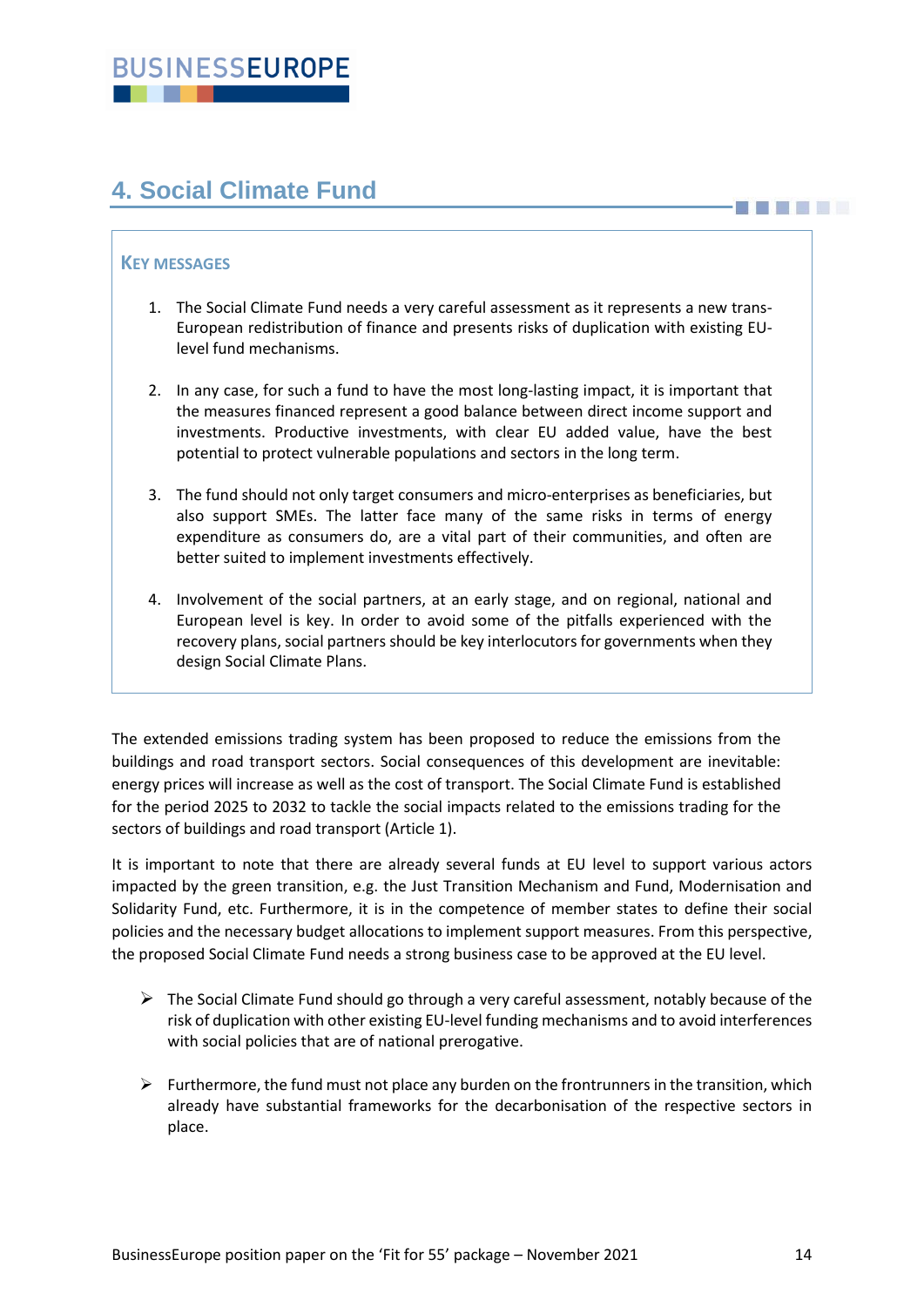

## **AVAILABLE BUDGET**

The financial envelope of the fund is EUR 23.7 billion for the years 2025-2027 and EUR 48.5 billion for the years 2028-2032 (Article 9), which corresponds in principle to 25% of the expected revenues to be accumulated from the auctioning of allowances within the emissions trading for buildings and road transport. Each EU member state is expected to establish its Social Climate Plan (Article 3) and contribute to at least 50% of the total estimated costs of the national plan. Member states can use the revenues from auctioning of their allowances under the emissions trading for the two new sectors (Article 14).

## **PROPOSED MEASURES**

The fund can be used to finance temporary income support to reduce the dependence on fossil fuels in the medium to long term. This can be done through improving the energy efficiency of buildings, decarbonisation of heating and cooling of buildings, transition to energy from renewable sources and granting improved access to zero- and low-emission mobility and transport. The plans should also include measures and long-term investment facilitating transition to a "zero emissions" economy, notably ensuring affordable and sustainable heating, cooling, and mobility.

 $\triangleright$  BusinessEurope believes that it is important to ensure a good balance between the temporary income support, which is a passive measure mitigating effects of the increasing price of fossil fuels, and investments, which are crucial for the structural change and transition to a climateneutral economy. Additionally, the specificities of the buildings and road transport need to be taken into account as they will define the horizon and the volume of the necessary income support/investments.

## **BENEFICIARIES**

The increase in the price of fossil fuels will have significant social and distributional consequences and may hit vulnerable households, micro-enterprises and transport users the most. These individuals usually belong to a lower income group and spend a larger part of their incomes on energy and transport. In certain regions they do not have access to alternative, affordable mobility and transport solutions. It is important to note that women are likely to be particularly affected by increasing carbon prices as they represent 85% of single-parent families across the EU. Another group that can potentially be seriously impacted are people with disabilities that live in private households and rely heavily on traditional transport means, for example private cars.

The vulnerable groups will be impacted to a various extent in different member stares. The impact is likely to be stronger in member states, regions and population with lower average income. The distribution key for the fund takes into account the uneven impact expected across and within EU member states.

 $\triangleright$  Transition to a climate-neutral economy is not inclusive by default. Support for those the most vulnerable is needed. BusinessEurope believes that while it is fair to support the most vulnerable groups, the temporary character of the support should be maintained. The Social Climate Fund allocations should not turn into a permanent component of passive income support. It should not become another permanent benefit not related to work but should rather finance expenditures on energy and transport and be investment-oriented. Moreover, while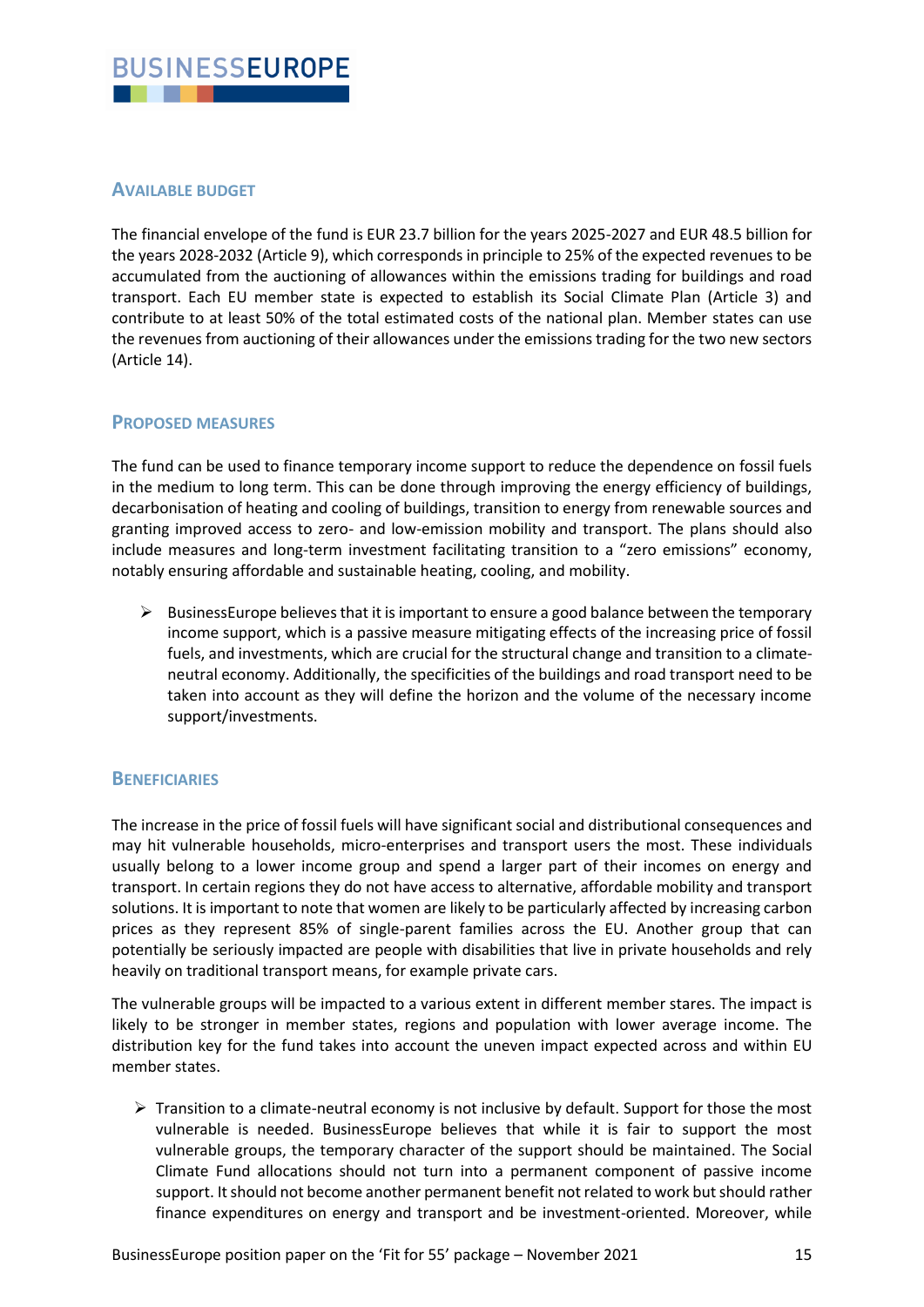the temporary modality of the support lessens financial burden linked to increased carbon prices, it is important to leave room for the necessary investments, for example in renovating buildings, replacing carbon-based heating systems with a more environmentally friendly

solution or replacing traditional cars with low- or zero emission vehicles. It is important to note that the low-income households may need support to undertake necessary investments in energy efficiency and zero- and low-emission mobility and transport to be ready for the moment when temporary income support is no longer available.

- $\triangleright$  Furthermore, the range of beneficiaries should be increased to include not only microenterprises, but also SMEs, who today are the largest providers of mobility throughout Europe, especially for the vulnerable groups. SMEs are the backbone of the European economy and will need access to the fund to remain competitive. At the same time, they might not be eligible or have the administrative capacities to benefit from other support programmes such as the ETS Innovation Fund.
- $\triangleright$  The measure contains quite extensive reporting and auditing obligations under Art. 20. It must be ensured that those will be executed at a high and aggregate level to avoid new burden on consumers, enterprises and mobility users.
- $\triangleright$  It is not clear whether the earmarked allocation for the Social Climate Fund is sufficient to compensate for the long-term consequences for the ETS extension top buildings and road transport sectors. The Social Climate Fund also should address the issue of how the revenues collected from ETS at the national level would be included in the calculation of the available funding.

#### **INVOLVING SOCIAL PARTNERS**

**BUSINESSEUROPE** 

The European Commission has consulted the idea of possible emissions trading for building and road transport with different stakeholders, including social partners. The consultations also included social consequences of this proposal. Social partners have been sceptical about the extension of emissions trading to the two sectors. A separate self-standing system for the building and road transport sector was the preferred option.

 $\triangleright$  Member states will design and select the measures and investment options while drafting their national Social Climate Plans. It is very important that social partners from all relevant levels (national, sectoral and company level) contribute to drafting these plans. Social partners are the best placed to co-design appropriate measures as they understand specific situations of individual sectors and regions. Social partners' contribution may also be valuable in case the plans were to be amended during their implementation.

Since the fund is to be complementary to already existing financial instruments focussing on the investments and skills in relation to transition, the role of social partners is even more important to co-created training opportunities. The role of training funds co-designed and/or (co-)managed by social partners is especially important in this respect. Social partners involvement is also desired given that opportunities for revenues and jobs creation would benefit local companies, often small and medium-sized enterprises. Social partners can ensure that these opportunities bring sustainable employment in tune with employers' needs.

➢ The architecture of the fund and the way it is implemented should build on experience gathered in the implementation of other Union funding as well as follow the main principles of the Recovery and Resilience Facility (RRF). The experience shows that when social partners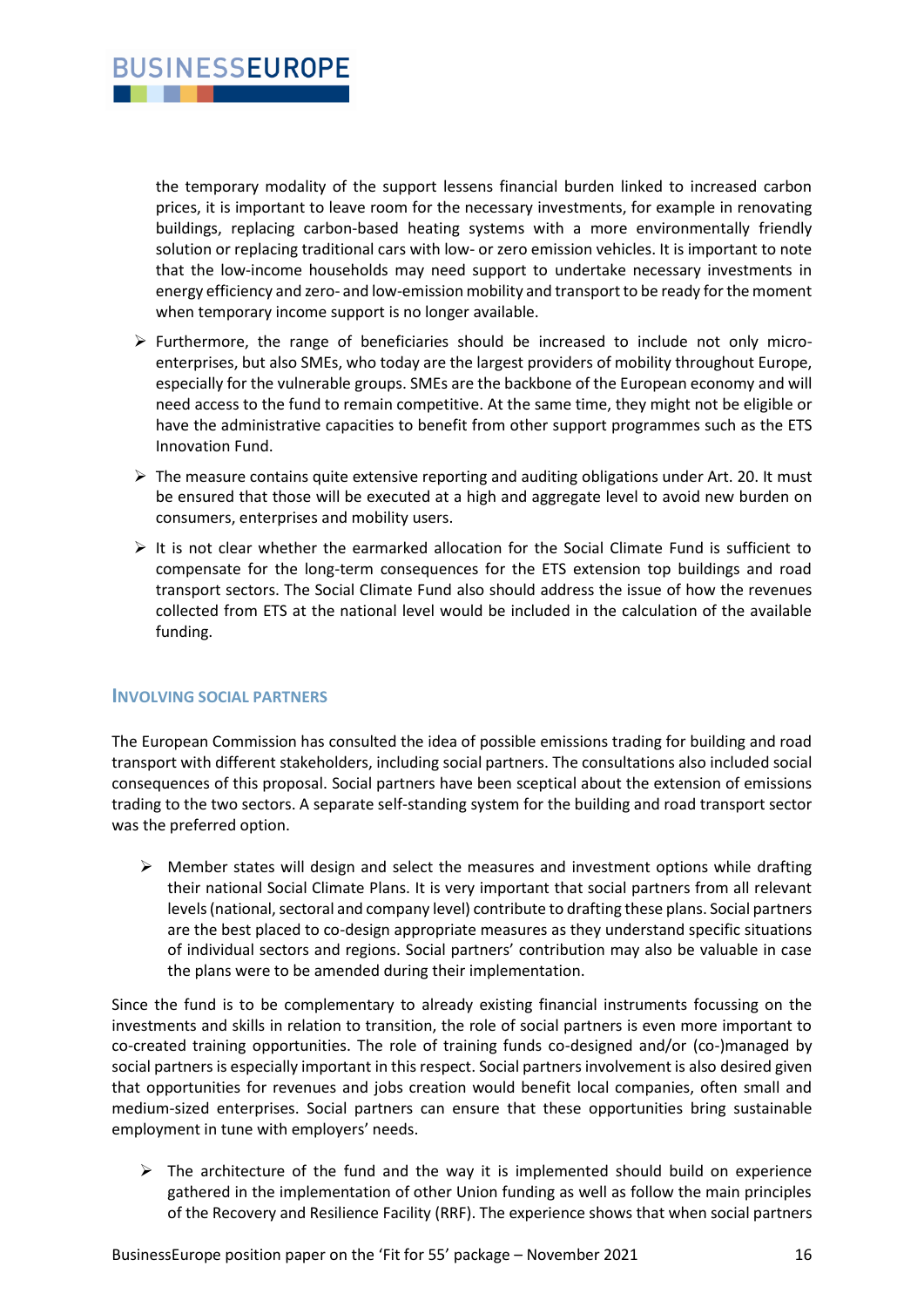

are involved in design and/or implementation of measures related to widely understood employment and skills, such initiatives are more effective. In particular, involvement of social partners can help ensure that the spending set out under the Social Climate Plans is truly additional (Art. 12) and prevent the fund from being used to fill holes in national budgets. Social partners have been expected to be involved in a meaningful and timely way in drafting the national recovery and resilience plans. It has not been the case: over 70% of BusinessEurope members complain that the involvement was not sufficient or hardly existent. This situation should not be repeated while drafting the national Social Climate Plans. In December 2021 the Commission intended to present a proposal for a Council Recommendation on how to address the social aspects of the desired green transition. BusinessEurope is ready to contribute with their specific knowledge and experience to making this document relevant for businesses and workers alike.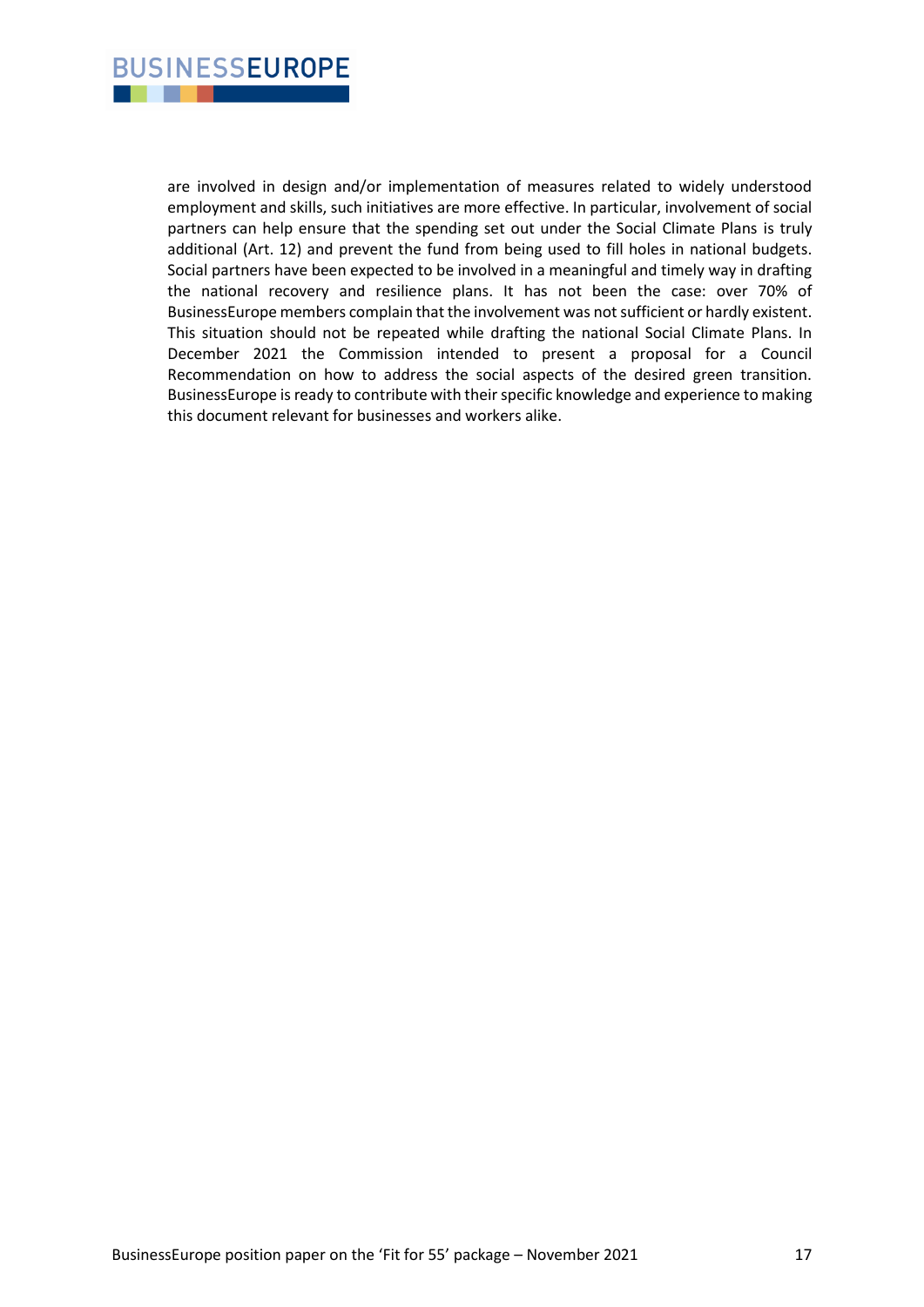# <span id="page-17-0"></span>**5. Carbon Border Adjustment Mechanism**

## **KEY MESSAGES**

- 1. As European companies do their utmost to upgrade their production process to become ever more efficient and sustainable, strong carbon leakage measures are key. A Carbon Border Adjustment Mechanism (CBAM) could be tested as a tool to fight carbon leakage and level the playing field. The measure should aim to equalise  $CO<sub>2</sub>$ emission costs between European and non-European producers and encourage producers from third countries to use more GHG emissions-efficient technologies. While the Commission's CBAM proposal goes in this direction, the European Commission should keep monitoring the risk of carbon leakage in the EU and engage early on with trade partners.
- 2. Ensuring WTO compatibility and avoiding retaliation from trading partners is key not only for CBAM sectors but also for the EU industry as a whole, including downstream sectors. The EU should continue its efforts to advance the EU climate diplomacy, urging third countries to step up their ambition in climate action, increase their Nationally Determined Contributions (NDCs) alongside the EU and implement carbon pricing systems. The long-term aim should be a global price on carbon or a climate club, which would reduce the need for measures such as a unilateral CBAM by the EU alone.
- 3. Free allocation of ETS allowances for the sectors covered should not be reduced (bellow the benchmarks) until the CBAM has proven its ability to effectively prevent carbon leakage. Any phase-out of free allowances should not start at least until 2030. After that date, decisions about starting the phase-out and its speed should be conditional on regular, thorough assessments. If free allocations were to be reduced after 2030, fully WTO-compliant measures to support exports by CBAM sectors should be considered. One such measure could be maintaining full free allocation for that part of the production which is destined for export.
- 4. Given the expected challenges of implementing the CBAM, several measures to facilitate implementation should be developed. These include supporting national customs authorities, establishing a monitoring system and an oversight body, as well as more robust measures to address resource shuffling and circumvention. Transparent participation by all stakeholders must be ensured during the process of drafting secondary legislation.

#### **ENSURING WTO COMPATIBILITY AND AVOIDING RETALIATION FROM TRADING PARTNERS**

#### **Maintaining WTO compliance**

Ensuring WTO compatibility is of fundamental importance to the pertinence and effect of the CBAM. The proposal covers the major concerns when it comes to WTO compatibility. The measure has an overall objective of environment protection in line with the GATT Article XX exception. The nondiscrimination principles of the WTO have also been addressed e.g. only territories connected to the

**THE LET**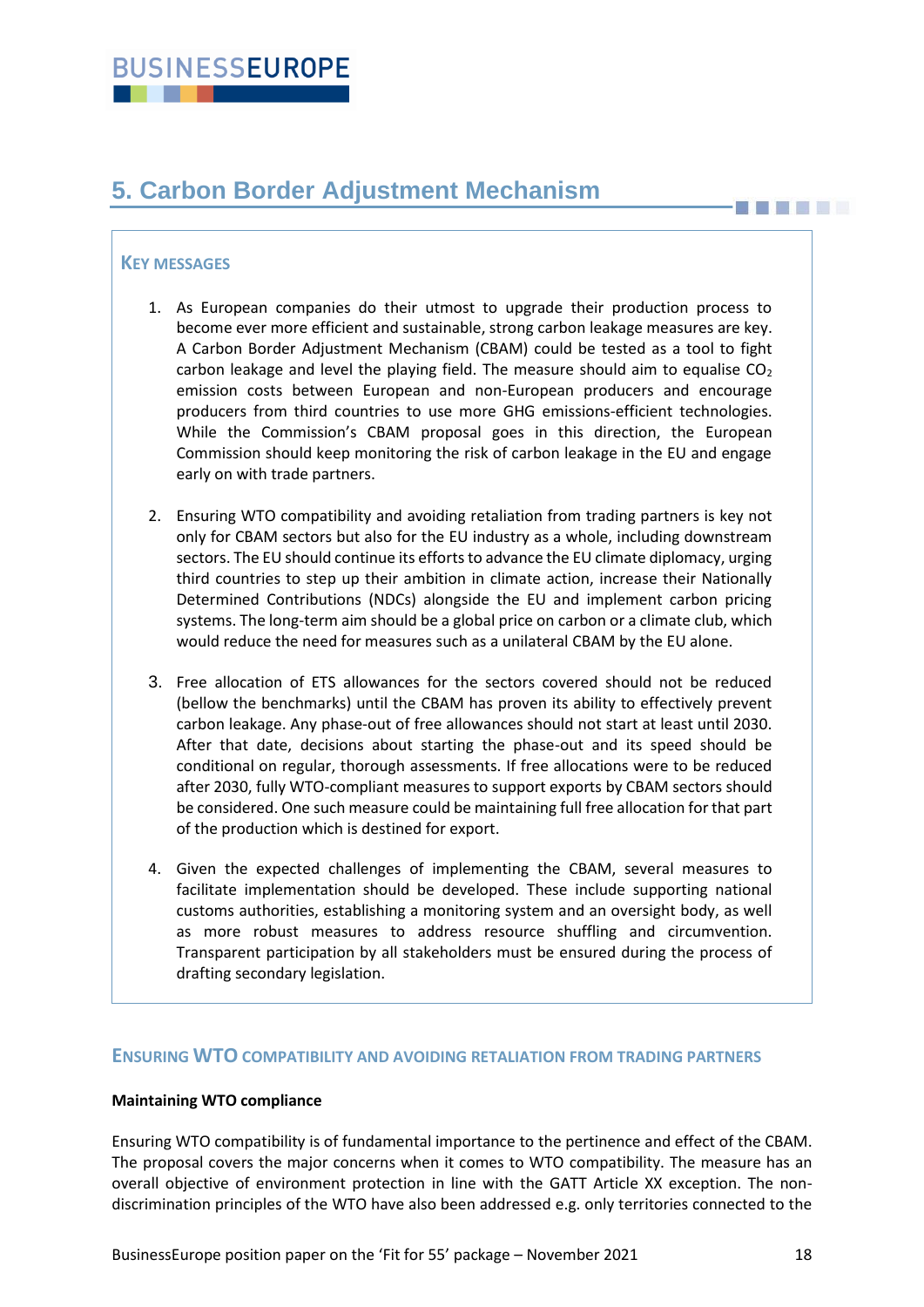

EU ETS are exempted (Art. 2.3; Annex II, Section A) and the proposal keeps the cost of CBAM for importers equivalent to the cost of carbon pricing under the EU ETS. When including additional countries to this list (e.g. under the procedures in Art. 2.5 and 2.7), WTO principles, including mostfavoured-nation treatment, and non-discrimination should be taken into consideration. Similarly, there is a risk of undermining the coherence of the measure through possible decisions by the European Commission to define dedicated default values for particular areas, regions or countries (Art. 7.6).

 $\triangleright$  It is of outmost importance that the European Commission continues to ensure the WTO compatibility of the measure in line with the GATT Article XX exception and the WTO principles of non-discrimination.

#### **Managing relations with trade partners and avoiding retaliation**

Applying a CBAM unilaterally risks increasing frictions with trade partners. Therefore, it is crucial to make use of the phasing-in period to leverage the CBAM into carbon pricing action by third countries. This will minimise trade retaliation risks and diminish the impact of the CBAM on Europe's export competitiveness.

Even if WTO compatibility is ensured, WTO members might still decide to take unilateral action and retaliate outside the WTO, especially given the current deadlock faced by the WTO Appellate Body. One of the main concerns of EU industry is that trading partners retaliate against European goods, whether those are produced by sectors covered by the CBAM or not.

 $\triangleright$  It is crucial that the EU continues its advocacy efforts towards trading partners, advancing the EU climate diplomacy and urging third countries to increase their ambitions and their efforts alongside the EU. Convincing others to follow and implement a carbon pricing system remains equally important. Beyond the UNFCCC process, forums like the G20, G7, the WTO and the OECD are key in this regard. This should also include capacity building actions and possibly financial support.

#### **Working towards a global carbon pricing as a long-term ambition**

While the EU is going ahead with the CBAM unilaterally, a much more effective solution to the problem of carbon leakage would be to establish a global carbon price or create a climate club. While we recognise this is a long-term goal not spared from obstacles, the CBAM could encourage other important global players to increase their climate ambition and realise that a global solution to the problem is a more efficient and fair option.

- $\triangleright$  In the long term, the European Commission should continue to work towards global carbon pricing at least at the G20 level, and form a climate club, which would be a much more effective solution to the problem of carbon leakage.
- $\triangleright$  The CBAM test period should serve as an opportunity for the EU to coordinate with its major trading partners and like-minded countries on the main features governing carbon border adjustment mechanisms. This discussion should ideally take place at the WTO and the UNFCCC, in an open and transparent manner. The objective is to harmonise the methods of emission calculation and verification among the countries which are considering and/or putting such mechanisms in place.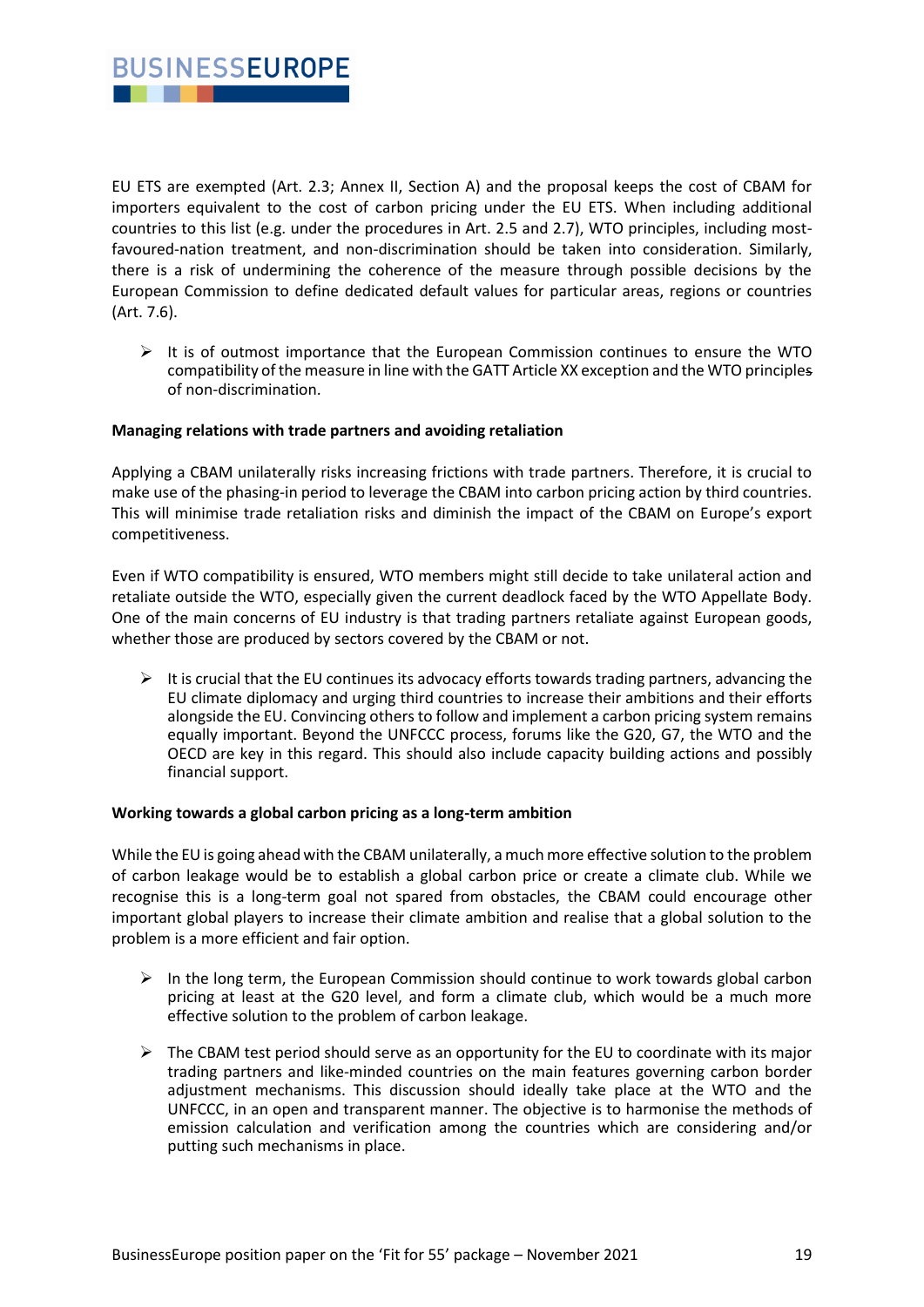

#### **Recognition of carbon prices paid in third countries**

The recognition of third-country carbon pricing systems is important for the measure to be WTOcompatible. On the other hand, this could also entail the risk that certain forms of compensation, e.g. through tax rebates, are not assessed when recognising carbon pricing systems. The current proposal only points to forms of compensation which are given at the point of export and specifically to exports only (Art. 9.2).

- $\triangleright$  The recognition of carbon costs borne in the country of origin is important for the fairness and WTO compatibility of the CBAM.
- $\triangleright$  However, compensations linked to carbon pricing schemes should also be taken into account to ensure a truly level playing field.

### **ENSURING EFFECTIVE CARBON LEAKAGE PROTECTION**

#### **Design options**

With the choice for the notional ETS instrument (Recital 21), the cost of carbon pricing is extended to importers in a fair manner, especially with the weekly coupling of spot prices to CBAM charges (Art. 21) and the opportunity to collect the CBAM allowances throughout the year (Art. 6.1). This system has advantages over the other alternatives such as flat rate carbon tariffs and carbon excise taxes, both in terms of encouraging better environmental performance, as well as minimising the risk for retaliation from trading partners

 $\triangleright$  The basic design of the notional ETS extension should be maintained by the co-legislators. The system, which will be based on a declarative regime involving accredited verifiers, will have to consider the costs and administrative burden impacting EU downstream industries.

#### **Coordination with free allocation of allowances under the ETS**

Similarly to the ETS directive, the CBAM in this regulation is still classified as a measure that will become an alternative (i.e. replacement) for the established carbon leakage measures such as free allocation (Recital 11, Art. 1.3).

In BusinessEurope's assessment, the effectiveness of the CBAM and potential carbon leakage should be carefully monitored and assessed before any decision is taken on reducing the free allocation of allowances. Because the replacement of free allocation by the CBAM carries the risk of absorption and resource shifting by importers, the European Commission (after a transition period until 2030) should, at regular intervals, update its assessment of the carbon and investment leakage risks. This should be provisioned by introducing a clear review clause.

Furthermore, the position of EU producers on third markets must be evaluated as soon as the measure enters into force. Both the CBAM and downstream sectors that use CBAM materials in their production in the EU should be included in this assessment. CBAM sectors will be particularly exposed, especially when they stop receiving free allocation. They will undertake efforts to become more sustainable and reduce their emissions, while at the same time competing on foreign markets with producers that may not face the same pressures. In case carbon leakage is found to persist or increase, or if European producers lose market share abroad due to higher carbon costs, there must be the possibility to delay or suspend a further reduction in free allocation.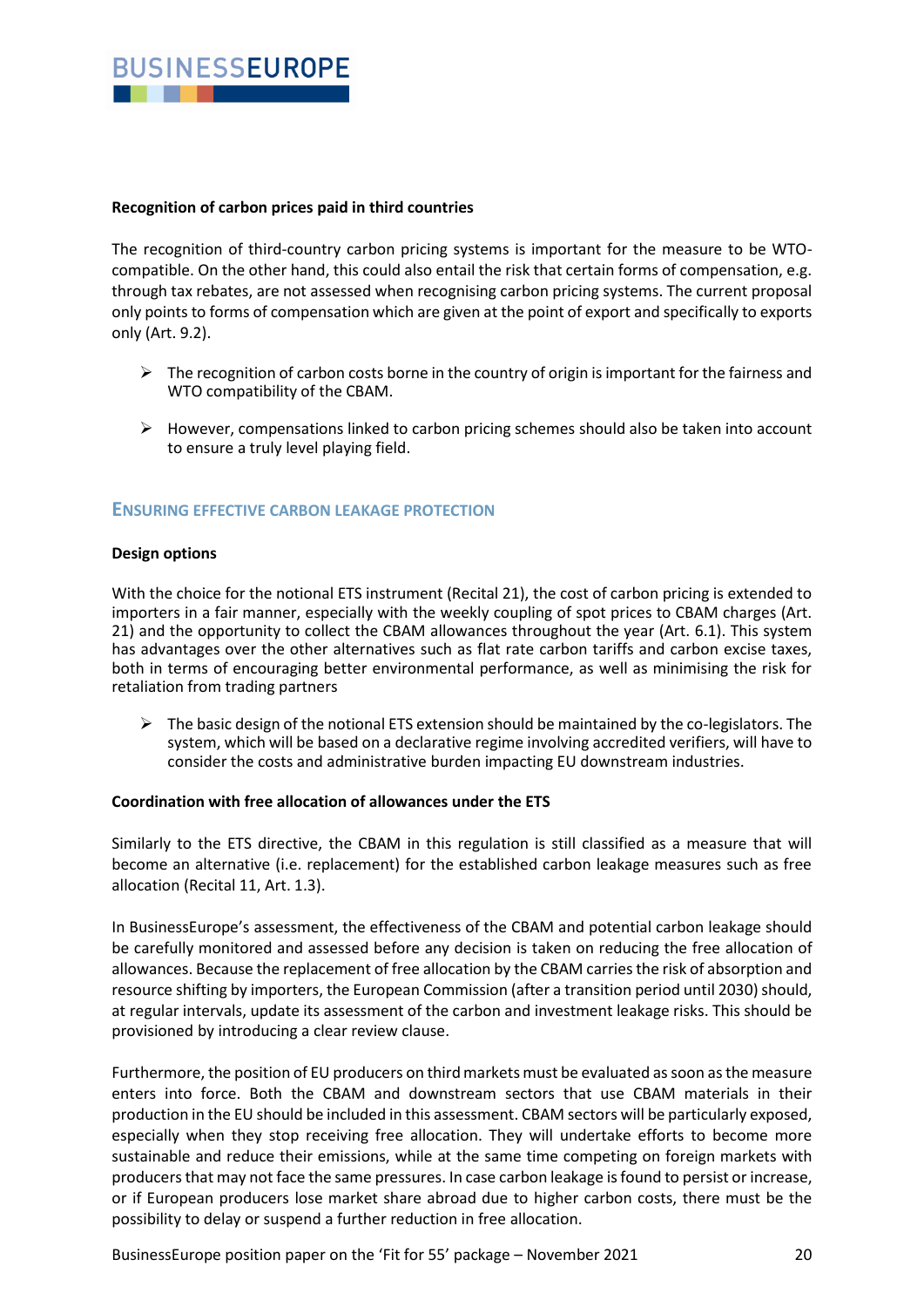

As products produced in the EU are less carbon-intensive than the global average, global emissions would actually rise if the CBAM, as an unintended consequence, results in an increase in carbon leakage. This would not only threaten the position of EU producers on third markets, but could also undermine the EU's industrial base, which is crucial to the development of innovative low-carbon products. Therefore, as a matter of environmental integrity, it is paramount that these consequences are excluded if free allocation is reduced.

- $\triangleright$  In our view, free allocation for the sectors covered by the CBAM should remain during a transition period lasting at least until 2030, to allow European companies to adjust and focus on low carbon investments. The European Commission should assess the effectiveness of the measure in preventing carbon leakage from the moment that measure is put in place and evaluate the position of EU producers on third markets. After 2030, this assessment should be the basis for decisions on whether to start phasing out free allowances for the sectors covered, and at what speed. These decisions should ensure that carbon costs under the ETS are equivalent to carbon costs borne by importers under the CBAM.
- $\triangleright$  If free allocations were to be reduced after 2030, fully WTO-compliant measures to support exports by CBAM sectors should be considered. One such measure could be the maintenance of full free allocation for that part of the production which is destined for export.

We consider positive that the proposal does not interfere with indirect cost compensation, which is and will remain an essential mechanism to maintain the competitiveness of the EU industry.

#### **The calculation of embedded emissions (Annex III)**

By only focussing on direct emissions the proposal becomes easier to apply in practice, but similarly does not include some of the factors that make importers artificially competitive (energy prices that do not contain carbon pricing). However, the correct pricing of indirect emissions of third-country installations is technically difficult at this point. Furthermore, due to the dynamics under the current structure of the EU power market (fossil power plants setting electricity prices as marginal installations) the indirect cost of emissions will remain at a higher level in the EU than for other regions in the medium term.

- $\triangleright$  Whether to include indirect emissions should be looked at again when a methodology of measuring embedded emissions is more developed and the EU power sector has comprehensively decarbonised. Both issues will not be achieved for several years after starting the collection of revenues in 2026. Therefore, the issue of including indirect emissions should be considered against the experience made with application of the CBAM (on direct emissions) up until that point.
- $\triangleright$  In our view, the default values assumed in the calculation of embedded emissions for imported goods will be of critical importance, as many importers will struggle to prove the individual emissions of their installations (Annex III, Point 4). In this regard, a lot will depend on how the Commission will calculate the "average emission intensity" for each of the goods produced in third countries, as well as the "markup" the Commission will apply. If these assumptions are imprecise, the risk of circumvention might increase. As mentioned below, these questions should be decided under the full transparency of the ordinary legislative procedure, not in comitology. In any event, Business Europe firmly believes that default values should strongly incentivise the use of "verified emissions" by importers. In addition, the Commission should build on the ongoing standardisation work on emission calculations at international level in order not to duplicate methodologies applicable to EU importers.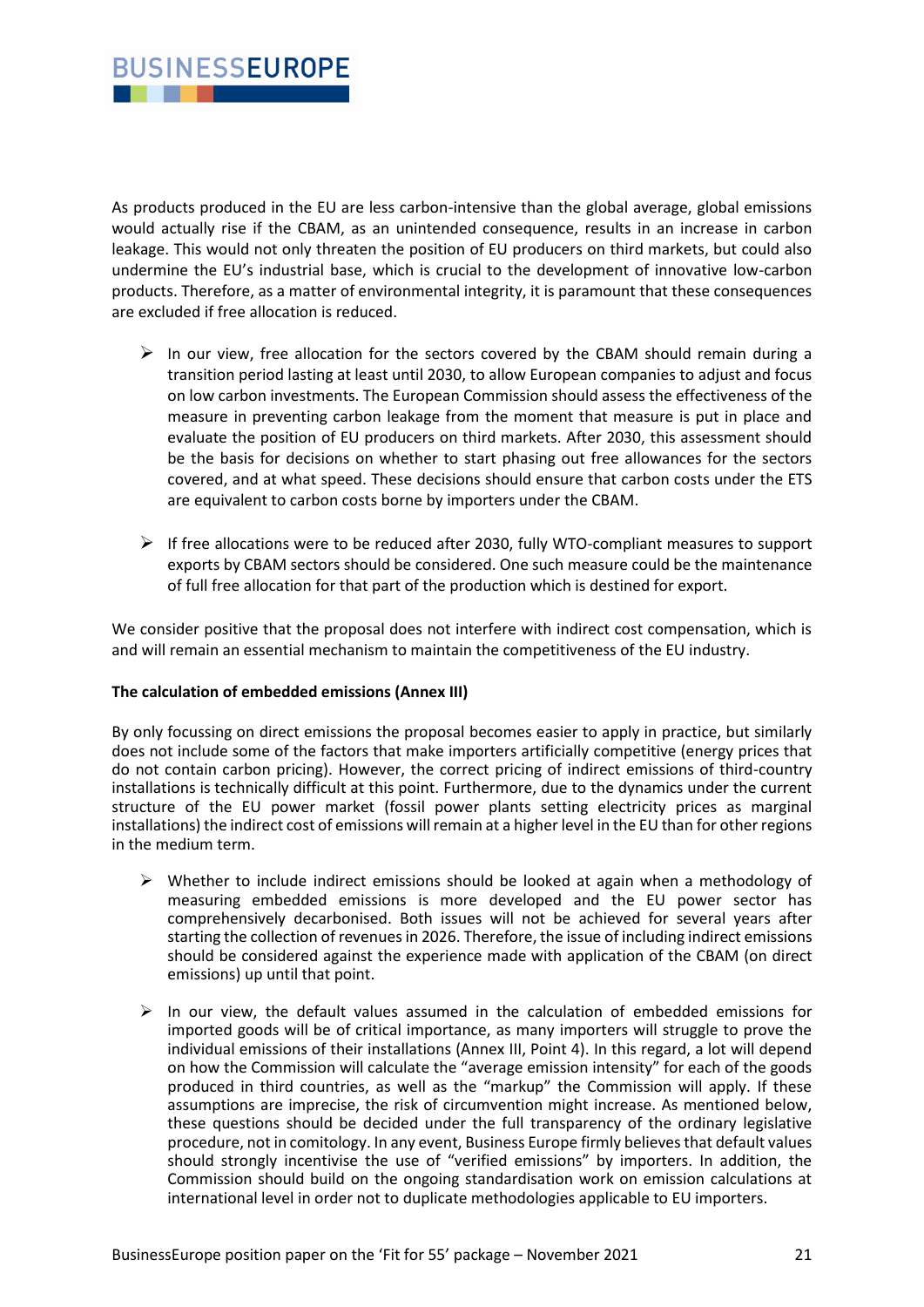- $\triangleright$  For electricity, the technology used to calculate the embedded emissions can be the marginal one of the third country, if better information is not available. This is important to achieve a correct implementation of the CBAM mechanism.
- ➢ In addition, it should be ensured that the engagement of third-party verifiers to establish actual embedded  $CO<sub>2</sub>$  emissions can be done practically and cost-efficiently and is subject to an as low as possible administrative burden.

#### **Sectors covered**

**BUSINESSEUROPE** 

With the choice of the sectors steel and iron, aluminium, fertilisers, electricity, and cement in a first step, the proposal ostensibly offers a good balance between environmental efficiency and ease of implementation.

- $\triangleright$  The CBAM will have a knock-on effect on the wider economy beyond the sectors directly covered – especially on the issues of potential retaliation and price effects down the value chain. On these topics particularly, law-makers should take concerns of all industries into account. This is especially true for the question of expanding the scope of the CBAM to more products down the value chain. One scenario that must be avoided is the increase of carbon leakage for manufacturing activities due to increased (carbon) costs for basic materials and inputs.
- $\triangleright$  As the measure is intended to limit the risk of carbon leakage in the mentioned sectors, the legislators should take into consideration the views of the sectors themselves regarding the question of whether or not the CBAM in its current form is up to the task. These concerns should be at the forefront of the discussion, especially because the proposal obliges the Commission to report on the measure before 2026, with the view to possibly extent the scope to a broader set of goods (Recital 28, Recital 52, Art. 30). Additionally, the mechanism should only be applied to sectors where it is feasible to have a full import traceability.
- $\triangleright$  Furthermore, the case of complex products that contain materials covered by the CBAM is not addressed as such in the Commission's draft. The testing period should provide insights on this point, which should be carefully evaluated given the prospect of a potential extension of the scope of the CBAM.

#### **ENSURING AN EFFICIENT IMPLEMENTATION**

#### **Customs issues**

The CBAM will have a significant impact on EU customs administration and procedures, which will have to be clarified, including with regard to inward processing. Customs authorities in EU member states will have the responsibility of implementing the CBAM at the border and their workload will increase.

 $\triangleright$  The European Commission should support national customs authorities during the transition period to ensure a smooth process and avoid heterogeneous implementations of the regulation across the EU.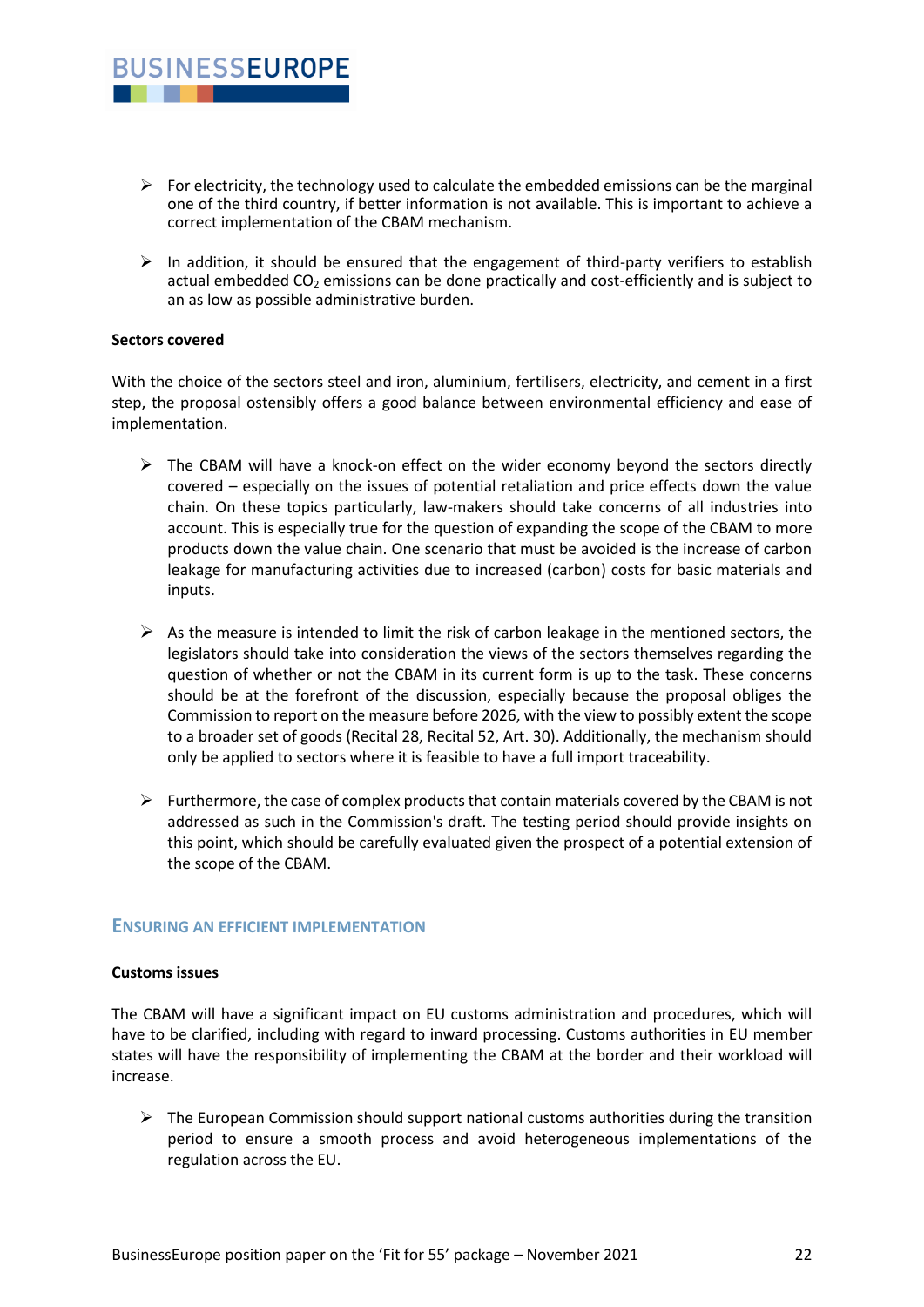- $\triangleright$  The impact on cash flows for recently established companies, especially SMEs, should be considered as well as ensuring flexibilities regarding changes in the data of the application for an authorisation (Article 5).
- $\triangleright$  Sanctions regimes: EU member states will apply administrative or criminal sanctions for failure to comply with the CBAM legislation in accordance with their national rules. Importing companies will therefore be exposed to different sanctions regimes and treated differently according to the member states from which they operate. The EU should opt for a single regime of sanctions, preferably administrative.

#### **Monitoring**

**BUSINESSEUROPE** 

. . .

Given the untested nature of the CBAM and the expected complication with its implementation, a strict monitoring system and a body that would oversee the different aspects of the measure should be put in place.

 $\triangleright$  We recommend establishing an EU-level body (e.g. CBAM Authority) in charge of monitoring and supporting the implementation of the new mechanism. Furthermore, its mandate should be defined as to ensure a  $CO<sub>2</sub>$  cost equivalence between EU and non-EU suppliers. This would also be important to ensure coherent implementation among member states.

#### **Powers delegated to the European Commission in secondary legislation**

The proposal provides the Commission the power to decide by delegated or implementing act on significant matters (e.g. expanding the list of exempted countries (Art. 2.5, 2.7), recognising thirdcountry systems for carbon pricing (Art. 2.12, Art. 9.4) default values, "mark-up" and process boundaries (Art. 7.6)). This makes the measure less transparent and accountable as it removes significant political oversight.

 $\triangleright$  While the examination procedure (Art. 29.2) provides for greater participation by member state experts, we nevertheless consider that these decision-making processes should also be transparent for all other stakeholders (e.g. to mitigate the risk of litigation and possible trade disputes). All stakeholders should be able to contribute to this process in a meaningful way. In order to leave enough time for adjustment, a precise timetable for the adoption of the secondary legislation should be set out.

In general, decisions of such importance should preferably be part of the primary legislation, subject to the ordinary legislative procedures.

#### **Very narrow options to counteract circumvention (Art. 27)**

The only measure against circumvention envisaged in the proposal is the delegation of powers to the European Commission that would allow it to add products to the list in Annex I, which are only slight modifications from the original products. This approach however overlooks many other ways of potential circumvention, such as the redirection of imports along the value chain, transhipment strategies and resource shuffling - that is the phenomenon whereby exporting countries would use their cleanest industrial plants to export to the EU, whilst keeping their more polluting installations for domestic or third markets.

 $\triangleright$  Legislators should complete the toolkit to counter these strategies as well. EU legislators should consider a system which addresses resource shuffling by monitoring the overall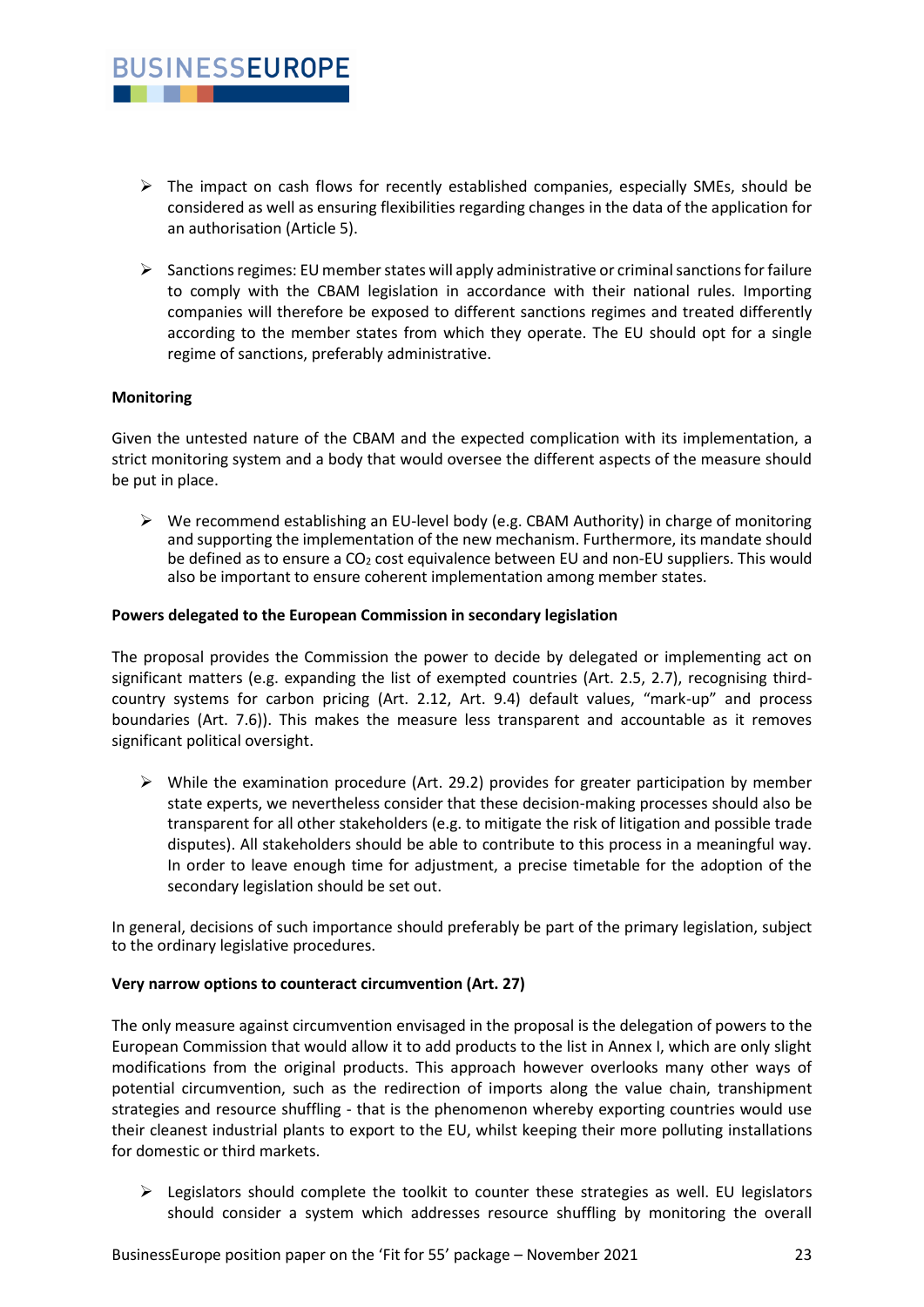

emissions of trading partners. Furthermore, enforcement measures for circumvention cases should be envisaged, including the option of withdrawing the import authorisation.

#### **Introductory period from 2023 to 2025, review in 2026 and beyond**

The transition period from 2023 to 2025, during which there are only reporting obligations, but no CBAM charge is incurred by the importer, is in principle a good development, allowing all parties involved to build up the necessary administrative capacities and reporting practices. Companies and authorities should use this time to fully understand the reporting obligations and to assess the  $CO<sub>2</sub>$ and cost effects of the measure on the supply chain. However, this phase should not be the basis for a substantial review of the measure (e.g. on the scope of products), as the effects of the actual pricing will not be known.

- $\triangleright$  Instead, the review by 2026 (Art. 30) should focus on optimising administrative procedures, while the main features of the measure should remain stable at least until 2030. The changes should aim at optimising the costs of reporting obligations and verification procedures. BusinessEurope proposes to keep free allocation until 2030, when a thorough assessment should be undertaken, including on the quality of the collected data.
- ➢ Mid and long-term planning is key for companies. Sufficient lead times and predictability about the future scope of the CBAM as well as the specific effects of price increases in the selected CBAM sectors, as well as downstream effects, will be important for the competitiveness of EU industry.
- ➢ Further extension of the scope of the CBAM after 2030 should only be considered after a thorough impact assessment for all the candidate sectors and by utilising each sector's expertise to the development of an unambiguous, verifiable, simple and effective methodology for the embedded carbon calculation.

#### **Use of revenues**

As the European Commission has repeatedly asserted that the CBAM is an environmental measure not motivated by the need to raise revenue for the EU budget, it would be well advised to earmark the revenue collected and not let it become just an own resource in the EU general budget.

 $\triangleright$  The legislation should dedicate CBAM revenues to support decarbonisation and the deployment of low-carbon technologies in the European industry, e.g. via the ETS Innovation Fund. This should be done in a WTO-compatible manner.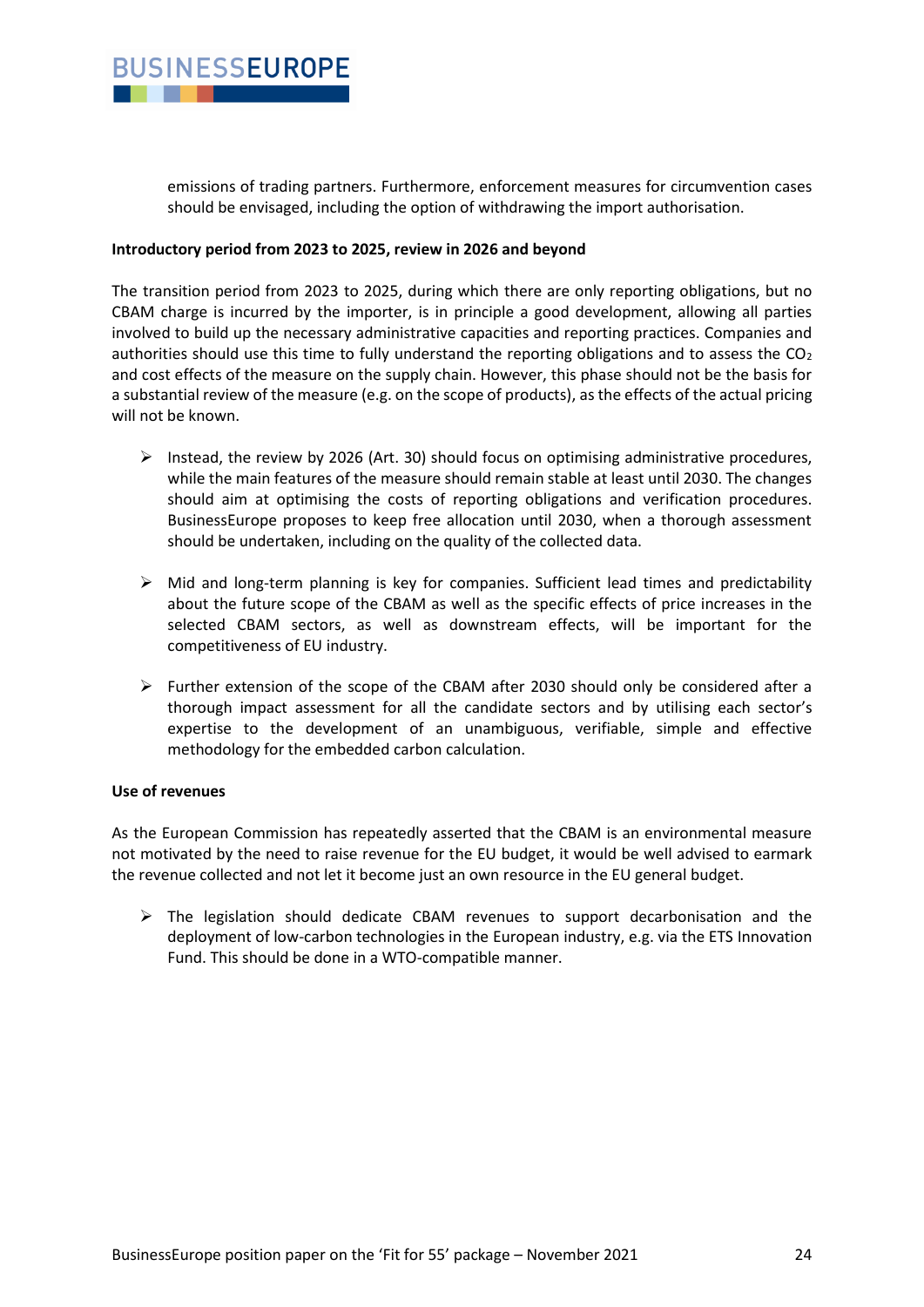# <span id="page-24-0"></span>**6. Energy Taxation Directive**

## **KEY MESSAGES**

- 1. We support a revision of the Energy Taxation Directive (ETD). The current directive has been in place since 2003 and is outdated. Companies need an updated and clear EU energy taxation framework which reflects the reality of today's energy mix in order to have full legal and tax certainty when investing in climate-friendly alternatives. At the same time, the ETD revision should take into account overall EU competitiveness and all (energy) costs businesses are already facing to reach the goals of the 'Fit for 55' package.
- 2. We believe that the Commission's proposal to replace the current volume-based taxation structure in the ETD with a system based on energy content is a positive step forward to intensify investment in and the uptake of greener and more energy-efficient alternatives.
- 3. We are strongly concerned about measures proposed in the ETD which will particularly harm the competitiveness of energy-intensive industries. Less favourable treatment for these sectors will make it less attractive for them to invest, including in the energy transition. We strongly object to the removal of the option to differentiate minimum tax rates based on consumer (between business use and non-business use) and on consumption levels.

As part of the 'Fit for 55' package, a common EU framework on the taxation of energy products is necessary for the smooth functioning of the EU energy market, to take account of the new energy mix, strengthen EU business competitiveness and deliver on the EU's climate ambitions. The Energy Tax Directive (ETD) plays a key role in the overall 'Fit for 55' package: companies need a stable competitive policy environment with both legal and tax certainty to be able to make long-term investment decisions. In this context, the revision of the ETD is particularly relevant for the deeper development of and greater investment in climate-friendly technologies, and should also be seen in light of the revisions of e.g. the Emission Trading Scheme (ETS), the Renewable Energy Directive (RED) and the Energy Efficiency Directive (EED).

#### **ENERGY CONTENT-BASED SYSTEM AND ENVIRONMENTAL RANKING**

We support the European Commission's proposal to replace the current volume-based taxation structure (mainly expressed as EUR/litre) in the ETD with a system based on energy content (expressed as EUR/gigajoule) as it will play a helpful role in the reduction of greenhouse gas emissions. By leaving pure volume-based taxation behind, the Commission is taking a decisive and positive step to intensify investment in and uptake of more climate-friendly alternatives, particularly sustainable biofuels and biogas.

**BILLER**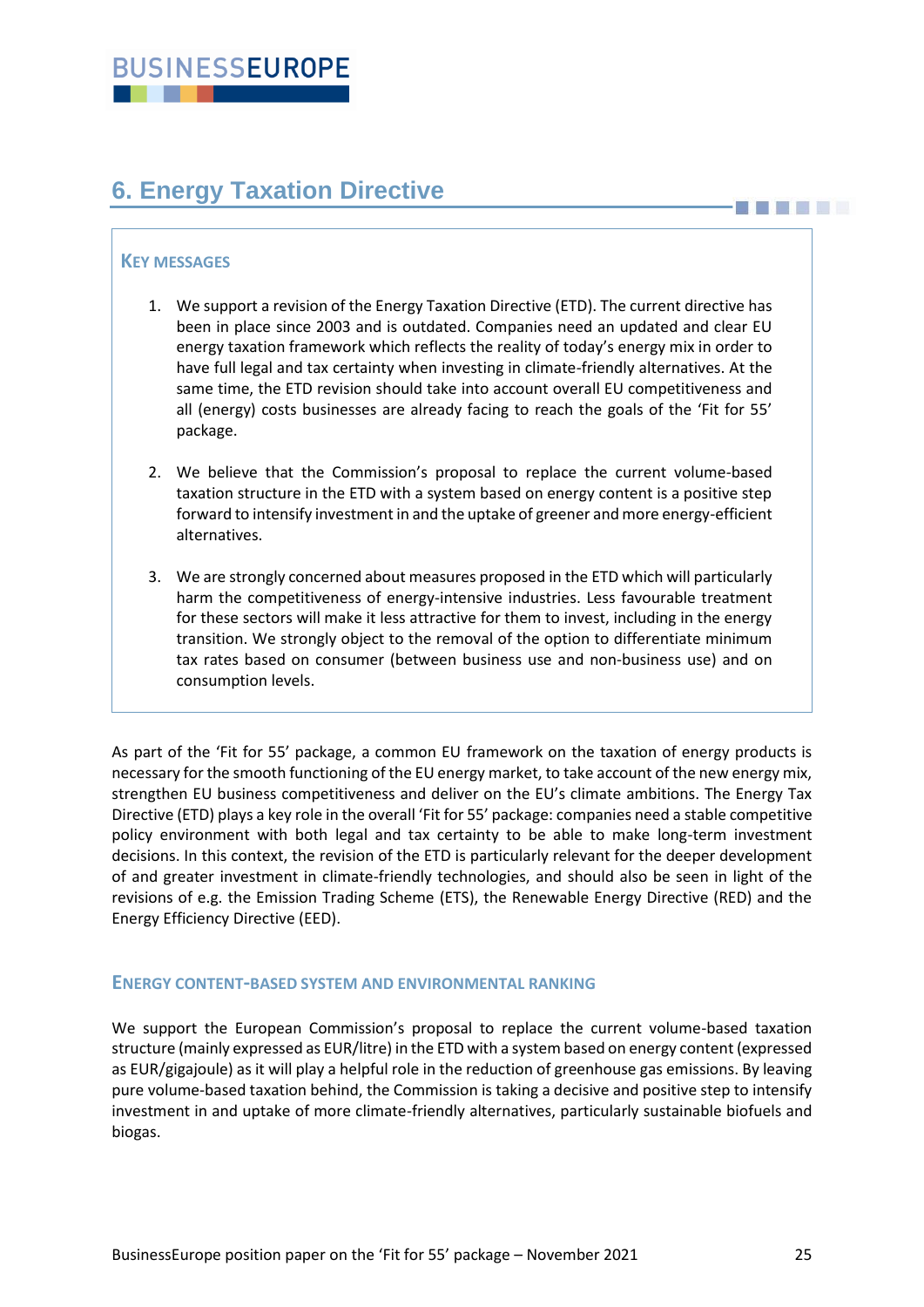

The 'Fit for 55' package requires overall coordination and it is important the relationships between the different instruments, their separate objectives, and their impacts on the overall costs are fully understood. This is essential when discussing the ETD concept of an "environmental ranking". Having a focus on only energy content would provide a direct incentive towards energy efficiency whereas adding a ranking would provide a focus on carbon reduction and our common primary goal of reaching carbon neutrality in 2050. This raises key questions about the ETD's overall coherence with other 'Fit for 55' policy instruments. This demands consideration first if we want to ensure in full that the revised ETD improves business competitiveness and supports the Green Deal overall:

- EED: Under the proposed system in the ETD, the same amount of energy will be taxed differently depending on the source. This is not coherent with the current approach of the energy efficiency regulation that advocates a cap on energy consumption independent of the origin of the energy. For example, under the proposed ETD rates, it is possible that the same amount of energy is taxed 72 times lower from an energy product or electricity with no or less CO2 content.
- ETS: The environmental ranking of energy carriers is (partly) based on CO2 emissions (even if the link is not explicit6). Since ETS (existing and new) actors are also subject to a CO2 price, this is a double charge. Considering the overall increase of the cost burden on energy, we would urge EU member states to consider the overall (direct and indirect) impact of the 'Fit for 55' package on costs for ETS actors.
- RED: Access to fiscally competitive low-carbon energy is an essential condition for the decarbonisation of business sectors and to achieve the goals of the Renewable Energy Directive in particular. Some of the proposed minimum rates on low & zero-carbon energy products however seem more adapted to ensure additional tax revenue, rather than having a greater steering effect in terms of greenhouse gas reductions, whilst large volumes of lowcarbon fuels and renewable hydrogen are expected to be required to realise large scale decarbonisation.

## **10-YEAR TRANSITION AND YEARLY INDEXATION**

Apart from a mandatory indexation for all minimum rates on energy products, some will also see a consistent one-tenth increase in the minimum rates as laid down in Annex I of the ETD every year during their transition period (2023-2033). This seems a reasonable timeframe to us and a predetermined one-tenth increase provides businesses with a level of certainty about future costs in those EU member states where the national tax rates would be identical to the ETD minimum rates. However, the evaluation report mentioned in Article 31 should include the option for a possible prolongation of the transition period should regulatory, technical and/or market changes occur during the decade which would justify a revision of the timeframe.

We are however concerned that the yearly indexation of minimum rates with core inflation numbers may not provide sufficient stability to businesses nor certainty about their medium-term investment plans (as opposed to the yearly predetermined one-tenth transition period increases). We therefore do encourage to consider somewhat longer indexation intervals, at least in the first half of the transition period.

BusinessEurope position paper on the 'Fit for 55' package – November 2021 26

<sup>6</sup> Page 30 of the impact assessment accompanying the document on the Proposal for a Council Directive restructuring the Union framework for the taxation of energy products and electricity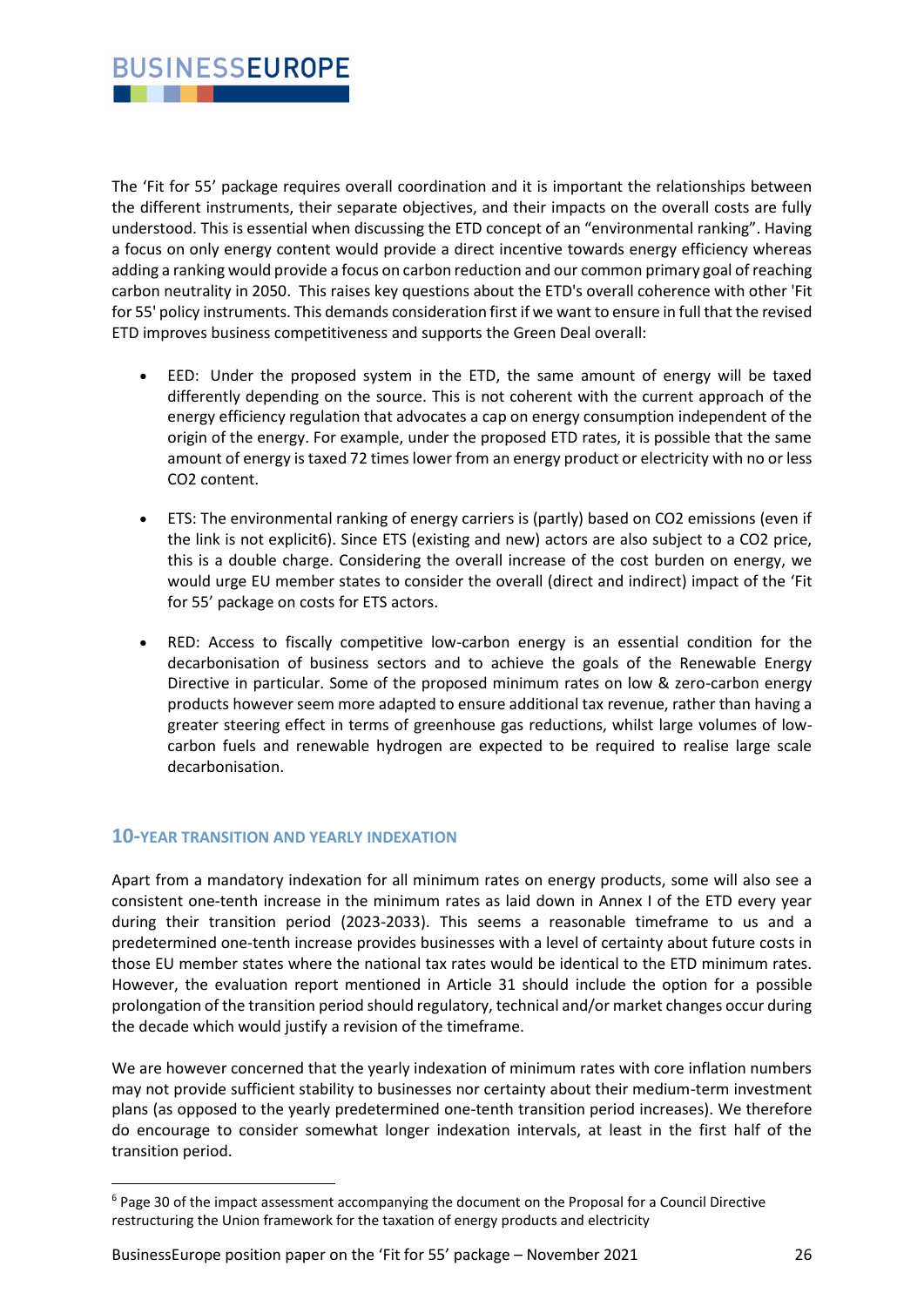

We recognise the ambition of the envisioned implementation date of the proposal (2023). After a unanimous agreement in Council, work should immediately start on the transposition into national law and the publication of the delegated acts (e.g. with the customs nomenclature) before real implementation is possible. Sufficient time should be available for businesses who will have to undertake certain logistical changes (contracts, invoicing, systems and settings, accounting, etc.). It will be essential to indicate the corresponding customs codes in Tables A/B/C/D of Annex I (as it is currently the case in Directive 2003/96), in order to determine precisely the applicable minimum levels of taxation for each energy product (and not by category of products).

#### **LIST OF ENERGY PRODUCTS AND APPLICABLE DEFINITIONS**

The proposal updates a number of provisions in the current directive, which had been unclear ever since implementation of the ETD in 2003, or which have become unclear due to technological developments and the EU's evolving energy mix. Such clarifications may seem minor and technical, but we want to underline that these are essential for businesses. The current wording of the ETD allowed for far too many different national interpretations throughout the EU, and thus unexpected and costly legal disputes between businesses and tax authorities and subsequent ECJ cases. The revised ETD, with updated clarifications, will ensure EU-wide interpretation as much as possible and thus deliver tax certainty for companies, which is an important factor for any climate-friendly investment decision a company will make.

Considerable improvements are:

- The ETD currently in force does not provide definitions on e.g. second and third-generation biofuels, alternative fuels, e-fuels, synthetic fuels, bio-methane, etc. These provisions are now clarified in Article 2, paragraph 4-5, in line with other EU regulations.
- The ETD currently in force lacks clarity as to under which conditions electricity produced from combined heat & power generation (CHP)/ "co-generation" could be tax exempt. In the revised ETD, we welcome the clarification that CHP could be tax exempt if the electricity produced from CHP is in line with the EU Directive on energy efficiency, Article 2, Paragraph 34. Nevertheless, we regret the optional nature of such a measure and, as explained in our chapter on state aid, should transform into a mandatory exemption.
- The revision also helpfully clarifies which product uses are out of scope of the ETD, such as the dual use of energy products or the output taxation of heat (Article 3).
- The proposal also improves the 'disorderly' structure of the current ETD and removes e.g. the myriad of tax exemptions which were no longer available, regardless of a revision (Annex II).

However, the directive should further clarify:

- The concept of hydrocarbons (Article 2(3), par.3.
- The link between Article 2 (definition of energy products), Article 21 (list of products subject to control) and the annexed tables with the minimum rates.
- The treatment of various types of hydrogen (hydrogen from different origins, different types of production, etc).

BusinessEurope position paper on the 'Fit for 55' package – November 2021 27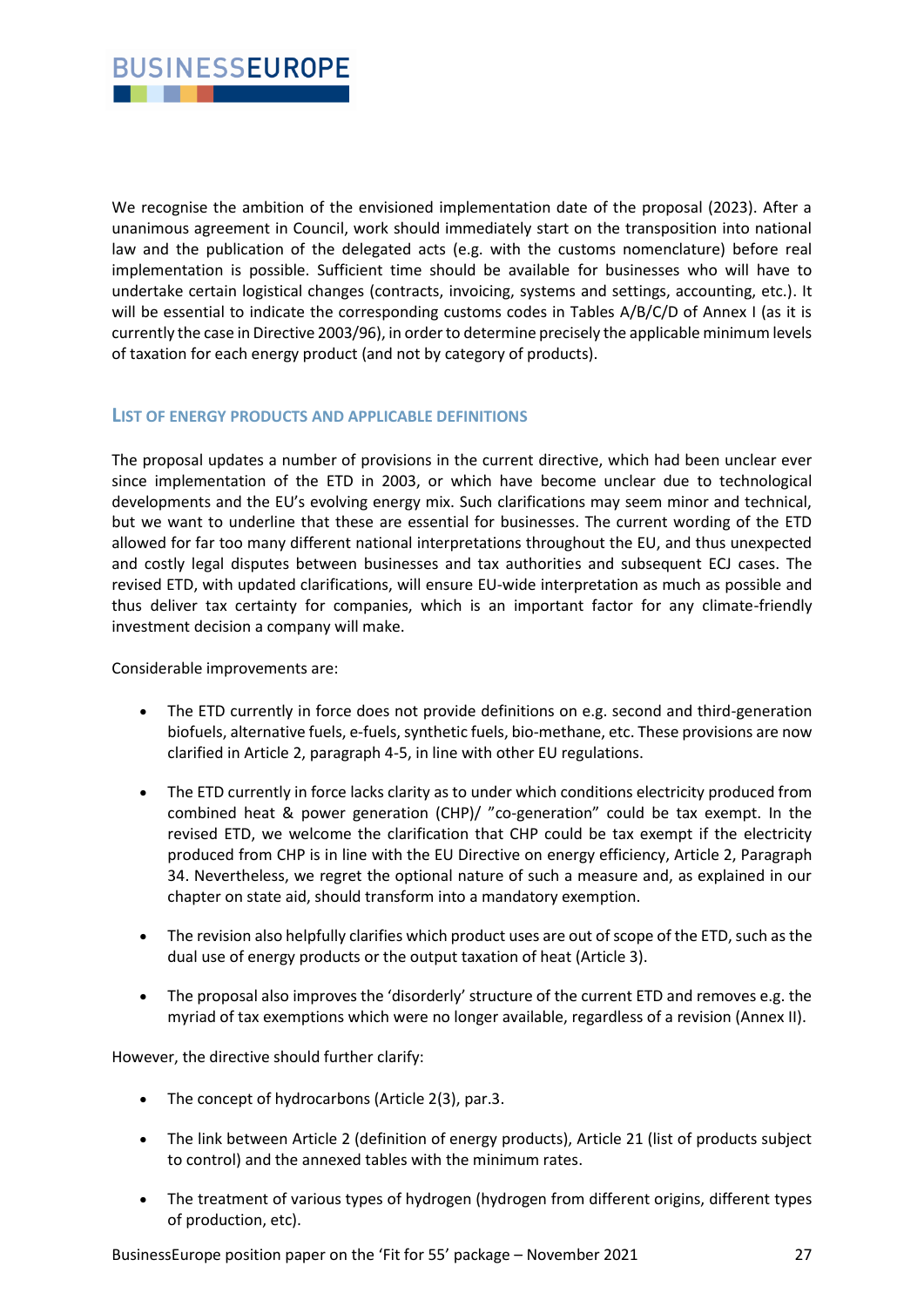## • In Article 2.7, there is a reference to a new obligation which states that suppliers should be "reasonably aware" of how the recipient will use the products (as heating fuel, as motor fuel, etc.). Further clarity is needed on the concept of "reasonably aware", and how this situation is intended to work with intermediaries.

- For those energy products that remain exempt for 10 years in the aviation and maritime sector, how will their final indexed rate be decided? Will a new delegated act be necessary in 2033?
- In addition, it is not always clear how the input energy for generating these new products is taxed. The European Commission has confirmed at various times that the energy tax should be seen as a consumption tax. Including a general provision that confirms this principle would allow EU member states to ensure clarity in local rules with respect to the input energy for generating new energy products as innovation in these production processes will be an equally important driver for decarbonisation.

In addition, we are concerned about the references made to taxonomy throughout the proposal. The EU taxonomy regulation is not yet completely defined and any proliferation of this tool into the area of the ETD must be evaluated cautiously.

When implementing the ETD, member states should make sure that there's a common agreement on the conversion of energy content minimum rates back to a volume unity. Energy content of an energy product cannot be measured at the point of delivery, but volume can. If no fixed conversion rates of energy content-based minimum rates per volume unit are available, the minimum rates will not offer a uniform standard across the EU member states but will be interpreted differently in implementation, undermining the internal market.

## **IMPACTS ON (ENERGY-INTENSIVE) BUSINESSES**

**BUSINESSEUROPE** 

. . .

It is essential that the ETD continues to protect European competitiveness. While legal double taxation is avoided, by not having a strict  $CO<sub>2</sub>$  component in the tax base of the ETD, the element of the "environmental ranking" does imply a certain "double charge". It should be worth remembering that businesses could not only see a yearly indexation and one-tenth yearly increase of minimum rates at the entry into force of the ETD revision, but also a range of other measures: a reduction of exemptions in the ETD revision, an increase in transport fuel prices due to the expansion of the EU ETS, an increase on heat and electricity prices within the current ETS, an-increase in electricity prices for CBAM purposes, and local carbon price levies already in place in many European countries, etc.

Aside from more sector-specific concerns regarding the aviation sector and mineralogical processes (see below), we find that in general some of the rate increases proposed in the ETD – by leaving behind volume-based taxation - are particularly strong and their effects may be underestimated. In those member states where the tax rate of natural gas is close or equal to the current minimum in the ETD (€0,15/GJ), the proposed increase to €0.6/GJ may jeopardise the competitiveness of energy-intensive industries. Such a rate increase (and including for other gas products such as LNG) seems to run particularly counter to the goals of the DAFI Directive (2014/94/EU on the development of alternative fuels infrastructure), where gaseous fuels are identified as alternative fuels on which the transport sector's energy transition process should be based.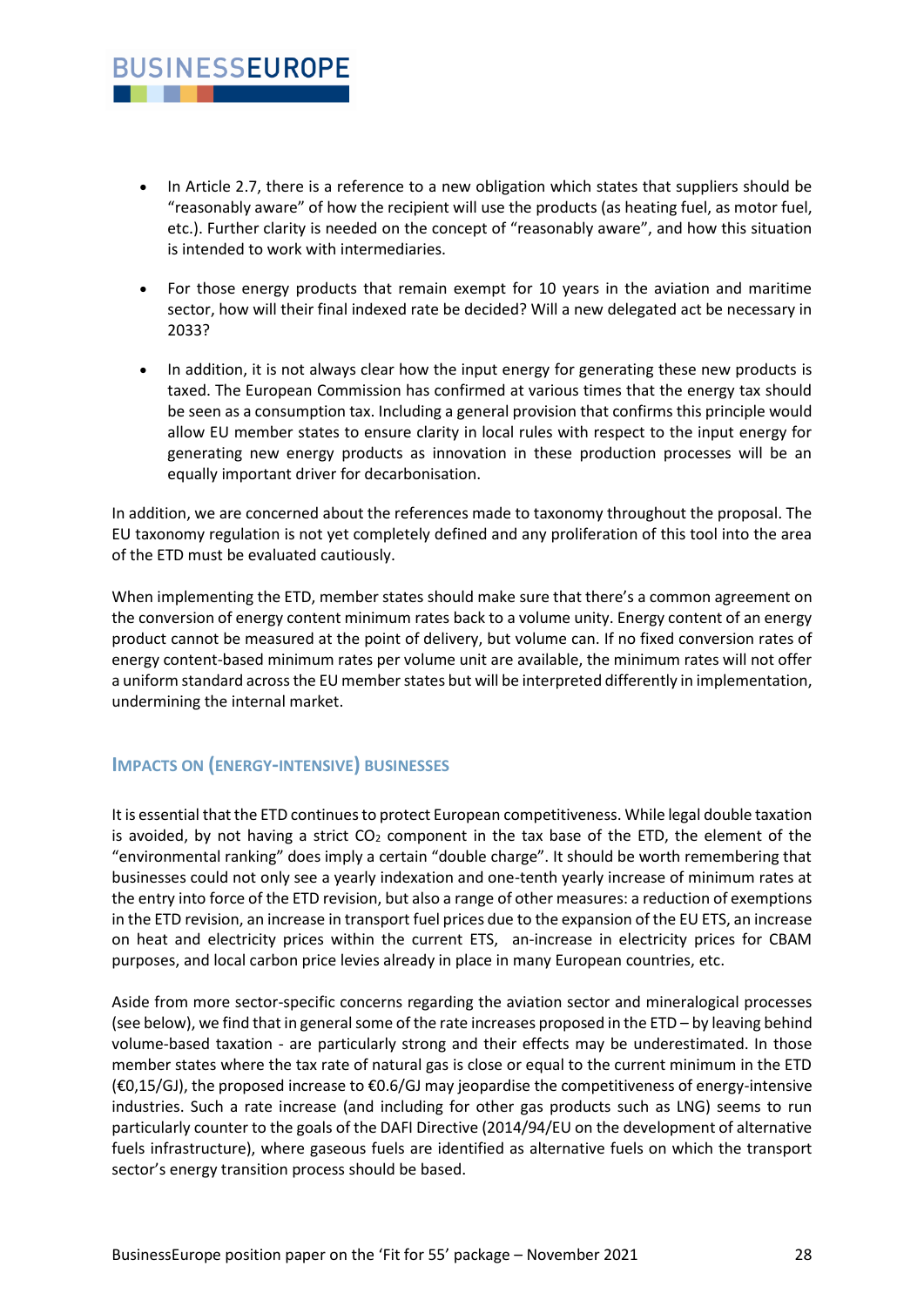The tax rate increases on some energy carriers can also not be alleviated by the Commission's proposal to remove the current distinction between business and non-business use for heating fuels and electricity, and commercial and non-commercial use of gas oil and natural gas as motor fuel. In order to uphold the competitiveness for businesses (and not just those of the energy-intensive industries) and avoid carbon leakage, it is essential that this option for a distinction remains, in particular for electricity. Such policy also allows EU member states to design the best possible approach for their own country, taking the relative trade intensity of specific sectors into account or the situation of lower-income households.

We strongly object to the removal of the option to allow differentiated rates according to quantitative consumption levels (for electricity and energy products used for heating purposes - Article 5 in the current ETD legislation). To further incentivise the move towards new energy carriers in businesses' daily industrial processes, EU rules should allow for some dedicated quantitative consumptions levels. The removal of differentiated rates based on quantitative consumption levels will needlessly raise the tax burden on particularly energy-intensive industries. We regret that the removal of this provision is also not explicitly accounted for in the impact assessment.

## **THE ETD AND OPTIONAL/MANDATORY EXEMPTIONS**

We are disappointed to see a general move towards more optional tax exemptions rather than mandatory tax exemptions in the ETD. Optional tax exemptions are often subject to long and complex state aid rulings, usually carrying a great deal of uncertainty for companies. At a time when businesses are investing considerably to green their production processes, absolute certainty about the tax treatment of such changes should come swiftly, leaving no doubt about the future tax cost of such investments.

Therefore, the ETD should provide for full, clear and unequivocal exemptions for more processes, in particular those which can contribute to the continued decarbonisation of our economy, such as electricity and other energy products to produce electricity (Article 13), and the cogeneration/combined heat and power generation in Art. 16c7. Another exemption that should be made mandatory, in analogy to the exemption used for sustainable fuels in the aviation sector (Article 15), is for alternative sustainable and low-carbon fuels and gas in Article 16d, which could provide an important price signal for the decarbonisation and uptake of electromobility, hydrogen and e-fuels in the road transport sector.

Further coordination should be envisioned between the ETD and the draft state aid guidelines. For example, there seems to be an inconsistency concerning the minimum tax rate of electricity: the ETD proposal wants to keep the minimum rate for electricity at EUR 0.15 per GJ which equals EUR 0.55 per MWh. However, according to the draft state aid guidelines (see paragraph 4.7.1.3.3), the European Commission will consider the aid to be proportionate "[…] if aid beneficiaries pay at least 20% of the national environmental tax or parafiscal levy; […]". For some energy-intensive firms in countries with significantly high electricity taxes, this would be a real disadvantage8: In 2017, electricity used in large industry was on average already taxed at EUR 28 per MwH in the EU.

 $7$  Such exemption should also take the results of ECJ Case C-31/17 into account.

<sup>&</sup>lt;sup>8</sup> For example, if the national tax rate for electricity is €28 per Mwh, the state aid proposal would only allow the tax rate to be reduced to a floor of €5.6 per Mwh, which is 10 times higher than the proposed minimum tax rate of €0.55 in the ETD.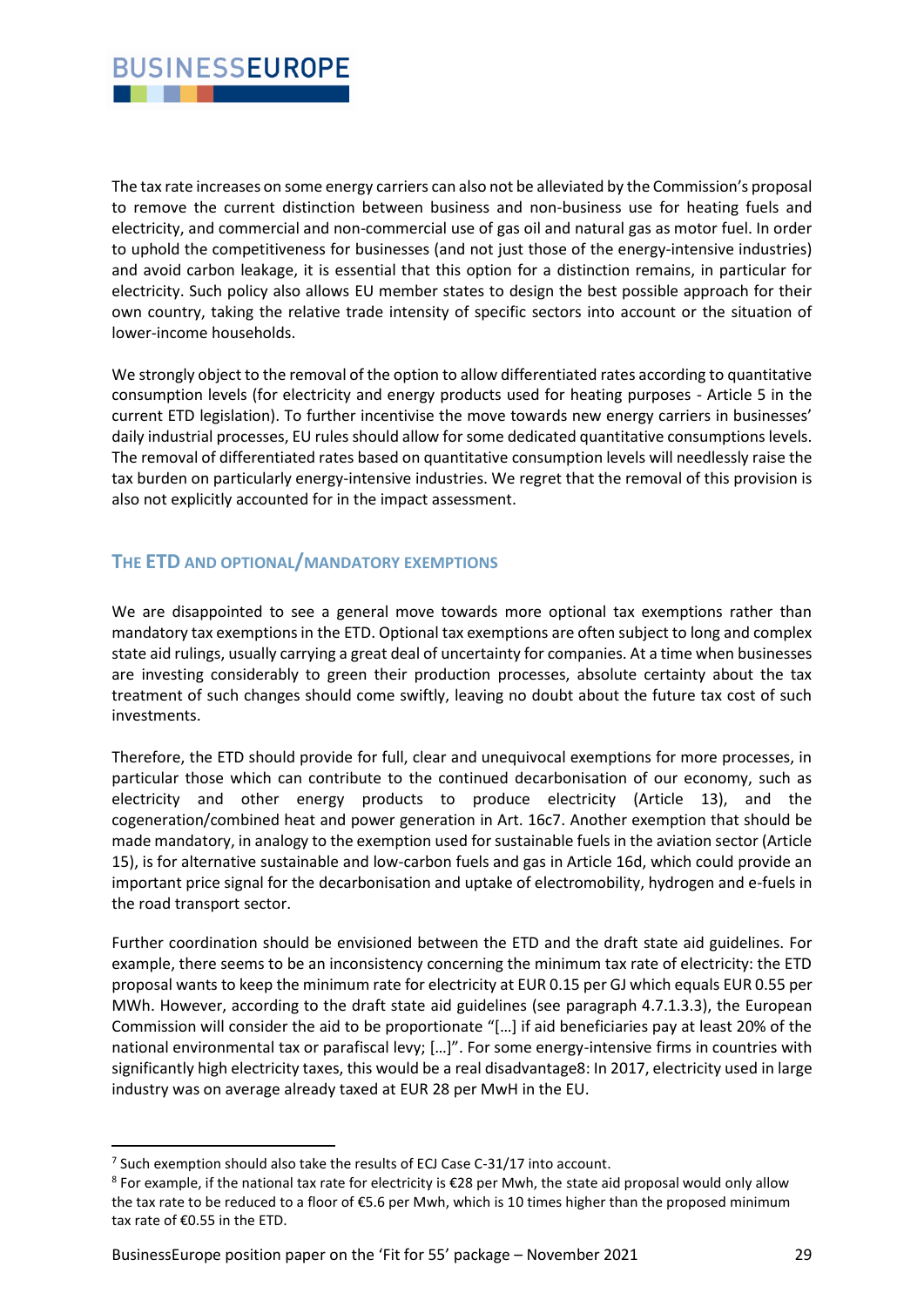## **BUSINESSEUROPE** . . .

In any case, we support further alignment of the state aid regulations, especially the block exemptions, to ensure that local application of unanimously agreed options for reductions and adjustments need no further vetting when implemented in member states.

## **MINERALOGICAL PROCESSES**

The ETD has always recognised the potential implications of this directive for the overall competitiveness of the EU (recital 8), and we welcome the Council's continued recognition that the assessment should consider in particular those sectors most exposed to international competition<sup>9</sup>. In this light, we do not support the Commission's proposal to include mineralogical processes within the scope of the revised ETD. These industrial processes mainly cover the glass, ceramics, cement, plaster, and lime industry. The production process needs high temperatures to produce these products, which requires a high energy input to reach the necessary energy transfer for the mineralogical transformation. In many cases, the needed energy has not only heating purposes for achieving the reaction temperatures but, additionally, the purpose of providing the needed enthalpy for the chemical reactions. Accordingly, the steering effect of an energy taxation would be severely limited. Moreover, the production of these products will always include carbon emissions due to the raw material involved in their production, regardless of the energy product used.

These industries are particularly energy-intensive, and their energy costs can reach up to 20% of total production costs<sup>10</sup>. The glass, ceramics, cement and lime industry are covered by the ETS, where they are already encouraged to invest in more decarbonised production processes. An inclusion into the ETD will result in a higher tax burden for this sector and withdraw capital from a sector that is currently investing in lower-carbon technologies. Given the strategic importance of these sectors, we support the continued exclusion of mineralogical processes from the scope of the ETD.

Furthermore, it is essential that comparable processes are treated on an equal footing. The ETD proposal seems to drop the exemption for the production of rock wool, whilst continuing the exemption of glass wool, a very similar product.

## **AVIATION AND WATERBORNE NAVIGATION**

We believe that CO<sub>2</sub> reductions in the aviation and maritime sector can be better achieved through market-based measures, which are already applied to aviation through the EU Emissions Trading System (ETS), and globally through CORSIA and the IMO MARPOL Annex VI convention for maritime. An increase in the tax burden for these sectors, in particular when not considering a global level playing field would substantially reduce the investment capacity of these hard-to-abate sectors into new decarbonisation technologies, including cleaner fleet and alternative sustainable fuels, as well as risk shifting traffic flows away from EU hubs leading to loss of connectivity and competitiveness. Such concerns are particularly acute in light of the COVID-19 pandemic and its impact on these sectors and the tourism sector.

In this context, we want to highlight as well that different initiatives are taken in other parts of the 'Fit for 55' package to reduce the emissions in these sectors (e.g. extension of the ETS to maritime). In

BusinessEurope position paper on the 'Fit for 55' package – November 2021 30

<sup>9</sup> [https://www.consilium.europa.eu/en/press/press-releases/2019/12/05/energy-taxation-council-calls-for-an](https://www.consilium.europa.eu/en/press/press-releases/2019/12/05/energy-taxation-council-calls-for-an-updated-framework-contributing-to-a-climate-neutral-eu/)[updated-framework-contributing-to-a-climate-neutral-eu/](https://www.consilium.europa.eu/en/press/press-releases/2019/12/05/energy-taxation-council-calls-for-an-updated-framework-contributing-to-a-climate-neutral-eu/)

<sup>&</sup>lt;sup>10</sup> [https://ec.europa.eu/energy/sites/ener/files/epc\\_report\\_final\\_1.pdf](https://ec.europa.eu/energy/sites/ener/files/epc_report_final_1.pdf)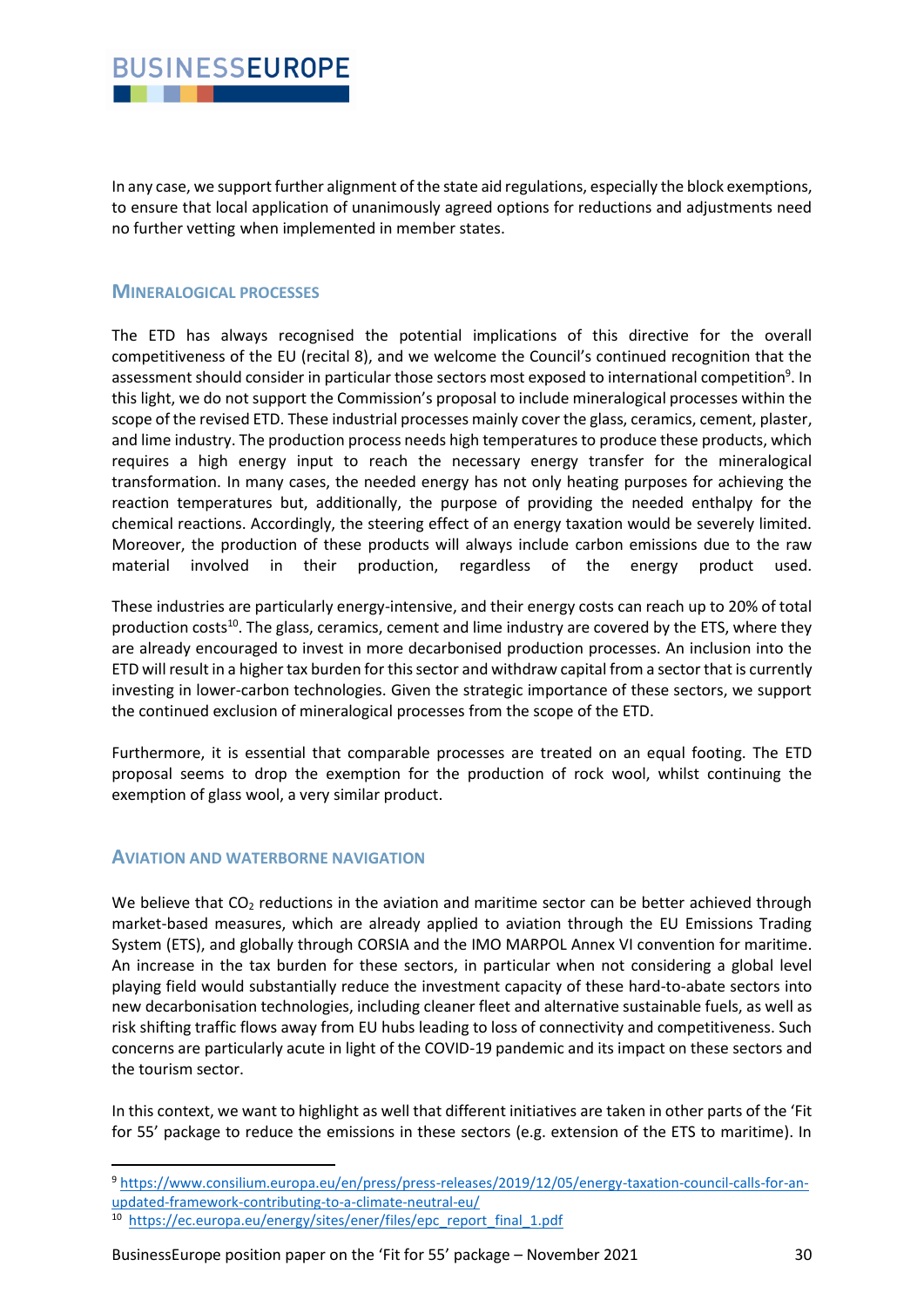## **BUSINESSEUROPE** . . .

particular, initiatives such as RefuelEU Aviation and FuelEU Maritime, which are destined to ramp up the production, deployment, and supply of affordable, high-quality alternative sustainable fuels in Europe, which can emit up to 85% less  $CO<sub>2</sub>$  than regular fuels<sup>11</sup>, will prove essential in decarbonising the sectors.

If member states would decide to proceed at EU level with taxes on aviation and waterborne navigation - which we do not support - the revenue raised should at least be earmarked directly to concrete and measurable projects and measures that effectively contribute to decarbonising the sectors that are being taxed. As a minimum, special focus needs to be paid to island countries whose geographical position will increase the relative burden of such a tax far more compared to other countries. In addition, countries which depend heavily on maritime and aviation transport for their islands or overseas regions or because of other geographical attributes need to be taken into consideration too.

With regards to the aviation sector, if member states would decide to proceed at EU level with a tax, the 10-year transition period on regular aviation fuels should be an absolute minimum. The zero rate for sustainable aviation fuels (SAFs) as proposed in the ETD Article 14 is certainly helpful but the current volume of SAFs available is very limited, and what is available is at the moment often considerably more expensive than regular kerosene. Other future fuel technologies, such as powerto-liquid (PtL) fuels, are expected to be even more expensive, also because of higher feedstock and production costs. The supply of these fuels to remote and outermost regions of the EU may result in even bigger challenges and may ultimately translate to higher costs for air operators within these regions. If the EU would go forward with a tax, the tax exemption for alternative and sustainable fuels must stay in place until these fuels are more commonplace and affordable.

For sea transport, we strongly support the transition period for green fuels, as this is helpful and essential to limit competitiveness risks. In addition, we very much welcome the possibility of a full or partial tax exemption for shore-side electricity supply to ships in ports.

## **REVENUE**

According to the European Commission, the ETD's aim "is not to increase revenues from the tax (…) one of the objectives [is] to preserve the revenues raising potential for Member States (according to their policy choices in the area of taxation)", implying the reform should be above all as close to revenue-neutral as possible. We agree that the potential ETD revenue should not be seen as an overall goal in itself. While there is certainly some (albeit limited<sup>12</sup>) room to change the overall tax revenue mix, the primary goal of the ETD revision should be to contribute to the functioning of the internal market and the EU's wider climate goals. The proposal itself however seems at times focused on generating additional fiscal revenues, rather than choosing a greater steering effect in terms of energy efficiency or greenhouse gas reductions.

In this respect, we would like to underline that – in terms of general tax policy, outside of the ETD - a

BusinessEurope position paper on the 'Fit for 55' package – November 2021 31

 $11$  Page 13 of the impact assessment accompanying the Proposal for a Regulation of the European Parliament and of the Council on ensuring a level playing field for sustainable air transport.

<sup>&</sup>lt;sup>12</sup> Energy tax revenue (this includes revenue related to the ETD, but also other national levies) accounted for only 4.6% (+- €257 billion) of the EU's overall tax revenue in 2019, with two thirds coming from transport fuel taxes. At Member State level, energy taxes range from 3.5% to 9% of total national tax revenue (Source: Taxation Trends in the European Union – European Commission).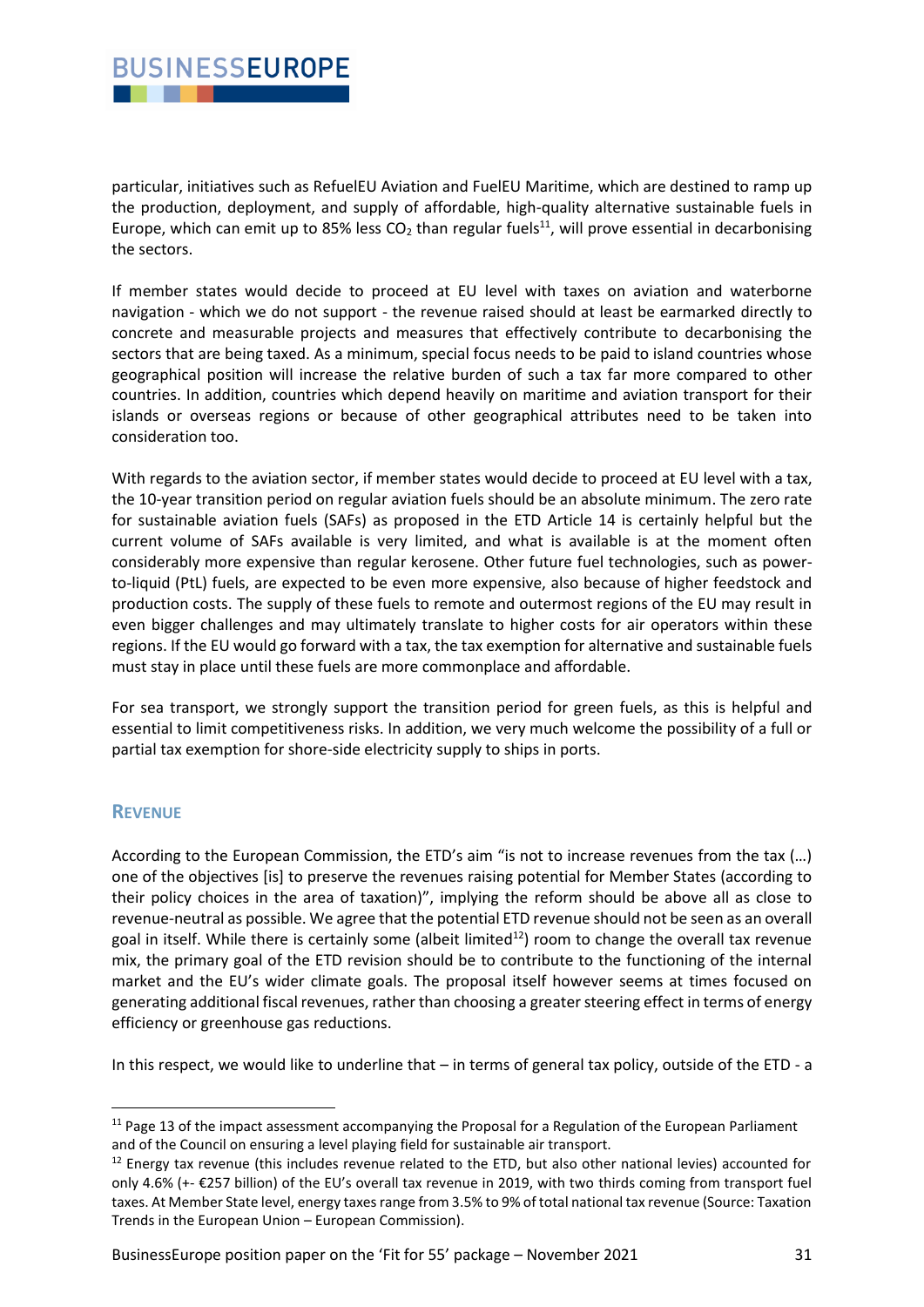

higher overall tax burden as a result of the revised ETD should be offset with lower taxes in other areas. As the impact assessment notes, the European Commission's proposal on the ETD may (very slightly) reduce EU GDP and EU employment, due to the higher overall tax burden, with different impacts in different member states and sectors. However, according to the Commission's own model, these effects can be mitigated or even overcome by recycling the additional revenue raised under the ETD "into subsidies on the purchase of clean capital and capital tax reduction". Lowering capital taxes, which the Commission calls "the most distortive"<sup>13</sup> type of tax, would be the most efficient way according to the analysis for offsetting the negative impact of the ETD on both GDP and investment. Also lowering personal income taxes can mitigate the regressivity of the proposed changes.

<sup>&</sup>lt;sup>13</sup> Page 61 of the impact assessment accompanying the document on the Proposal for a Council Directive restructuring the Union framework for the taxation of energy products and electricity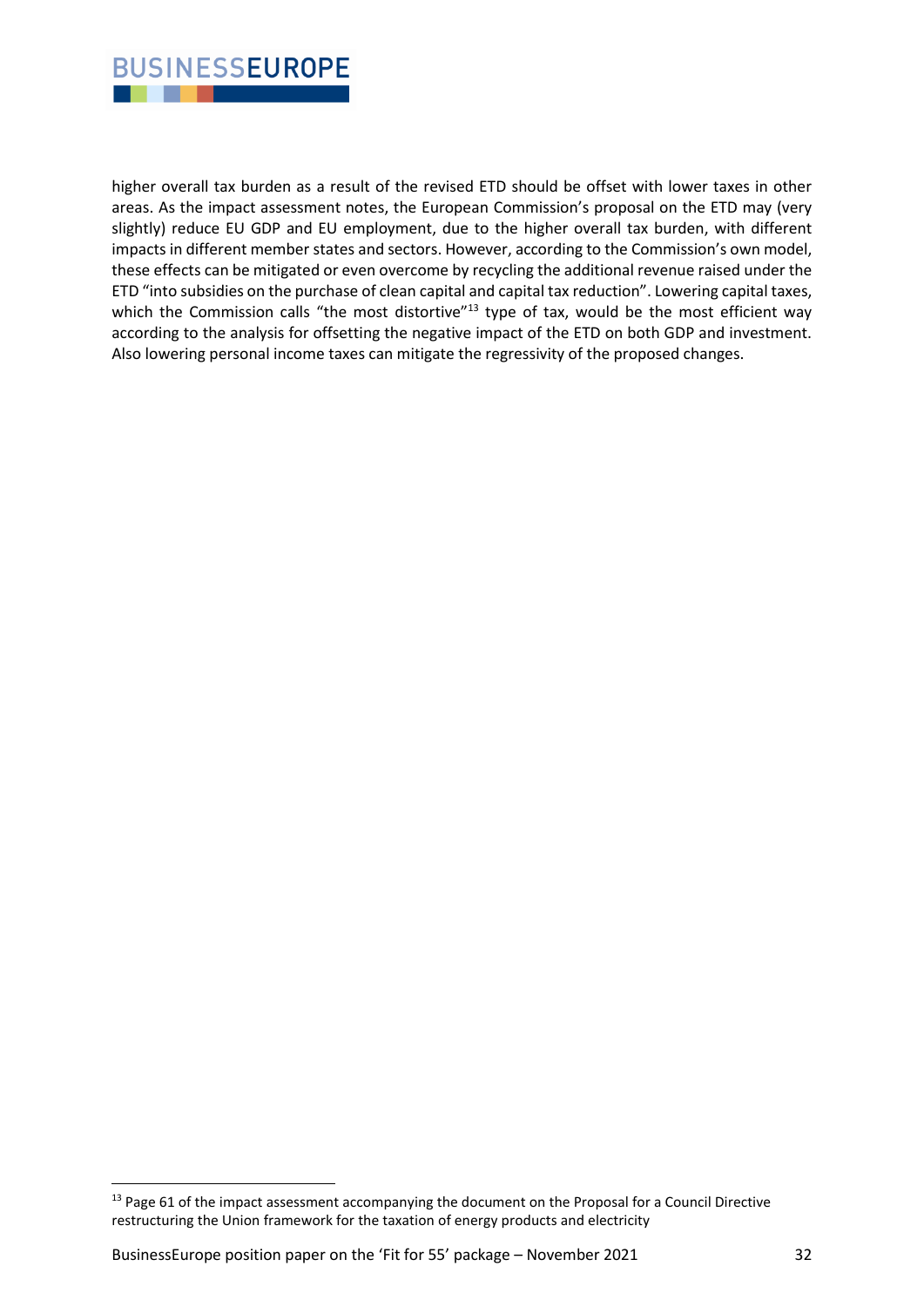# <span id="page-32-0"></span>**7. Renewable Energy Directive**

## **KEY MESSAGES**

- 1. Renewable and low-carbon energy is already playing an important role in reducing the carbon footprint of the European economy, and further integration of both renewable and low-carbon energy will be crucial to achieve our ambitious emission reduction targets. For this to happen it will be of utmost importance to focus on the enabling tools and concrete pathways to deliver on the objectives, while also removing the remaining barriers to renewable energy sources (RES) deployment.
- 2. This includes the need for a stable and consistent governance framework, as well as the necessary flexibility regarding specific targets and incentives for the renewablebased electrification of end-use sectors. Beyond that, a stronger consideration of how to ensure the availability of renewable energy at competitive cost, as well as the infrastructure needs linked with increasing RES integration are key for success. In particular, it is pivotal to define fast-track processes and to remove permitting bottlenecks at all levels, aiming at (i) significantly decreasing permit issuance times, (ii) providing certainty of authorisation/administrative times and (iii) fostering efficiency of authorisation processes.
- 3. Strengthening of cross-border cooperation and the facilitation of Power Purchase Agreements (PPAs), also for larger companies, are very positive. These initiatives should be accompanied by rapid completion of Important Projects of Common European Interest (IPCEI) and market mechanisms providing long term locational price signals, which are necessary to promote capital-intensive investments in RES, storage and grids, as well as the establishment of an EU-wide guarantees of origin (GOs) certification system. This system should expand on the existing GO scheme by covering all renewable and low-carbon forms of energy, while clearly indicating the  $CO<sub>2</sub>$  content of the energy in question.

## **TARGET GOVERNANCE (ART. 3)**

Abundant, reliable and cheap renewable energy is key for the European industry to stay competitive. Renewable and low-carbon energy is already playing an important role in reducing the carbon footprint of the European economy, and further integration of both renewable and low-carbon energy will be crucial in order to achieve our ambitious emission reduction targets.

Beyond the headline RES target, BusinessEurope considers that this review of the Renewable Energy Directive must focus on the "how", and specifically:

- $\triangleright$  Introducing the tools and enabling conditions in all sectors that will facilitate an increased availability of renewable and low-carbon energy and cost-competitive prices.
- $\triangleright$  Identifying and eliminating the remaining barriers that are still hindering European companies in their attempts to engage in RES sourcing and provide the necessary financial support mechanisms and funding programmes.

**THE LET**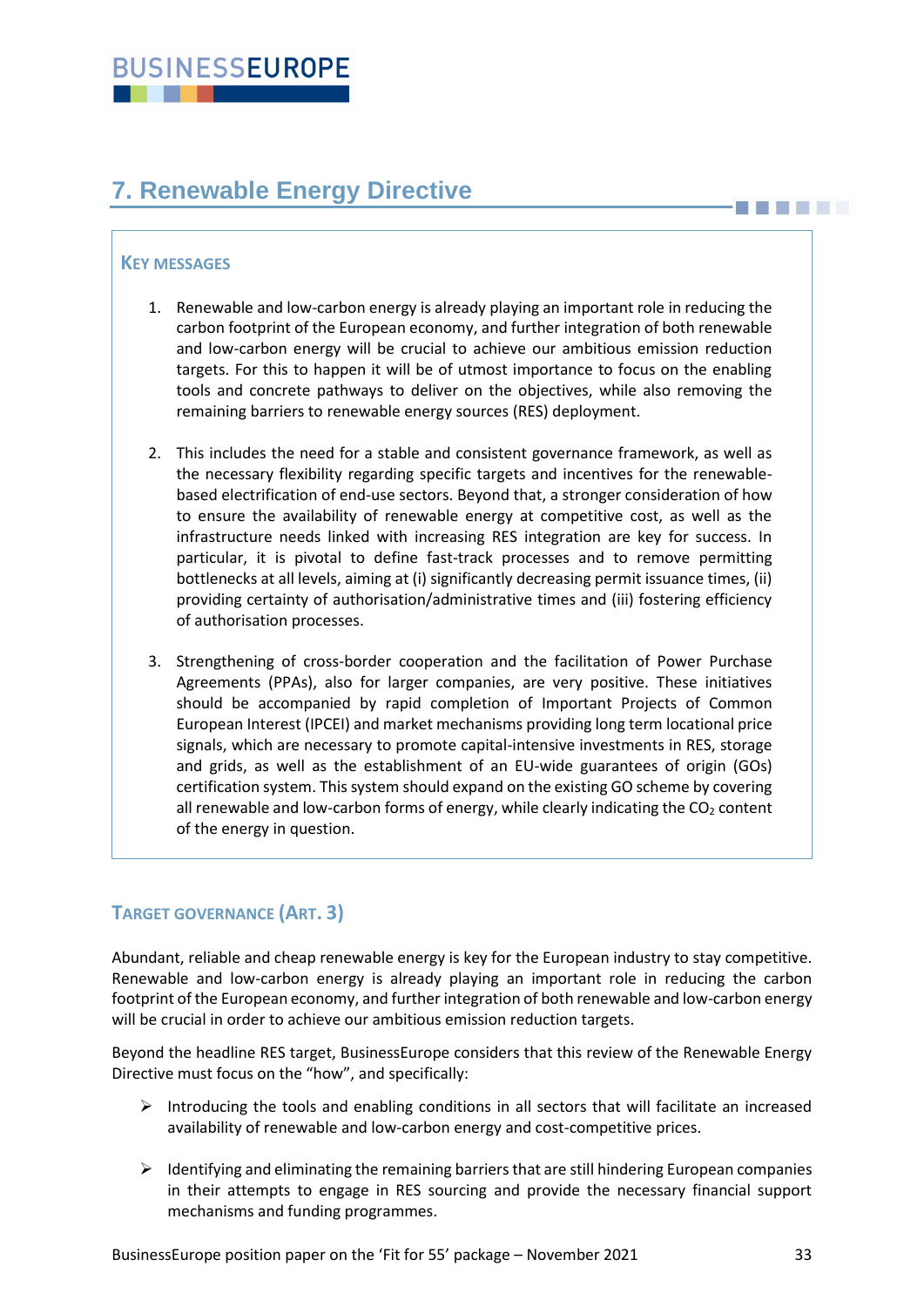

 $\triangleright$  Embracing the principle of sector integration and harmonising RES policies with other regulatory instruments with regard to the ETS, Energy Performance of Buildings Directive (EPBD), effort sharing, energy taxation, state aid, hydrogen, transport and gas.

Below, BusinessEurope outlines the provisions that need to be introduced to the RED in order to facilitate a greater level of RES penetration in our energy system in a cost-efficient way, thereby helping us ensuring compliance with the headline RES target and the broader climate goals.

## **MAINSTREAMING RENEWABLE ENERGY IN INDUSTRY (ART. 22A)**

Targets for RES consumption in industry: In line with the above, the targets introduced on industry should remain indicative. Many of the possibilities for industrial RES sourcing are based on technologies that, albeit highly promising, are not yet available on the market (for example, renewable hydrogen). It is therefore premature to establish binding targets, given the significant uncertainty that still exists regarding the future availability of the necessary products and technologies. In this context and with regard to the overarching goal of decarbonisation overly prescriptive consumption targets could be counterproductive. Therefore, a certain flexibility and technological neutrality is key to ensure effective and efficient emissions reductions.

Furthermore, these targets are likely to lead to differing burdens on different EU member states, depending on the level of industry in each country (especially with regard to the need for public funding, which will be necessary to support investments in industrial decarbonisation). Due consideration of this issue is necessary, and further support at the EU level should be provided where suitable.

Aside from the targets themselves, a stronger focus on the availability of renewable energy at competitive prices, and in particular on the relevant infrastructure needs, are key to success. Between now and 2030, it is important to maintain an open dialogue between the industry, policy makers, and other relevant stakeholders, in order to track progress towards the indicative RES targets and discuss measures that could be introduced in order to stimulate the further uptake of industrial RES sourcing.

Furthermore, as buildings represent more than 38% of Europe's emissions, and more than 75% of their energy consumption is based on fossil fuels, the renewable-based electrification of both heating and buildings should be further incentivised (i.e. including renewable electricity in the accounting of heating and cooling target).

Bioenergy is the largest RES in the EU and important for decarbonising the industry, as well as other sectors like aviation and shipping. Investors need reliable access to sustainable feedstock including waste and residues. Untimely and comprehensive revisions of rules and criteria for forest-based bioenergy creates uncertainty in the governance framework and can reduce the access to renewable energy from sustainable and cost-competitive bioenergy systems.

Green industrial claims on the use of renewable energy: There are initiatives that are already in place or being reviewed (green claims, eco-design, etc.) to address the environmental performance of products. It is therefore questionable whether the RED is an appropriate instrument to tackle these claims, when doing so risks leading to double regulation and unnecessary additional regulatory burdens.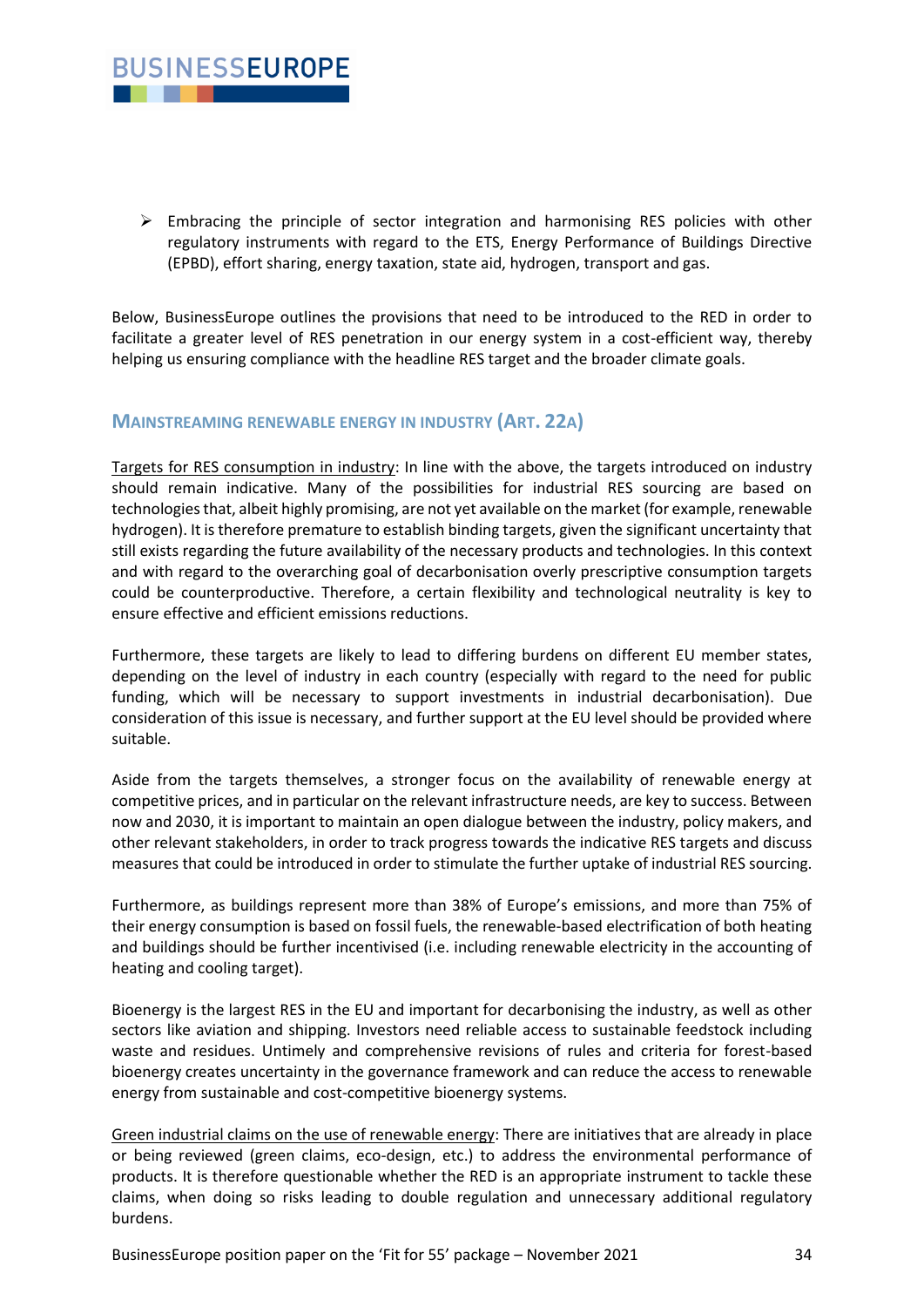## **CERTIFICATION AND VERIFICATION SYSTEMS (ART. 19)**

An EU-wide guarantees of origin (GOs) certification system should be established. This system should expand on the existing GO scheme by covering all renewable and low-carbon forms of energy, while clearly indicating the  $CO<sub>2</sub>$  content of the energy in question. The use of GOs should also be recognised for accounting purposes of  $CO<sub>2</sub>$  reduction in industrial processes, in a way that is consistent with the EU ETS Monitoring and Reporting Regulation. Given the horizontal and cross-cutting nature of GOs, consistency with other initiatives such as the CBAM and Green Bonds should also be taken into account.

Additionality is important on the system level in order to avoid the simple transfer of already existing renewable energy from one sector to another, without contributing to increasing the overall renewable energy penetration. However, the rules governing hydrogen production in the RED are highly technical, and sometimes unrealistic, seeking to reconcile the provision of support to produce hydrogen from facilities like wind and solar power. These challenges arise, among others, from the limitations on additionality and PPAs. Although ensuring additionality is undoubtedly crucial, a necessary degree of flexibility must ensure that these provisions do not stifle the development of hydrogen, and that they ensure GHG emission reduction. While some EU countries have low penetration of renewable electricity it is the opposite in others. Not being able to produce hydrogen from renewables already in place discriminates market movers and significantly delays a pan-European hydrogen market as well as its cost efficiency.

## **NATIONAL FRAMEWORKS ENABLING THE DEPLOYMENT OF RENEWABLES IN THE POWER SECTOR AND PPAS (ART. 3, 4 AND 15)**

Support schemes for renewables should be designed so as not to distort wholesale markets. EU energy legislation should fully support market mechanisms providing long-term price signals, which are necessary to promote capital intensive investments not only in RES, but also in assets -such as storage systems - that are essential for managing the system safely and reducing the risks of RES over generation and which would not be made if investors had to rely only on spot market price signals. RES support schemes should be improved with additional price signals aimed at targeting the geographical development of RES – including offshore – consistently with the local grid potentialities, so as to optimise transmission and distribution grid management and developments.

The possibility for member states to introduce schemes that support RES power purchase agreements (PPAs) is a highly positive and necessary development. The regulatory framework for PPAs is not sufficiently developed yet and the market can lack transparency for some companies. Financial energy markets and multi-technology sourcing should be further developed in order to mitigate some of the risks associated with PPAs. The possibility of state-backed guarantees can play an important role in reducing barriers for SMEs and helping them to sign RES PPAs. However, the barriers that larger companies are still facing in signing RES PPAs should also be identified and removed. For example, support should also be considered for the additional costs that electro-intensive consumers face when consuming renewable electricity (firming/shaping costs). Clearer rules for permitting contracts should also be established (for developers), while easing the current rules for auctioning interconnection capacity to promote physical PPAs, and removing barriers to renewable energy storage.

Furthermore, guarantees are one of the main barriers for the development of PPAs, the costs of which are particularly accentuated due to the time extension typical of PPAs and the potential range of price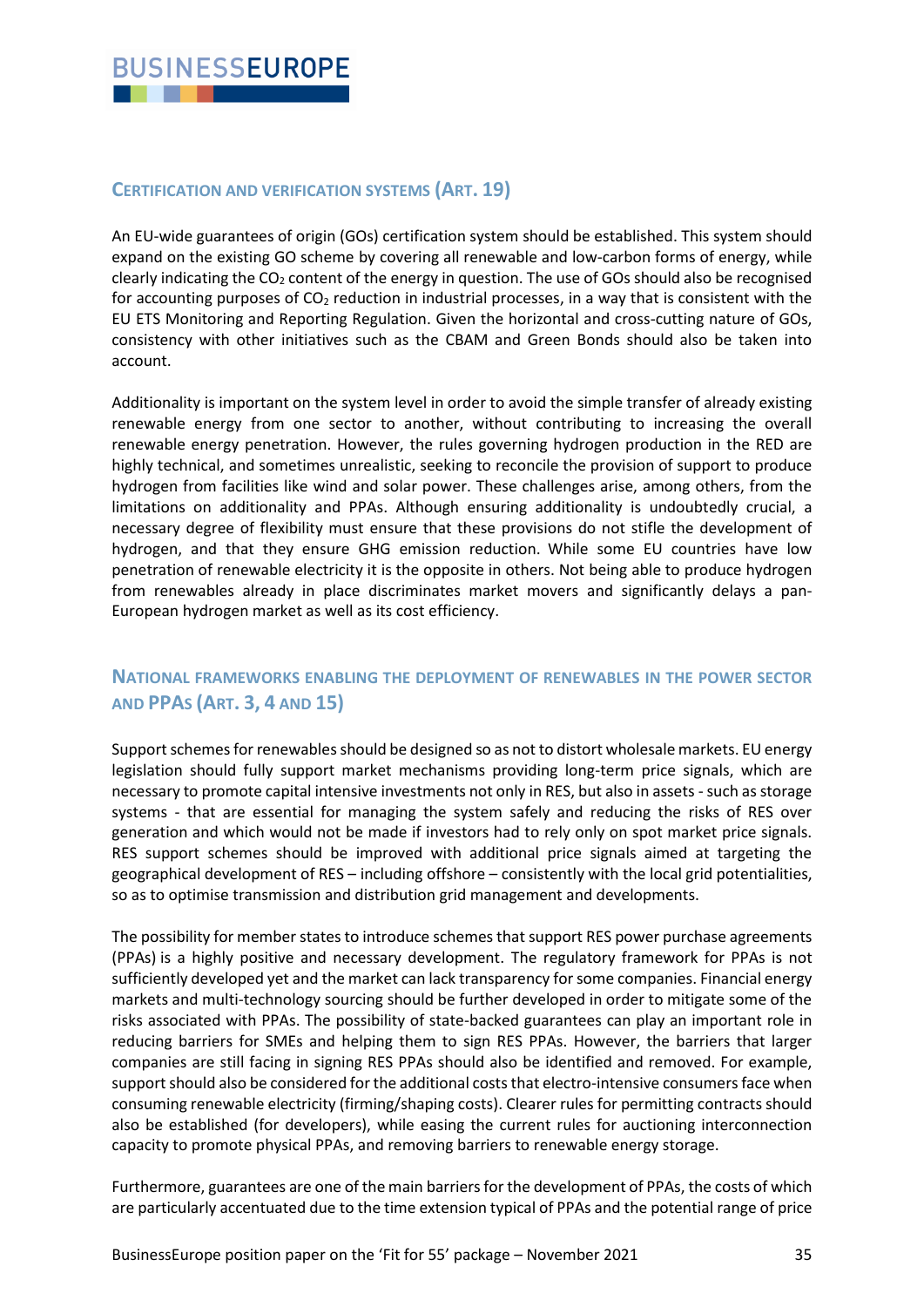## **BUSINESSEUROPE** . . .

evolution and thus the "value" of the contracts over a long-term horizon. An effective solution consists in the introduction of a centralised clearing management mechanism, in the hands of a neutral central counterparty which would be entrusted with the tasks of: (i) responding directly to the fulfillment of each operator; (ii) managing the guarantees system; (iii) overseeing the correct implementation of payment and delivery procedures.

Finally, the rules on RES PPAs should not discriminate against other options for producing low-carbon electricity, especially in cases where the alternatives are most cost-effective.

## **CROSS-BORDER COOPERATION (ART. 9): OBLIGATION TO HAVE PILOT PROJECT WITHIN 3 YEARS AND OFFSHORE COOPERATION BY 2050**

The provisions on cross-border cooperation are positive and could be further strengthened by considering to include other low-carbon options. The intention of Article 9 and Article 10 is to increase cross-border cooperation and public tender across member states. Furthermore, the existing barriers to cross-border RES sourcing should also be identified and removed (for example, the lack of longterm capacity allocation products at interconnectors).

It is imperative to the idea of an Energy Union that cross-border infrastructure for electricity and energy do not face regulatory barriers, get easily financed and are rapidly built, applying a cost-benefit analysis to comply with the 'energy efficiency first' principle defined in the Energy Efficiency Directive. The current energy crunch is a powerful reminder of how important it is that energy production cannot be seen in isolation from the broader energy system.

## **PERMITTING RULES (ART. 15, 16, 17)**

Achievement of the new 2030 ambition set out in the directive proposal will require a crucial acceleration of the administrative procedures that still hinder the development of green energy projects, resulting in a higher risk for delays and additional development costs. Permitting remains one of the main bottlenecks for the uptake of renewable energy projects in the European Union, as well as the large-scale development of energy infrastructure needed to transport renewable energy from decentralised locations. National administrations have met an increased influx of project requests which seem to have overwhelmed the system in place. Likewise, delays can occur due to lengthy legal proceedings. Measures to minimise these issues, such as one-stop-shop, including streamlined procedures based on maximum durations of procedural steps, need to be effectively enforced.

Faster permitting procedures should facilitate even more repowering and revamping projects. The revised directive could raise its ambition on this point, as the existing plants can make the difference in achieving the 40% RES target while limiting the new soil consumption. The unprecedented efforts in planning, authorisation and development of RES and grid investments required by the green transition must rely on an adequate legislative framework at the EU level which should support the instruments implemented pursuant to the Recovery and Resilience Plan at national level. BusinessEurope believes that the definition of a minimum set of clear and general rules would speed up the transposition process and ease the ex-post monitoring of national measures by the European Commission.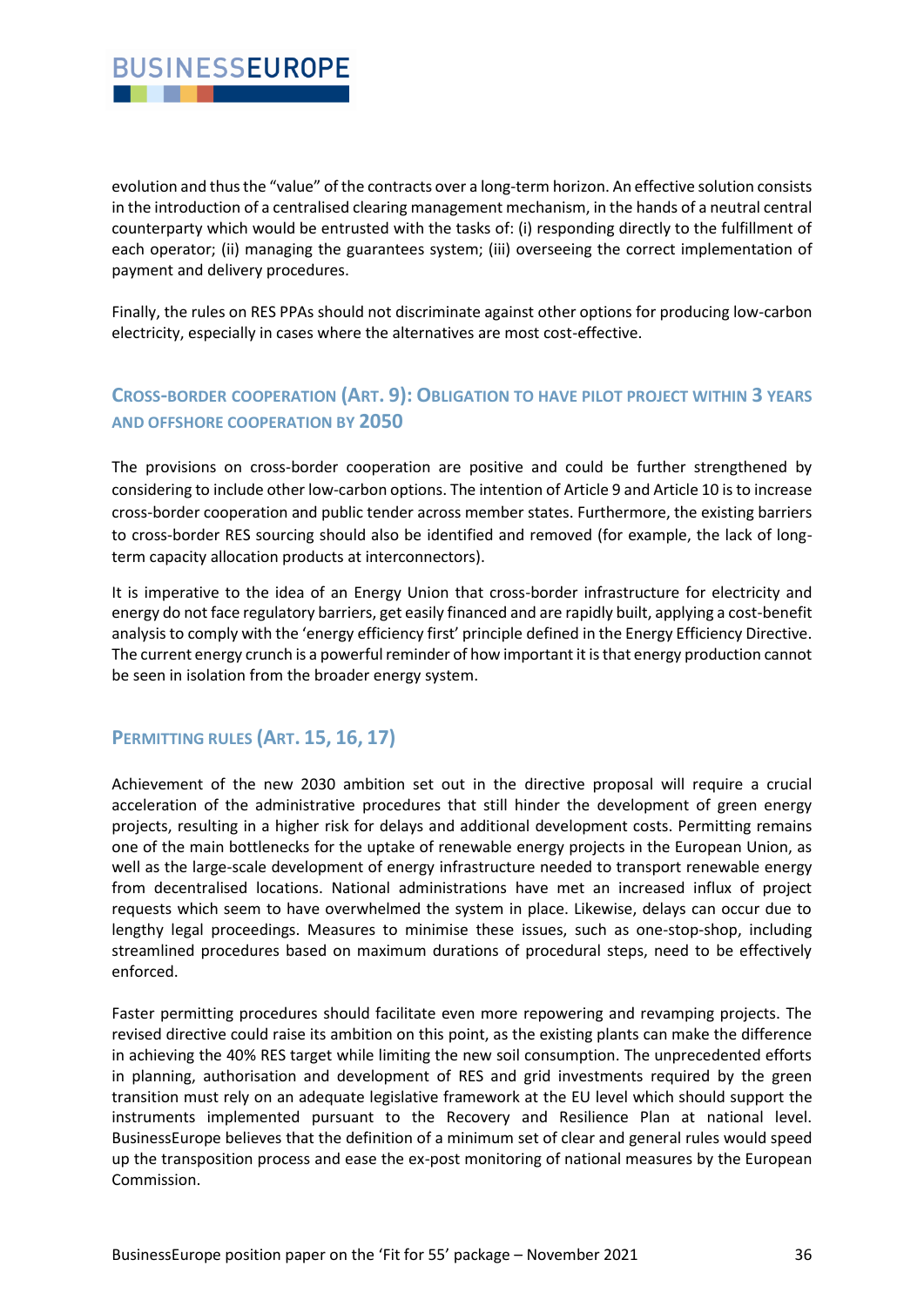## **BUSINESSEUROPE** . . .

The simplification and shortening of the permitting process and the streamlining of public acceptance initiatives is key not only for RES, but also for the related grid infrastructure projects. The grids will fundamentally enable the transition by integrating a significant increase in renewable energy in the European energy system and by putting the 'energy efficiency first' principle into practice. The legislative framework for RES deployment should therefore keep a holistic view, considering the overall system needs. For grid investments, which are essential for the green transition, the European Commission should integrate the RED III and other linked initiatives with obligations for EU member states to provide fast-track procedures. Besides shortening maximum timings for those processes, it is necessary to provide measures that guarantee the effective respect of these envisaged timings (e.g., silent consent provision, promotion of the dialogue between the different parties involved in the authorisation process). Permitting processes must be aligned with the EU decarbonization targets both in terms of issuance times and capacity expectations. A simplification of the authorisation process would also be appropriate for the construction and operation of electrolysers and all the related infrastructures, making the process as clear as possible depending on the different configurations. Specifically, it will be appropriate to take account of, on the one hand, the average reference sizes of electrolysers (according to the current and prospective technology development) and, on the other hand, the different possible configurations.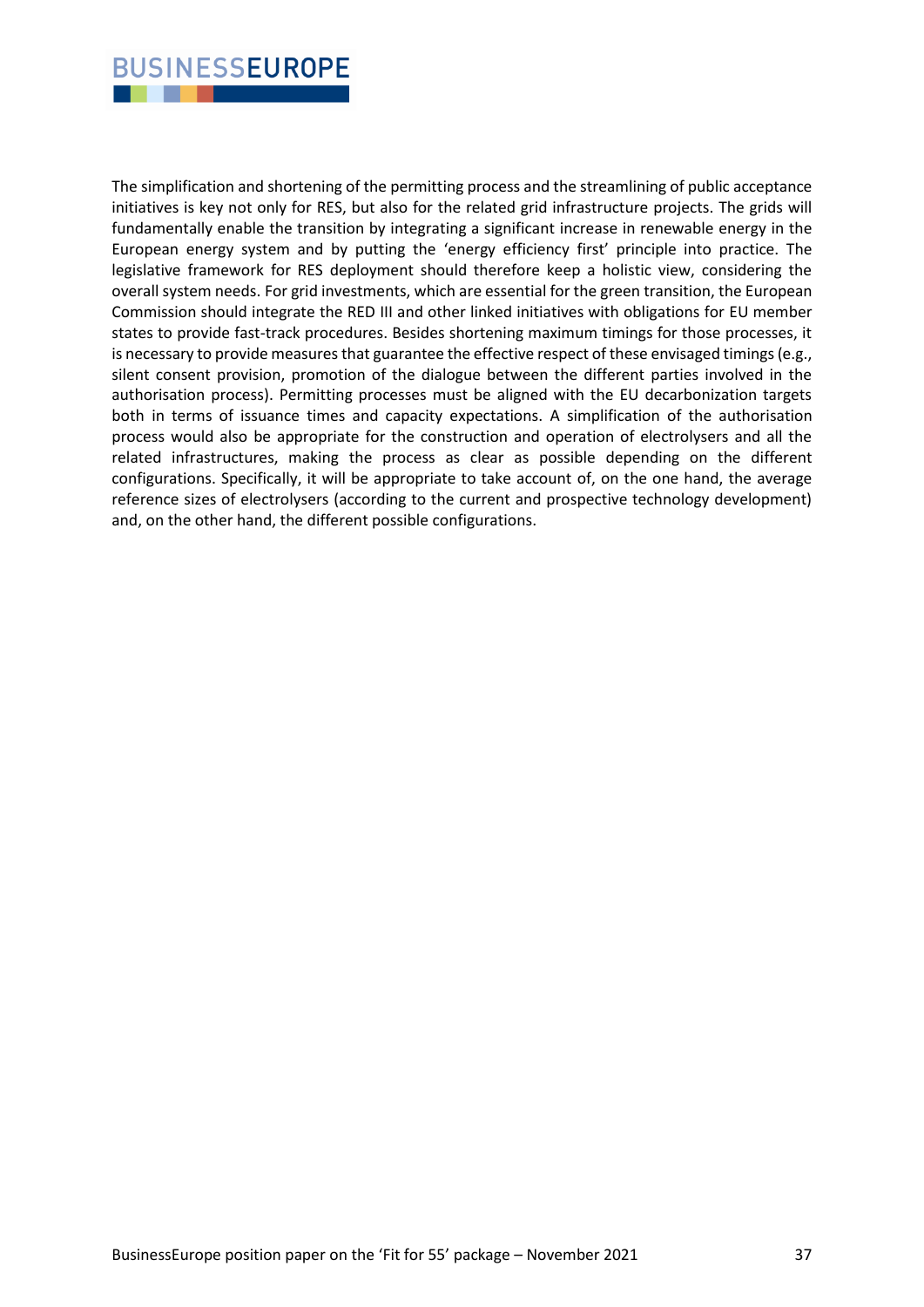# <span id="page-37-0"></span>**8. Energy Efficiency Directive**

## **KEY MESSAGES**

- 1. An energy-efficient economy is key to reaching the ambitious EU climate targets, while ensuring growth and prosperity in Europe. This can only be achieved via a comprehensive and systemic approach that provides flexibility and allows us to reap unexploited energy savings and decarbonisation potential across the economy.
- 2. A simple cap on energy consumption risks hampering industrial output, while also limiting the potential for decarbonisation and leading directly to carbon leakage. Furthermore, the new baseline must not constitute a penalising element for those member states that so far have invested heavily in energy efficiency policies. A stronger focus on energy intensity treating energy efficiency as a useful indicator to achieve the main goal of decarbonisation is key to maximising efficiency in an economical and efficient way that also effectively contributes to the climate transition.
- 3. The stronger exemplary role of the public sector is positive and can boost the transition to a low-carbon economy by exploiting untapped decarbonisation potential in the buildings sector. Thus, it will be important that the Energy Performance and Building Directive (EPBD) revision is coherent with the ambition set in the Energy Efficiency Directive (EED) proposal.

## **SYSTEM EFFICIENCY**

An energy-efficient economy is key to reaching the ambitious EU climate targets, while ensuring growth and prosperity in Europe. This can only be achieved via a comprehensive and systemic approach that allows us to reap unexploited potential for energy savings across the entire economy, while decarbonising the energy consumed. Thus, the concept of "system efficiency" should be seen as a guiding principle for the revision of the EED.

This means considering not only the energy efficiency of specific technologies or installations, but also the potential system-level efficiency gains that can be reaped via the smart combination of energy supply and demand. This includes, but is not limited to, the deployment of new technologies, innovation, smart and flexible grids, and active demand-side flexibility of end-users, such as industrial players. We refer to our [position paper](https://www.businesseurope.eu/publications/roadmap-eu-smart-sector-integration-strategy-businesseuropes-response) on the EU Smart Sector Integration Strategy, which outlines BusinessEurope's views on how to integrate our energy systems in the most efficient and effective manner.

Energy systems consisting of increasingly large volumes of RES will create completely new preconditions and challenges for both the system itself and the concept of efficiency at large. It will increase the need for sufficiently flexible technologies that will, eventually over time, enable us to overcome the temporal discrepancies between demand and supply, in order to ensure that instead of having to curtail RES units during hours of high renewable production, the green energy can instead be stored and then consumed efficiently. While this is our ambition, regulation must acknowledge

**BELLET**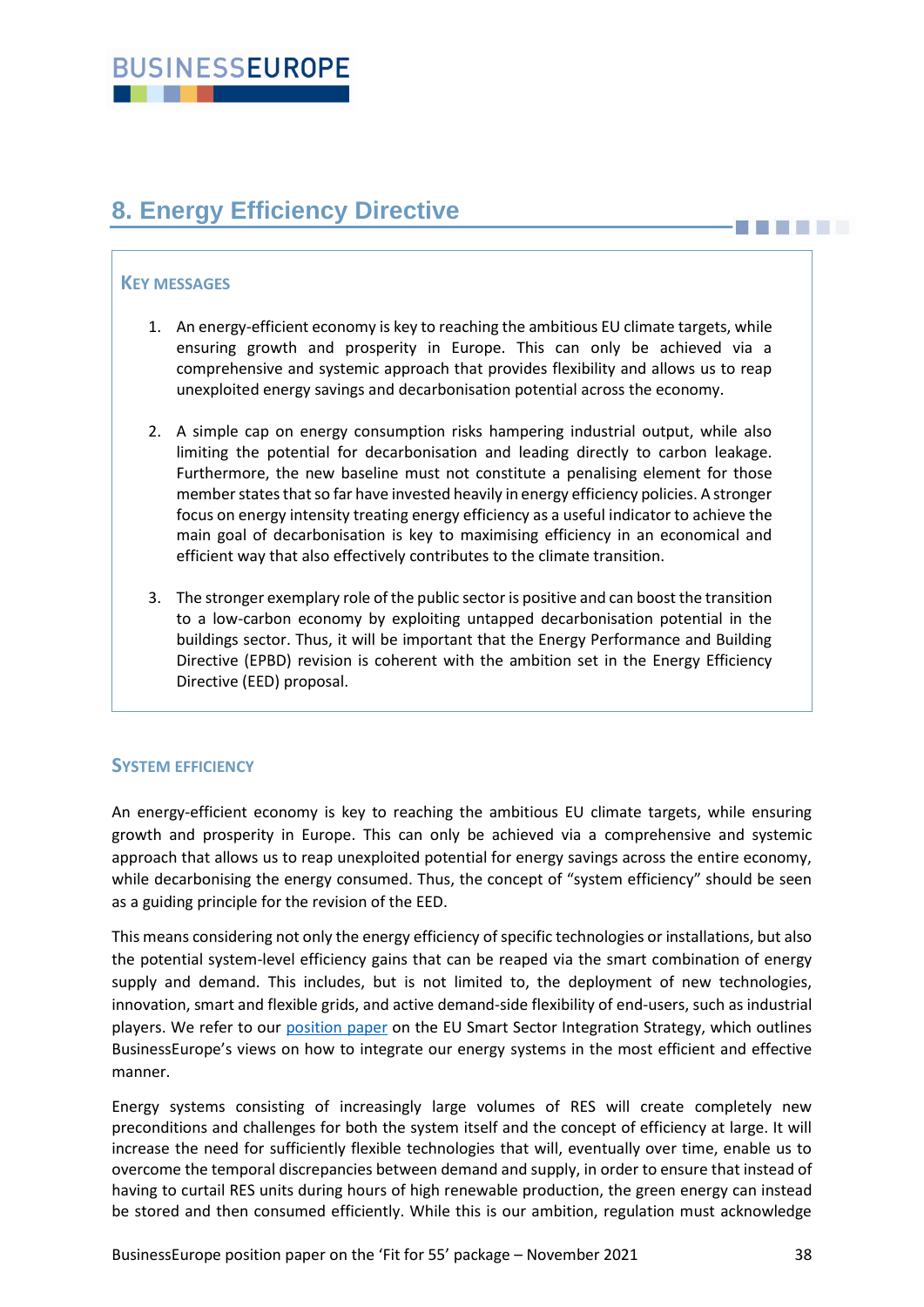## **BUSINESSEUROPE** . . .

that the transition phase goes with different speeds in different sectors and avoid picking winners or solutions that create energy transition barriers to others.

## **CAP ON ENERGY CONSUMPTION (ART. 4, 29)**

The new European target of reducing energy consumption by at least 9% in 2030 compared to the 2020 baseline reference scenario seems to be in line with the broader GHG reduction target of 55%. However, the new baseline must not constitute a penalising element for those member states that so far have invested heavily in energy efficiency policies.

In the meantime, setting a simple cap on energy consumption risks limiting the potential for industrial decarbonisation. Decarbonising our economy will require investments in a multitude of products and technologies (RES units, low-carbon fuels, grids, electromobility, storage, carbon capture utilization and storage (CCUS) etc.). Innovative technologies for decarbonisation can be very energy-intensive. To maximize the positive climate impact, we need to ensure that all these products and technologies are produced with the lowest possible carbon footprint, which usually means producing them in Europe. A cap on energy consumption risks limiting the potential for such production in Europe, leading directly to carbon leakage. We do not consider that the objectives of the Green Deal run contrary to the concept of industrial growth; instead, we would like to see Europe becoming a significant exporter of climate-friendly products and technologies (thereby also leading to emission reductions in third countries).

Moreover, Art. 29 on the use of conversion factors must be reviewed as it discriminates renewable electricity and makes a cap on energy use even more counterproductive with regard to the energy transition.

BusinessEurope believes that the energy efficiency target should take future needs into account while also considering the potential trade-offs between decarbonisation and energy consumption. Ideally, the EU's energy efficiency target should be reformulated around the concept of 'energy intensity', namely the energy consumption per unit of economic output. There has been a 26.8% drop in energy intensity in the European industrial sector during the period 2000-2017.

In view of the arguments presented above, and as agreed upon by policy-makers during the recent negotiations on the recast of the Energy Efficiency Directive and Governance Regulation, the EU energy efficiency target for 2030 should remain indicative. This is crucial, as the main purpose of increased energy efficiency must remain a means to the end of decarbonisation. Hence, the EU's energy efficiency target for 2030 should be regarded as an extremely useful and defined indicator, not a strictly-to-reach target in itself. Therefore, flexibilities for member states to define their planned contributions as part of the Governance Regulation should be maintained.

## **'ENERGY EFFICIENCY FIRST' PRINCIPLE (ART. 3, 25)**

BusinessEurope acknowledges the European Commission's proposal to enshrine the 'energy efficiency first' principle into the EED. As noted above, energy efficiency is a key enabler of decarbonisation, and the potential for efficiency gains across the entire energy system must be exploited.

However, it sometimes runs contrary to climate objectives; hence, it will be important to fix the scope of action and application for this principle. Energy efficiency, and in particular the remaining potential for cost-effective energy savings, should be considered in these decisions, particularly when these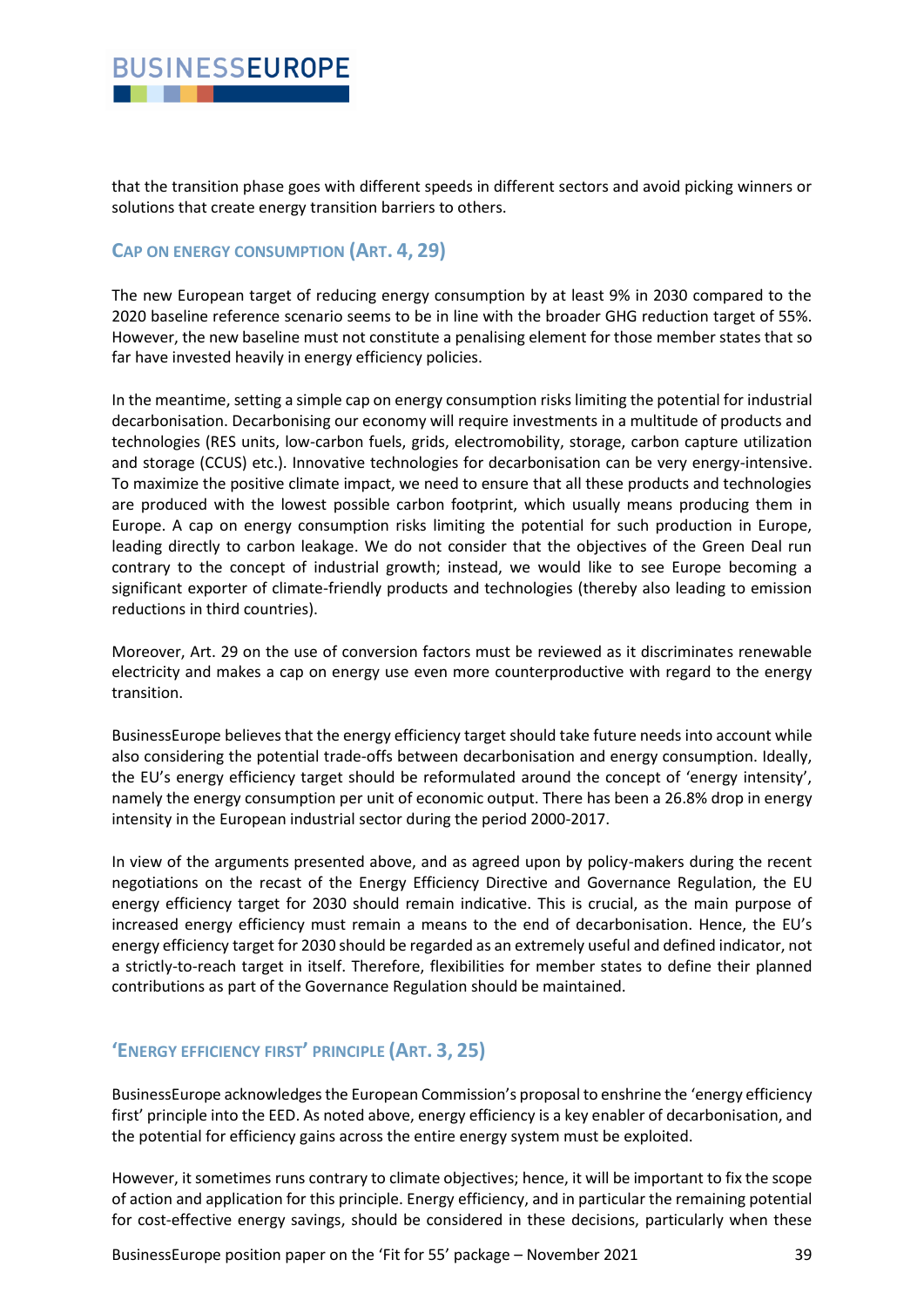## **BUSINESSEUROPE** . . .

decisions apply to energy-intensive/hard-to-abate sectors and extending infrastructure and deployment. Clarity is also required in relation to if and how the concept of system efficiency will be integrated into these decisions.

Moreover, energy efficiency often gets confused with energy savings. These are very different subjects, in particular when considering energy as an input factor in efficient industrial production versus in households to maximise welfare. It is imperative to manage to separate the two concepts, in particular during the decarbonisation phase.

Although it seems reasonable that EU member states should ensure that gas and electricity transmission and distribution network operators also apply the 'energy efficiency first' principle in their activities, the related provisions for member states to ensure that distribution system operators (DSOs) and transmission system operators (TSOs) do not invest in stranded assets in order to contribute to climate change mitigation do not seem well specified and detailed. In particular, while only security of supply and market integration concerns seem to be considered relevant in the evaluation of stranded assets, investments to make the grid future-proof and enable an evolutive use of the infrastructure (such as renewable gases and hydrogen injection, transport and distribution) and the uptake of innovative technology (such as using the gas grid in order to send power-to-gas or power-to-hydrogen outputs along an integrated and coupled energy system) should be considered too. For these reasons, the practical implementation of the 'energy efficiency first' principle requires the deployment of a correct governance, including an efficient cost-benefit analysis methodology and a framework of independent monitoring and assessment.

## **ENERGY SAVINGS OBLIGATION (ART. 8)**

As a major point of concern, the Commission's proposal includes an increase of the annual energy savings obligation to be applied on EU member states between 2024 and 2030, from 0.8% to 1.5%. At the same time, the flexibility options provided to member states in order to comply with this obligation were severely limited, making it even more challenging to ensure compliance.

Article 8 should focus not only on end-user efficiency, but also on supply-side efficiency. A truly efficient energy system requires energy efficiency across the entire value chain. To support system efficiency, member states should be allowed to count towards the amount of required energy savings, time-dependent and dynamic savings (including shifting) obtained during peak time through the activation of demand-side flexibility in reaction to external signals, both at end-use and supply levels.

It is crucial to ensure that the obligations introduced by this Article are both technically and economically feasible. Otherwise, there is a risk that the obligations will lead to consequences that are unintended and undesirable, such as potential market distortions due to a mix of obligations and alternative measures implemented by member states. As mentioned above, decarbonisation of the European industry can, in many cases, require an increase in energy consumption. This means that a large annual energy savings obligation based on energy consumption risks limiting the potential for industrial decarbonisation, while also introducing unrealistic energy savings requirements on industry and hindering the potential for growth. It would also entail a greater burden for operators of those member states that have already adopted obligation mechanisms. Instead, an obligation built around the concept of energy intensity could be more suitable in terms of ensuring the desired results (of energy efficiency, decarbonisation). Industrial decarbonisation will require a redesigning of energyintensive industrial processes. This could conflict with the energy saving obligation. There is a need for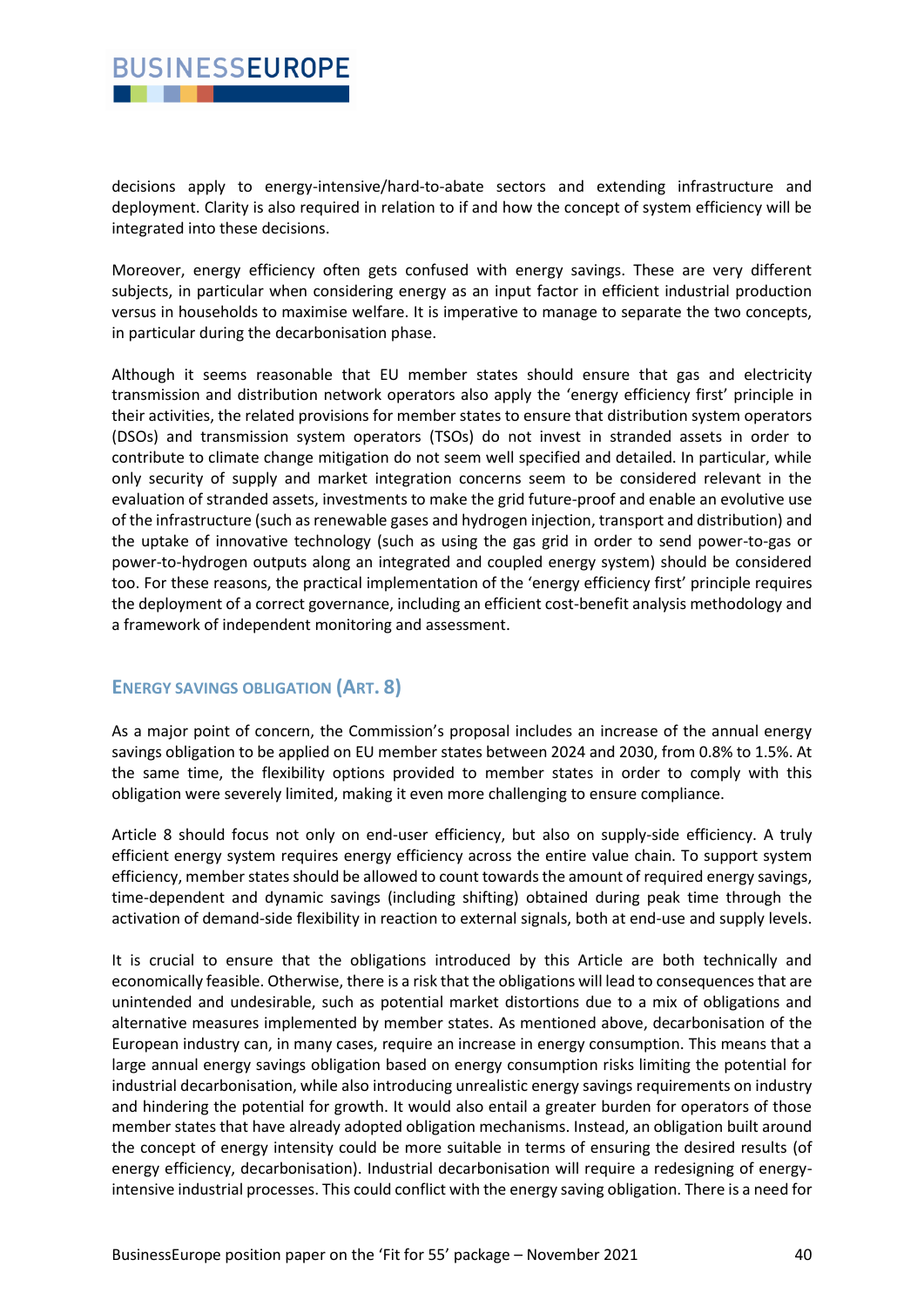

clarification to avoid multiple economical burdens for industrial companies acting in this field of tension by defining suitable measures.

To encourage member states to invest their resources only in "future-proof, sustainable technologies", the proposed revision of the Energy Efficiency Directive provides that energy savings resulting from measures involving the direct use of fossil fuels will no longer be viewed as eligible energy savings. We consider this projection unsuitable because it could lead to the exclusion of energy efficiency interventions that involve the use of efficient technologies, such as cogeneration. Reducing decarbonisation incentives for member states that currently rely on fossil fuels would make it significantly harder for the EU to meet its 2030 targets and could significantly prolong the lifetime of existing carbon-intensive assets where alternatives are not cost-effective.

While we consider tackling energy poverty as important, it is questionable whether the EED is the right policy tool to tackle this issue. It could generate complexity and less flexibility for those member states which have adopted energy efficiency obligation schemes based on certificates.

#### **ENERGY AUDITS AND ENERGY MANAGEMENT SYSTEMS OBLIGATIONS (ART. 11)**

The flexibility introduced by Article 11 in terms of applying an energy management system (EMS) or performing energy audits is welcome. We note that industrial consumers always have an inherent economic incentive to improve their energy efficiency, given that lower energy consumption also tends to entail lower costs. Mandatory obligations linked to the audits should continue to be avoided, in particular for SMEs, as this would pre-condition companies' investment plans. EMSs have proven to be a cost-effective alternative to the audits.

To support the deployment of energy management systems and the implementation of recommendations from energy audits, financial incentives should be set up as part of member states' obligation to implement Article 11. The companies implementing the audit recommendations with the highest decarbonisation impact (combing energy efficiency measures, renewable energy deployment and energy conservation measures) should be awarded with the highest level of incentives.

### **STRONGER EXEMPLARY ROLE OF PUBLIC SECTORS (ART. 6 AND 7)**

To maximise the level of energy efficiency across the entire economy, joint efforts of the private and public sectors are key. Thus, the proposed stronger exemplary role of the public sector and public buildings is positive and can be a boost for the EU economy if well implemented. However, flexibility should be guaranteed in order to take into account the specific characteristic of the national building heritage of the public sector, which in several cases is made up of historical buildings, as well as the lifecycle of public buildings. It will be important that the upcoming revision of the Energy Performance of Buildings Directive (EPBD) is coherent with the level of ambition set in the EED proposal. The obligation to reflect energy efficiency in all high-value public procurements should not affect sectoral contracting authorities.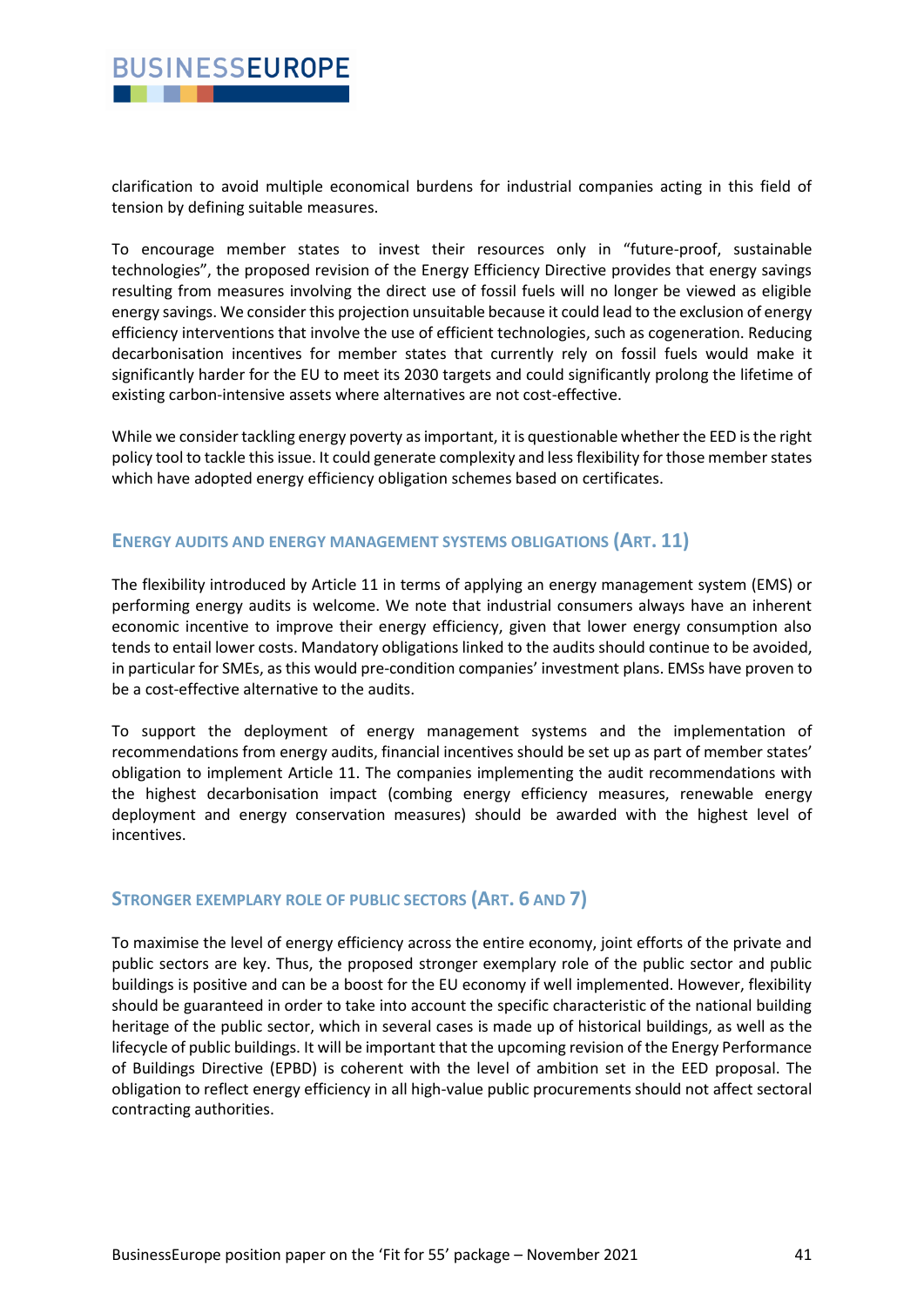

## **HEATING AND COOLING SUPPLY (ART. 24)**

With regard to legal certainty, we consider it necessary to maintain the current definition of an efficient district heating and cooling system at least until the end of 2025. Also, changes in the definition of efficient district heating/cooling over time must not have a retroactive effect, which would be very problematic for operational aid granted or in the case of financing. Changes of definition should not apply to systems already in operation, but only to new or significantly refurbished systems. The definition should not explicitly specify the share of energy from renewable sources.

## **METHODOLOGY FOR DETERMINING THE EFFICIENCY OF THE COGENERATION PROCESS (ANNEX III)**

The introduction of a further criterion for achieving high-efficiency cogeneration (270g  $CO<sub>2</sub>/kWh$ ) is problematic and incorrect from a technical point of view as it places the value of electric and thermal kWh on the same level. The approach should therefore be to make that value congruous with a combined production of electricity and heat (not only of heat as the proposal seems to be thought). A reasonable value could be 350g CO<sub>2</sub>/kWh, even though the thermoelectric performance would be already much improved.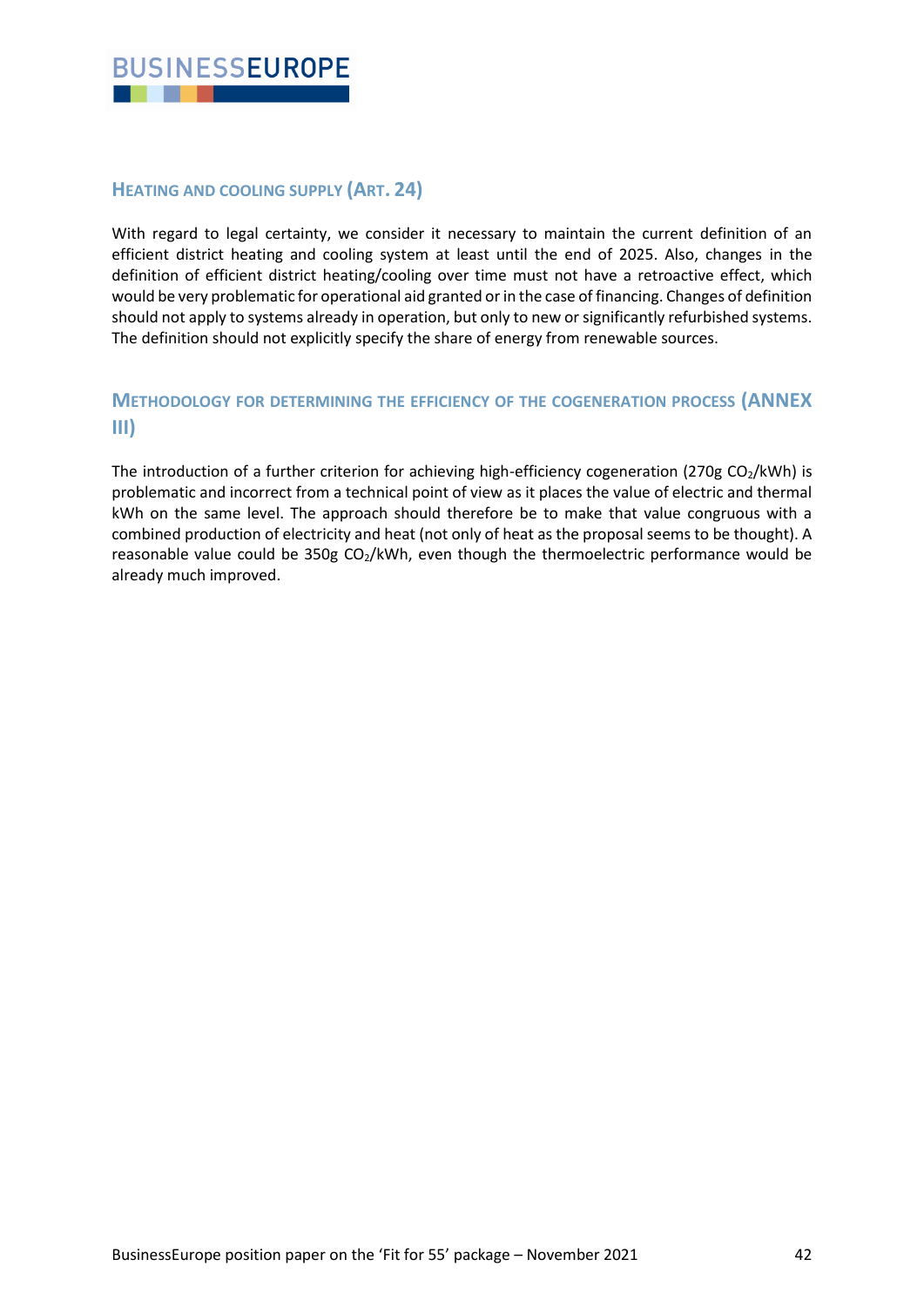# <span id="page-42-0"></span>**9. CO<sup>2</sup> emissions standards for cars and vans**

### **KEY MESSAGES**

- 1. BusinessEurope acknowledges the Commission's proposal to achieve the climate protection targets in transport by adjusting the  $CO<sub>2</sub>$  standards for cars and vans and formulate their contribution to decarbonisation. Nevertheless, the proposal should be improved ins some key aspects. To realise the increase in ambition, much more ambitious infrastructure provisions under the Alternative Fuel Infrastructure Regulation (AFIR) proposal will be needed and bindingly agreed, for example. Furthermore, more ambitious fleet targets can only be achieved in a holistic, technology-neutral approach that includes the adoption of the European Commission's optimised overall package on the European Green Deal, especially with regard to the Energy Taxation Directive and RED III amongst others.
- 2. The 100%-reduction, tailpipe-only target for 2035 is exclusionary and not in line with the principle of technological neutrality; it does not take into consideration development of key enabling conditions such as recharging and refuelling infrastructure and disincentivises investment into crucial technologies such as liquid lowcarbon and renewable fuels. The regulation should recognise the valuable contribution these fuels can make towards decarbonising the transport sector as a whole and consider the option of well-to-wheel (WtW)  $CO<sub>2</sub>$  emissions accounting in the medium term. Generally, the usefulness of defining targets as far into the future as 2035 is doubtful.

## **REDUCTION TARGETS FOR 2030 AND 2035 (ART. 1.5, 1.5A)**

| Reduction compared to the | Cars                   | Vans                   |
|---------------------------|------------------------|------------------------|
| 2021 target               | (previous legislation) | (previous legislation) |
| 2030                      | -55% (-37.5%)          | -50% (-31%)            |
| 2035                      | $-100\%$               | $-100\%$               |

The values above represent a steep increase in fleet targets for 2030, and an entirely new dimension for 2035. This challenge is deeply connected to the Alternative Fuel Infrastructure proposal – ambition there will have to be increased significantly if the 2030 targets is indeed to be reached. The current proposal does not make it feasible for enough consumers to switch to alternative fuels as not enough publicly accessible infrastructure would be in place by then. It is clear from the outset that even for the 2030 targets, more charging points will be necessary, as the European Commission pointed out in its own estimate in 2018. Furthermore, at the moment the AFIR proposal at the moment lacks clear enforcement mechanisms, which risks uneven implementation across different member states and regions. Overall, more ambitious fleet targets can only be achieved in a holistic, technology-neutral approach that includes the adoption of the European Commission's optimised over-all package on the European Green Deal, especially regarding the ETD, RED III and AFIR.

**THEFT**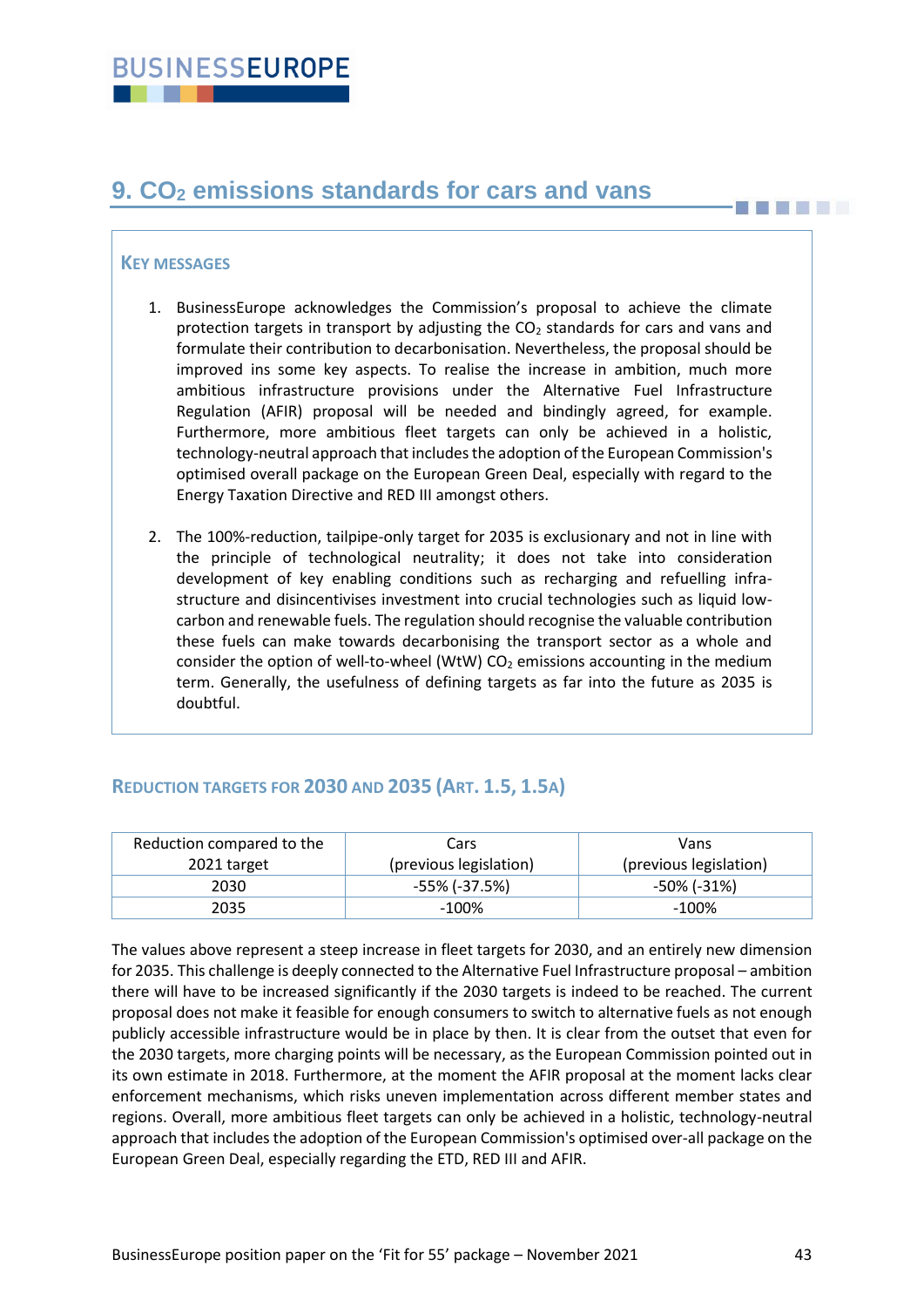## **BUSINESSEUROPE** . . .

Furthermore, with increased demand, it is of crucial importance to avoid supply shortages in battery technology which must be addressed urgently. Overall, the legislation's intention should not be to only disincentivise/prohibit the use of conventional fuels but more so to make electrification and alternative fuels financially more attractive, and to encourage switching. Long-term goals can be a part of that incentive structure but should remain open and not become absolute.

Despite the best efforts of the EU and member states, the switch to electric mobility, together with the sustainable production of batteries and vehicles will not be instantaneous and represents a big challenge in terms of investment and developing the industrial value chain. This is especially true for some specific market segments and light commercial vehicles.

- $\triangleright$  If the 2030 target is to be reached, more ambitious AFIR targets are needed, as well as better enforcement mechanisms (see AFIR position).
- $\triangleright$  To meet the climate targets in an effective manner, it is necessary to look at the CO<sub>2</sub> standards in conjunction with the forthcoming legislation on Euro 7/VII emission limits. Its requirements should be complementary to climate action and should not further complicate technology and investment planning by companies. In this respect, social aspects should also be taken into account.
- $\triangleright$  For these goals to be reached, the availability of batteries and raw materials at affordable prices is key. The EU should swiftly move forward on concluding negotiations on the battery regulation, and get the work of the European Raw Materials Alliance (ERMA) kick-started.
- $\triangleright$  Additional investments by the EU and members states are needed to make the switch affordable for all. Member states e.g. should consider redirecting significant amounts of the auctioning revenue from the potential ETS extension to investments in the alternative fuel network.

While the Commission has been focussing on electrification for some time now, the new regulation should not directly ban any technology. However, the 2035 target of 100% reduction (compared to the 2021 goal) represents a de-facto decision against technological neutrality by the Commission at a time when so many parameters for technological and political developments are yet unknown. By keeping to the tank-to-wheel emissions (TtW) approach exclusively, the Commission is failing to account the full environmental footprint of different powertrain technologies. Without the option to instead consider well-to-tank emissions (WtT) (with respective WtT and TtW responsibilities) for energy/fuels; and neglecting renewable and low-carbon liquid fuels as a complement to electrification, this approach distorts the competition both between powertrain technologies and between energy vectors. It also discounts the potential for biofuels, which are a readily available means to reduce the emission impact of transport.

Generally, the usefulness of defining targets as far into the future as 2035 is doubtful. If a target is defined, legislators should prioritise an approach that recognises the contribution renewable and lowcarbon liquid fuels can make in the mobility transition. Without such an approach, the proposal disincentivises investment into the further development of liquid fuels, which would have beneficial spill-over effects for other sectors such as maritime transport and aviation, too. It would also undermine the coherence of the package, as other measures (e.g. RED III, ReFuel EU and FuelEU) do acknowledge the usefulness of renewable and low-carbon liquid fuels.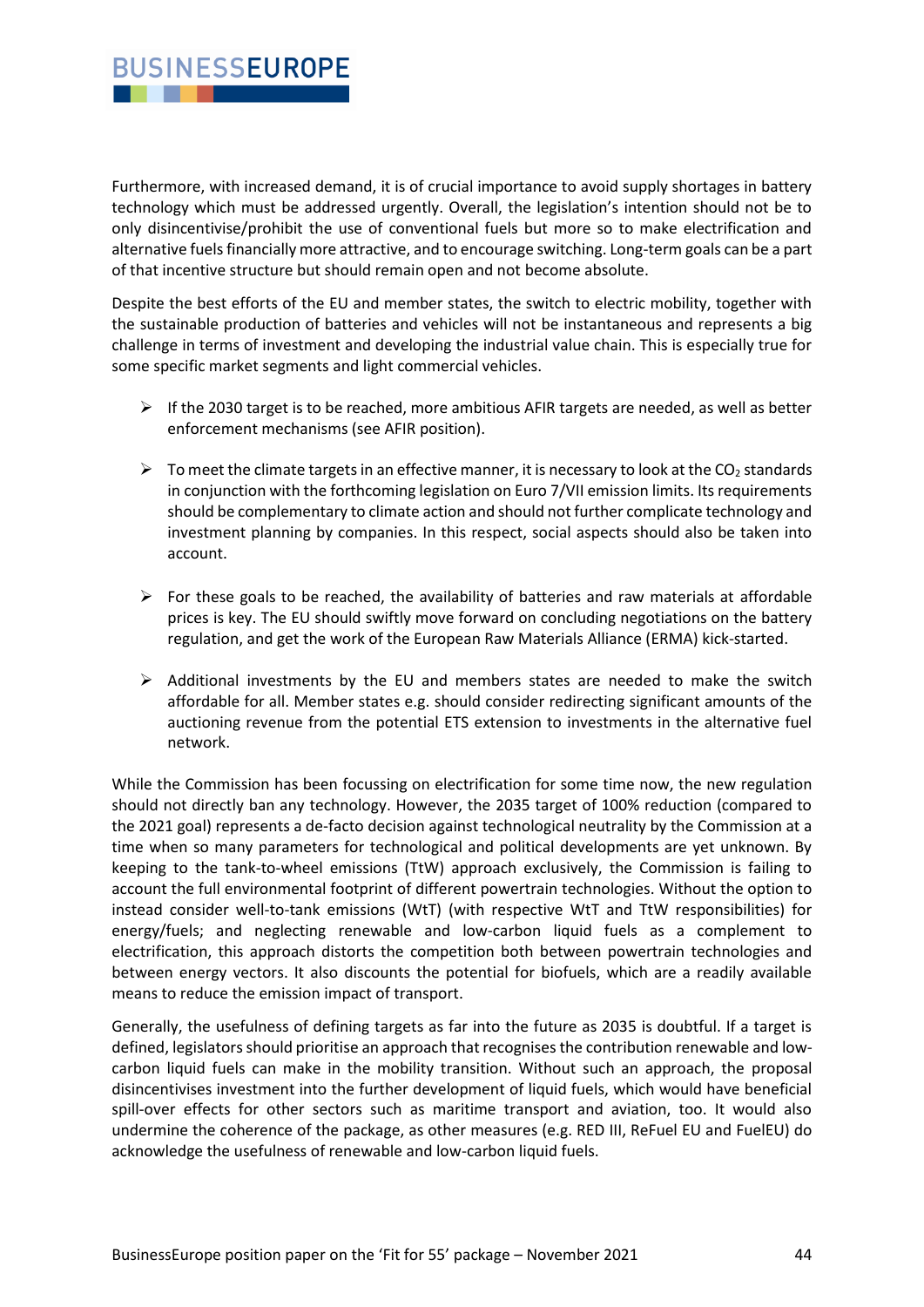- $\triangleright$  At this point, with many parameters of the mobility transition still unknown, it might not be useful to define detailed targets for 2035. A strong review clause in 2028, identifying the need to fix post-2030 targets, by taking into account the monitoring of a reliable and comprehensive expansion of the charging infrastructure in all member states, could be an option that still provides investment certainty for the industry, while allowing further technological development in the meantime.
- $\triangleright$  Any post-2030 target designed today must be kept open for all technologies, as all pathways towards climate neutrality in road transport will be needed. The targets should therefore allow for the use of renewable and low carbon liquid fuels. Legislators should furthermore consider the switch to an overall well-to-wheel consideration in the medium term.
- $\triangleright$  Finally, BusinessEurope recommends considering the social and industrial impacts of the proposal, including the impacts of any revised target on employment along the entire automotive value chain. Particular attention should be placed also on small volume manufacturers (SVMs) by keeping the current derogation and exemption scheme unchanged.

### **INCENTIVE SCHEME FOR ZERO AND LOW-EMISSION VEHICLES IN 2030 (ART. 1.6)**

**BUSINESSEUROPE** . . .

The current proposal would end the incentive scheme. The end of the incentive scheme removes another flexibility option for producers, which had contributed to a greater uptake of zero to lowemission vehicles in the last few years. By not continuing the mechanism the European Commission is giving manufacturers little opportunity to adapt.

 $\triangleright$  The incentive scheme for zero and low emission vehicles should be maintained.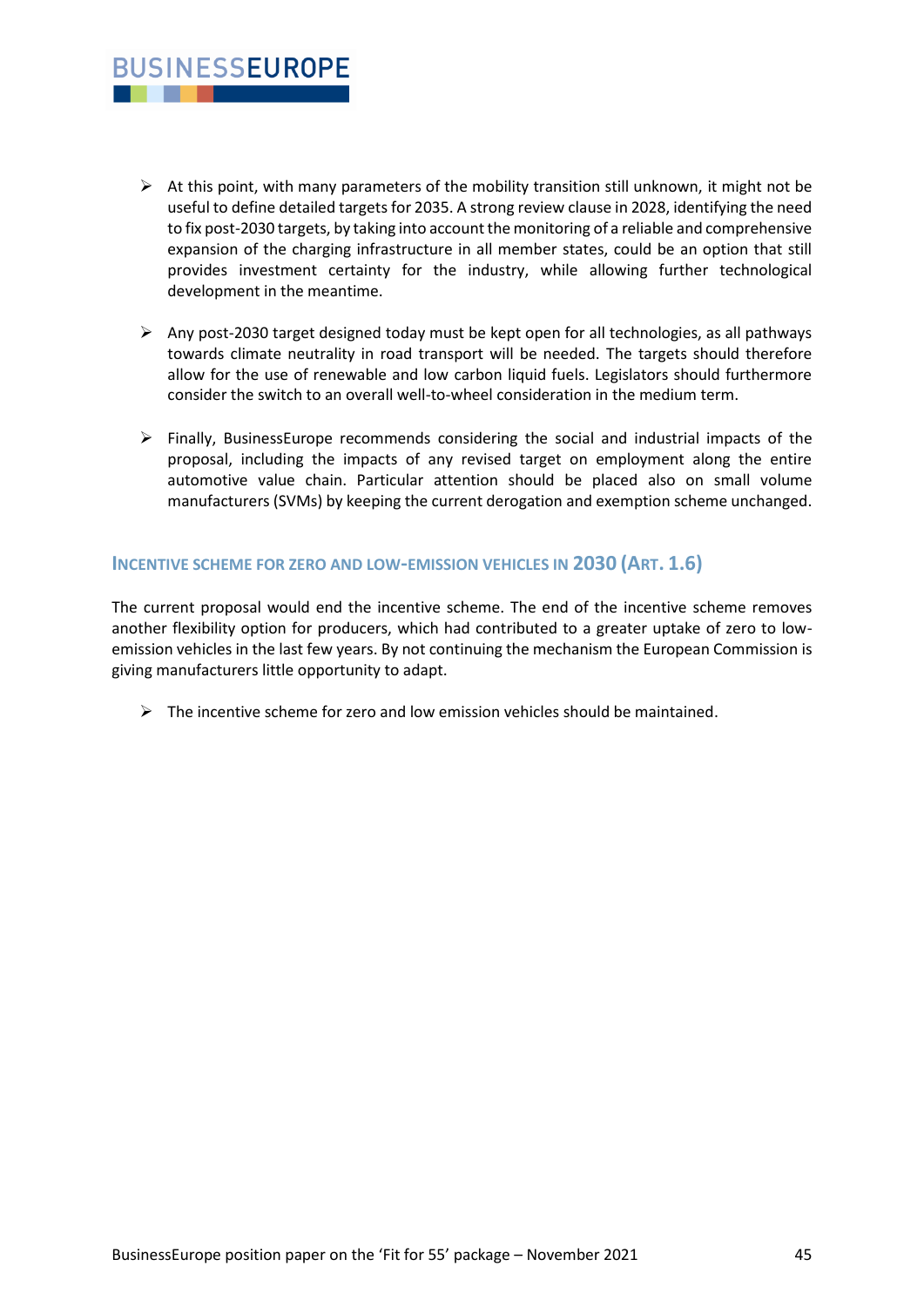# <span id="page-45-0"></span>**10. Alternative Fuels Infrastructure Regulation**

## **KEY MESSAGES**

- 1. The extension targets for alternative fuel infrastructure should be more ambitious to enable the emissions reduction included in other 'Fit for 55' regulatory proposals, in particular the regulation on  $CO<sub>2</sub>$  performance standards for cars and vans and the FuelEU Maritime initiative. The expansion of hydrogen infrastructure at airports needs to be included to utilise its potential for furthering climate neutrality in aviation.
- 2. In the road transport sector, the targets for all fuels covered by this proposal (electricity, hydrogen, CNG, LNG) should be set on the basis of similar principles (maximum distance along the TEN-T networks, minimum output, based on fleet size).
- 3. The proposal should be complemented by clearer enforcement provisions, lining out the Commission's options in case it finds any member state's policies insufficient for reaching the targets, and at what point an infringement procedure would be initiated. Implementation of the proposed provisions should also be quicker in order to facilitate the transition to low and zero emission mobility. To enable this change, the EU and member states should provide co-financing and incentive schemes to providers and operators of infrastructure points.

## **CHANGE FROM A DIRECTIVE TO A REGULATION (ART. 1)**

With the change from a directive to a regulation the proposal aims to go for a more uniform and swifter implementation of binding targets, compared to the previous fragmented expansion in infrastructure under the directive. While this is aim is positive, the system needs to provide enough flexibility to account for specific national and local circumstances.

- ➢ While the introduction of uniform targets (fleet- and distance-based, see below) in a regulation that applies directly throughout the EU can certainly contribute to a more even growth in the network, the regulation should leave sufficient flexibility via the national policy frameworks (NPFs) for specific circumstances borne out of the members states' geographic, economic and legal conditions (e.g. with regards to highway concessions). In order to overcome barriers to the deployment of charging infrastructure, member states need sufficient flexibility and European co-financing for appropriate support programmes. These programmes must ensure that a comprehensive EU-wide network of charging infrastructure is built as quickly as possible, including a balance between fast and normal charging as well as charging solutions for private charging infrastructure.
- $\triangleright$  The current definition of alternative fuels should be maintained. The new categorisation under Art. 2.3 does not take into account the potential offered by the gradual decarbonisation of gas networks.

**BILLER**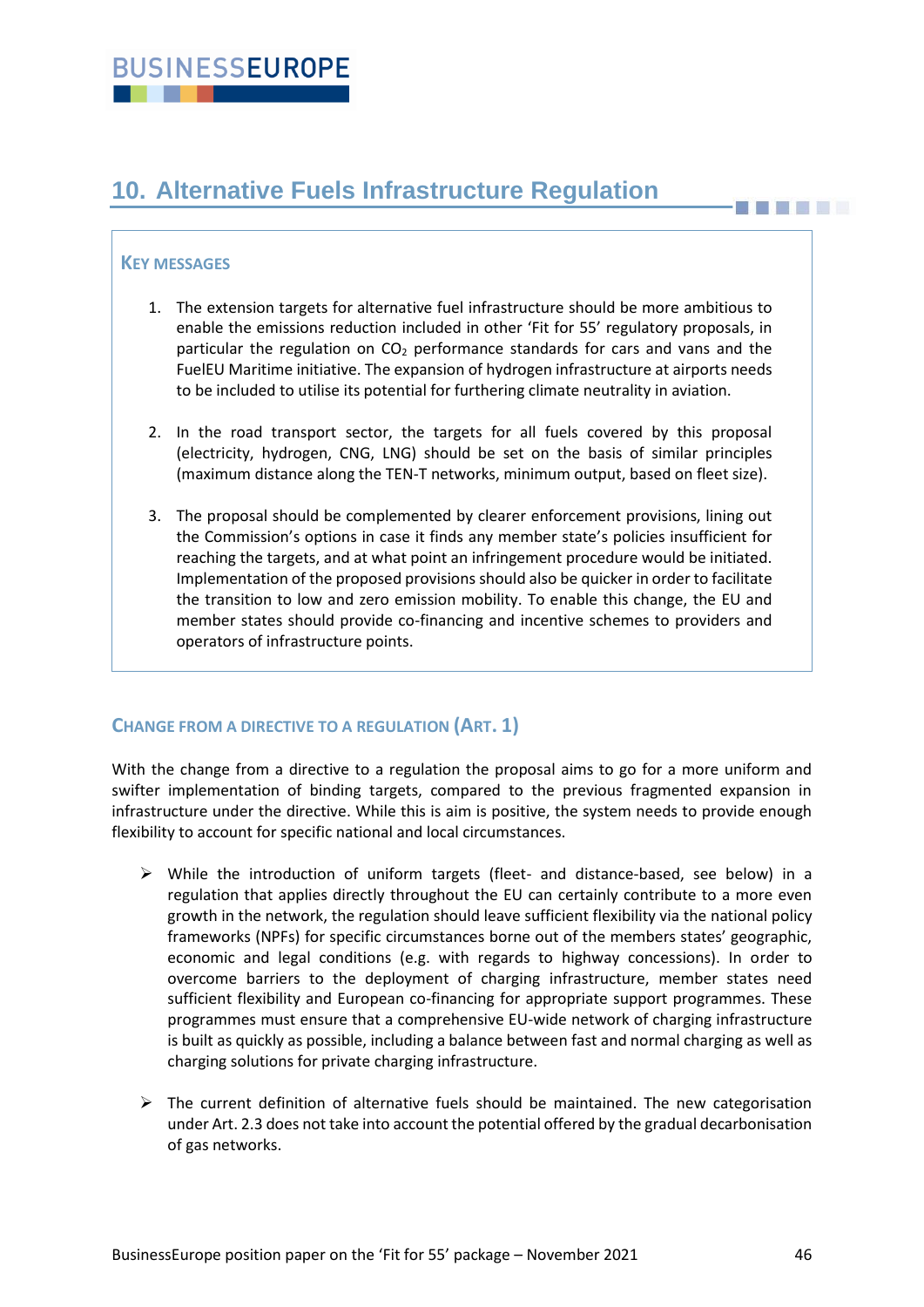## **GRID EXPANSION TARGETS FOR PUBLICLY ACCESSIBLE ELECTRIC CHARGING POINTS FOR CARS AND VANS (ART. 3)**

The new regulation provides for expansion targets that set minimum standards both in relation to the member states' road network (both TEN-T core and comprehensive network, Art. 3.1) and their respective fleets of registered battery electric vehicles (BEVs) and plug-in hybrid electric vehicles (PHEVs). With these targets the proposal is taking a helpful approach, as it orientates the requirements for infrastructure proportionally to the future BEV/PHEV penetration in the markets. At the same time, it also sets a minimum floor for area coverage of electric charging points along the TEN-T core and comprehensive network to ensure the operability of BEVs/PHEVs across the Union. On the other hand, still the proposal is reacting 'after the fact' to the registrations made and does not provide incentives to stimulate ramp-up of BEVs/PHEVs in the EU proactively and stimulate the consumer demand.

However, the currently proposed targets are not sufficient for reaching the targets in emission reductions set by the  $CO<sub>2</sub>$  emission performance regulation. This target design, if faithfully implemented, would lead to a total of around 3.5 million publicly accessible recharging points by 2030, according to the impact assessment (p. 53). However, in an earlier [non-paper,](https://ec.europa.eu/clima/sites/clima/files/transport/vehicles/docs/non_paper_co2_proposal_en.pdf) the European Commission assumed that in order to facilitate a fleet emission reductions goal of 50% in 2030, at least around 4.3 million infrastructure points would be needed (p. 3) $^{14}$ . Given that the current proposal for the CO<sub>2</sub> perfomance standards entails a reduction of 55% by 2030, and 100% by 2035, the current targets for electric charging seem to fall short and should be increased.

- $\triangleright$  The targets should be increased in line with the earlier calculations to allow for the ramp up of electric vehicles needed to attain the  $CO<sub>2</sub>$  performance targets. Higher targets are required in particular with regard to the installed charging capacities per registered BEV and PHEV, as well as a shortening of the maximum distances between charging points, and an increase of the on-site power provision.
- ➢ Similarly, the targets for high-capacity charging pools for heavy-duty vehicles should be reassessed in light of a revision of the regulation on  $CO<sub>2</sub>$  performance of heavy-duty trucks.
- $\triangleright$  With regard to the provision of hydrogen refuelling infrastructure, the law-makers should consider to bring the planned targets forward to 2027 with regard to the TEN-T core network and to 2030 with regard to the TEN-T comprehensive network.
- $\triangleright$  It is also important to ensure sufficient infrastructure of fuelling and charging stations in time to enable cross-border transport.
- $\triangleright$  A higher ambition for recharging infrastructure should not disincentivise other technologies needed to drive emissions down.

## **BALANCE BETWEEN DIFFERENT ALTERNATIVE FUELS IN ROAD TRANSPORT (ART. 3, 4, 6, 8)**

Because of their definition, the proposed targets put a heavy focus on electric charging points, both for light-duty vehicles (LDVs) and heavy-duty vehicles (HDVs). The proposed targets for hydrogen fuelling stations (Art. 6) do not refer to the fleet size and the ones for LNG are not explicitly defined

BusinessEurope position paper on the 'Fit for 55' package – November 2021 47

<sup>14</sup> European Commission, *Non-paper on Cars/Vans CO2 Regulation proposal: Additional assessment of higher ambition levels for the targets and ZLEV benchmarks*, November 2018.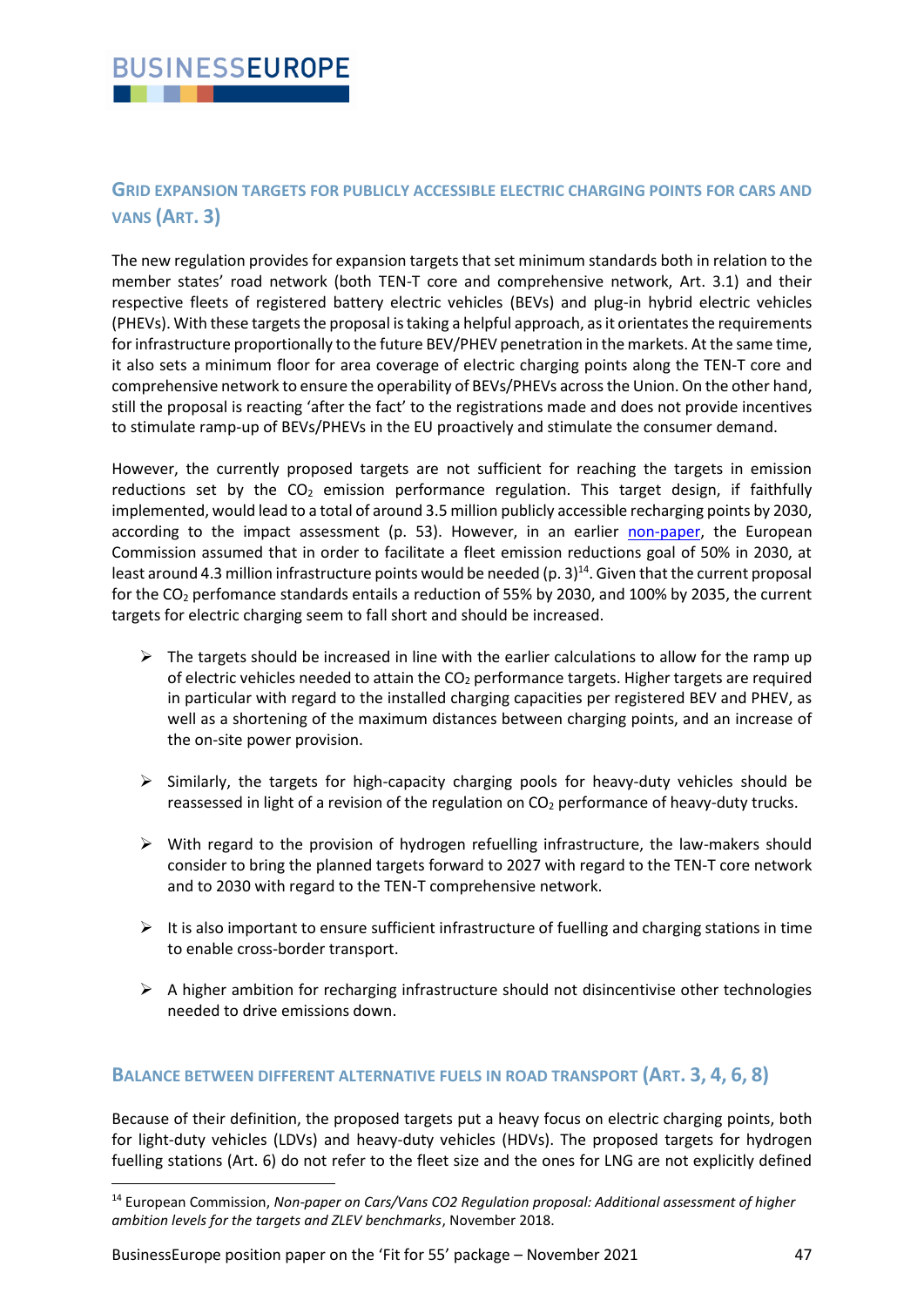

(Art. 8, based on demand to be accessed by member states). As such, the technology approach in the proposal is somewhat biased and could impact the free market conditions towards the development of the most competitive lower-carbon solutions. Similar principles (proportionality to the fleet size, minimum power output, maximum distance between stations) should be applied to define the infrastructure targets for LDV and HDV electric charging (Art. 3 and 4), hydrogen (Art. 6) and LNG (Art. 8). In line with the principle of technological neutrality, refuelling and recharging infrastructure planning should be designed to promote vehicles using low or zero well-to-tank emissions fuels such as biofuels, hydrogen and synthetic fuels, along with - in the short and medium term - compressed and liquified natural gas, especially in hard-to-abate transport where direct electrification of transports is not possible.

 $\triangleright$  The targets for LDV or HDV electric recharging points, hydrogen refuelling, and LNG infrastructures should be similarly formulated (based on distance, fleet size and minimum output).

## **STANDARDISATION AND INTEROPERABILITY (ART. 5, 7, 18, 19, ANNEX II)**

It is positive that the proposal keeps the emphasis on a standardised user-experience and on data exchange that allow for e-roaming, cross-border use and the use of mobility service providers on a contractual or ad-hoc basis. The requirements for enabling smart charging also add to the value of the electric vehicle fleet in terms of adding stability to the energy system overall. On the other hand, an overly prescriptive approach, with numerous technical and service requirements might hinder the attainment of ambitious roll-out targets. A lot will depend here on the delegated acts the European Commission is empowered to adopt under the proposal with regards to technical specifications (Art. 18-20).

- $\triangleright$  The provisions mentioned on standardisation should be maintained however given the enormous challenge, the Commission in a delegated act on technical specifications should relax some of the requirements for isolated and rural areas, where the challenge is to build any alternative charging/re-fuelling infrastructure at all.
- $\triangleright$  Additionally, the proposal should include more detailed standards for hydrogen fuelling stations, similarly to what is provided for electric changing in Annex II. These specifications are important to boost the deployment of infrastructure.
- $\triangleright$  For the most efficient use of charging points and the creation of non-discriminatory access to them for all users, a roaming obligation (analogous to roaming obligations for mobile telephony: telephoning in all networks with all contracts) should be made binding. The necessary monitoring processes to enable follow-up measures should be installed as early as possible.

## **ALTERNATIVE FUEL INFRASTRUCTURE FOR AIR AND SEA PORTS (ART. 9, 10, 11, 12)**

The revision of the alternative fuel infrastructure requirements in the maritime and waterways ports is a step in the right direction. Special attention must be paid so that the requirements remain coherent with the ones laid down in the FuelEU Maritime Regulation.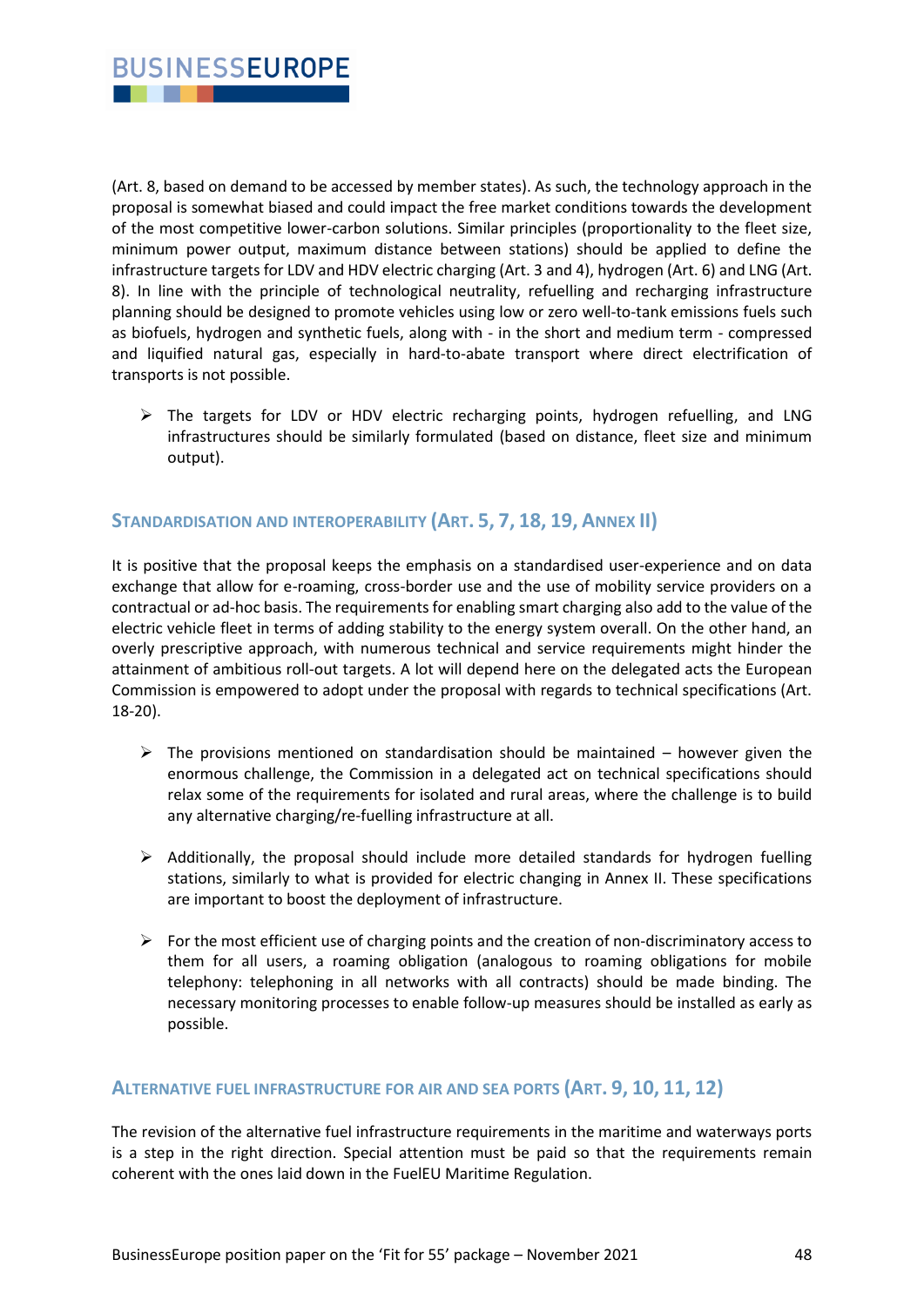## **BUSINESSEUROPE** . . .

- $\triangleright$  The requirements for ports and waterways must remain consistent with any relevant changes to the FuelEU Maritime Regulation which might occur in the negotiation stages, in particular with regards to the obligation to mandatorily use shore-side energy while ships are at berth.
- $\triangleright$  The proposal should enable the use of mobile power supply units to meet the demands from container and passenger ships.
- $\triangleright$  The proposal should support new infrastructure for the storage and supply of the zero- and low-carbon fuels considered by the shipping companies to reduce their GHG emissions and supported by the proposed FuelEU Maritime Regulation.
- $\triangleright$  Setting the time frame for the expansion of infrastructure across TEN-T network in air and maritime transport is very tight and additional burden on the sectors will have to be avoided. A longer time frame for adaptation should be considered due to the time needed for conversions of fleets and the availability and allocability of renewable energy.
- $\triangleright$  The expansion of hydrogen infrastructure at airports is missing in the proposal. This must be considered due to the great decarbonisation potential of air transport. The development of an infrastructure adapted to the conversion of aviation to hydrogen is imperative. This will pave the way for the availability of hydrogen for aircraft in the 2030+ timeframe.

## **NATIONAL POLICY FRAMEWORKS, PROGRESS REPORTS AND MONITORING BY THE EUROPEAN COMMISSION (ART. 13-16; ANNEX I, III)**

With the revised format of the national policy frameworks (NPFs), a greater emphasis is put on the actual measures necessary to achieve the targets, including support under the state aid framework (Art. 13.6) and plans to encourage the roll-out of private charging points in addition to publicly accessible ones (Art. 13.1 (f)). However, with the final version of the NPFs only due in 2025, and the first progress reports in 2027, there is a risk that member states are not acutely aware of their obligations, when they already have to attain their first targets by 2025. In this regard, the continuous progress tracking by the European Commission might prove helpful (Art. 16.1). However, there is no clear recourse spelled out in the regulation for when the Commission finds the corrective actions proposed by lagging member states to be not satisfactory (Art. 16.2), which might endanger the follow-through of the ambitious targets spelled out in the proposal.

- $\triangleright$  The transparency with regards to enforcement actions should be increased, detailing what consequences member states would have to face in case their policy measures are deemed not satisfactory (Art. 16.2) and at which point the Commission would initiate legal action, e.g. by starting an infringement procedure.
- $\triangleright$  Member states should be able to hand in a preliminary NPF before 2025, so that their policies can be ramped up earlier, and the Commission can give some early advice and improvements.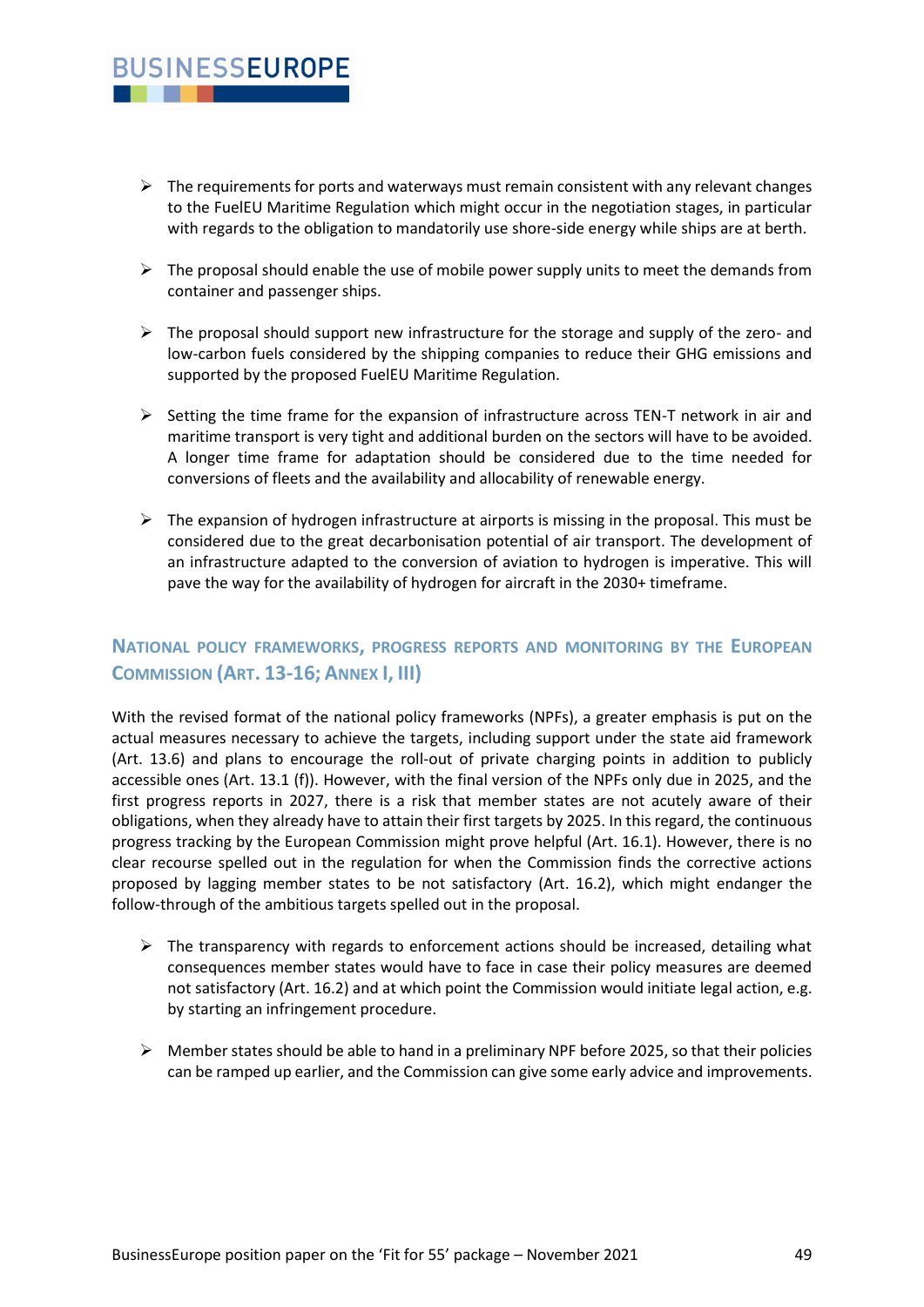# <span id="page-49-0"></span>**11. ReFuelEU Aviation Regulation**

## **KEY MESSAGES**

- 1. The ReFuelEU Aviation Regulation gives a good impulse for the progressing decarbonisation of the aviation industry. The proposal, which contains a blending mandate, coupled with an uptake obligation, should also provide for sufficient flexibility in other areas, such as giving fuel suppliers the opportunity to fulfil the obligation as an average of all their fuel deliveries until the European market for sustainable aviation fuels (SAF) has matured.
- 2. The blending obligation also has to be flanked by supporting measures that ensure that the supply chain for SAF is developing in line with the demand. For this, additional funding is required both from the national and the European level to close the price gap between conventional fuels and SAF, for as long as it persists.
- 3. While the carbon leakage effect of this measure seems manageable when looked at in isolation, this picture might shift significantly when taking into account the other proposals that will affect aviation (ETS; energy taxation). The European Commission should conduct an assessment of the combined effect of these measures, and law-makers should change the proposals accordingly if needed to avoid market distortions in European aviation vis-àvis international competitors.

Flying on SAFs, reducing overall  $CO<sub>2</sub>$  emissions by up to 85% compared with conventional A-1 jet fuel, is one of the main drivers to reduce emissions from aviation. Yet, SAF supply is currently still very scarce. This scarcity of current commercially available SAF results in such fuels being 3 to 6 times more expensive than regular kerosene. Other future SAF technologies, such as synthetic fuels, are not yet industrially mature, and are expected to be 8 to 10 times more expensive, due to higher production costs. BusinessEurope supports the Commission's proposal RefuelEU Aviation to scale up the production and uptake of SAF in Europe. At the same time, there are some elements where the proposal could be further improved, which are detailed below.

## **DEFINITION AND AVAILABILITY OF SUSTAINABLE AVIATION FUELS (SAF) (ART. 3)**

The proposal defines both SAF as well as synthetic aviation fuels (renewable fuels of non-biological origin, RFNBO) in line with the definition and the sustainability criteria of the 2018 Renewable Energy Directive (REDII), as BusinessEurope called for in its March 2021 position paper on sustainable aviation and maritime transport.

➢ The proposal refers to the closed list of feedstocks in Annex IX of Directive (EU) 2018/2001, which in BusinessEurope's view should be expanded in the current round of reforms to increase the availability of SAF. In particular, it is important that feedstock used to produce SAF meets high sustainability criteria, as laid down by the Renewable Energy Directive (RED) which is currently being revised. SAF production must have a minimal impact on biodiversity, not compete with food production, be of high quality and lead to a minimum  $CO<sub>2</sub>$  reduction of 70%.

**THE LET**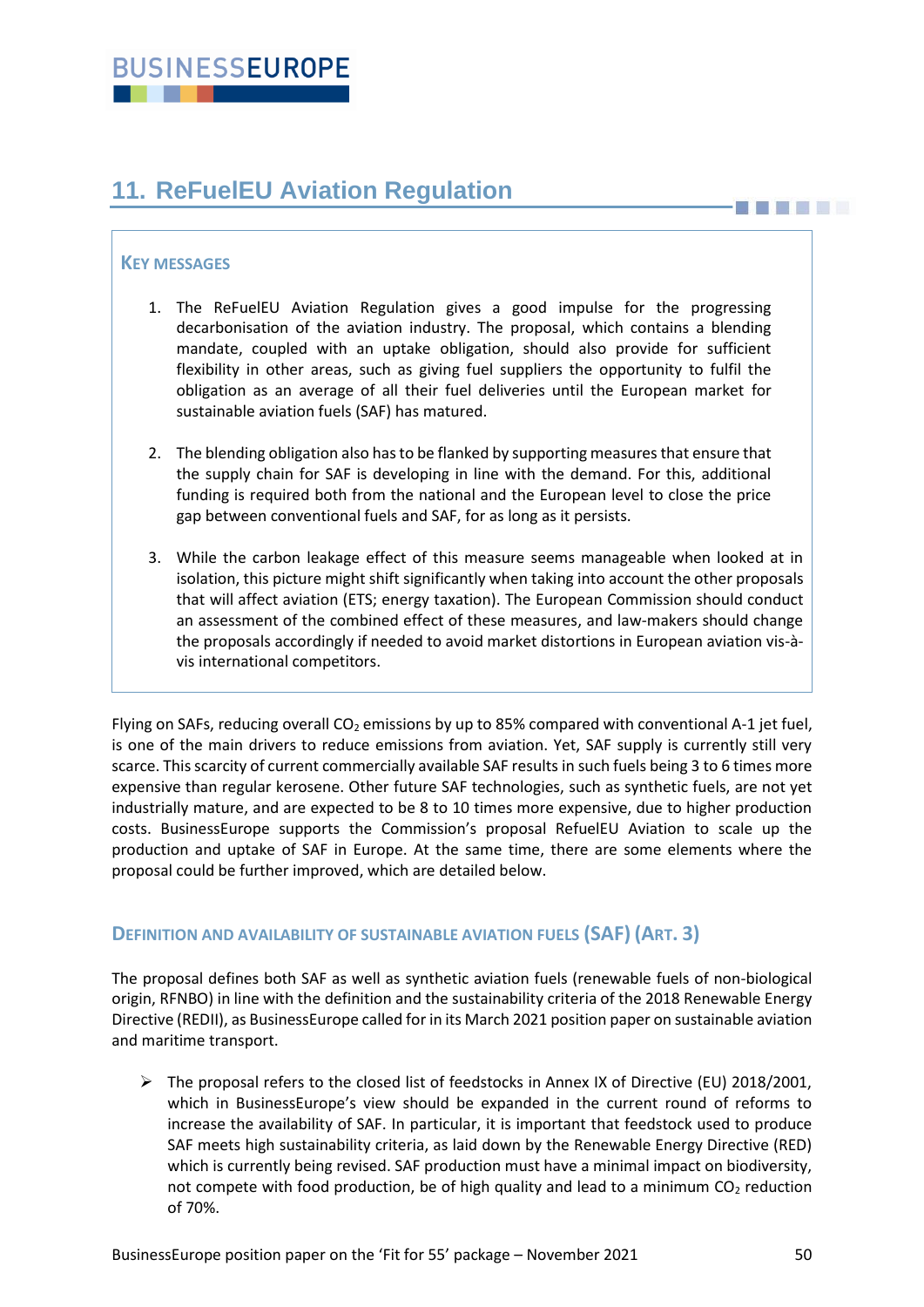

- $\triangleright$  The ReFuelEU framework on sustainable air transport should take advantage of that list if it is indeed extended and should stay dynamically aligned with the list.
- $\triangleright$  In any case, both the EU and the member states must come up with further support programmes for the production of SAF, at least as long as the price difference between SAF and conventional jet fuels remains substantial. One source of this funding should be the ETS Innovation Fund. Furthermore, revenues acquired from fines, as provided for in Article 11, should be invested in SAF projects to strengthen the market ramp-up as well as to reinvest in the sector. Progress towards price levelling of SAF could also be achieved by using these revenues for funding operating expenses (e.g. via carbon contracts for difference).
- $\triangleright$  These support schemes should have as a core condition that the SAF produced in Europe is primarily intended for the domestic European market, to avoid inefficient import and export due to differing support schemes.

## **SUPPLY OBLIGATION FOR SAF AT UNION AIRPORTS AND UPTAKE OBLIGATION FOR AIRCRAFT OPERATORS (ART. 4, 5, ANNEX I)**

Under the proposal, aviation fuel suppliers, as regulated entities, defined in line with REDII (Art. 2.2), are obliged to ensure that aviation fuel supplied by them to each EU airport<sup>15</sup> contains a certain amount of SAF, and as part of that a certain amount of RNFBO.<sup>16</sup> The targets are increased gradually (according to Annex IV, see below) and are to be fulfilled on an annual basis. Shortfalls by any supplier are to be made up with volume-equivalent supplies of SAF the following year, in addition to administrative fines (Art. 11). Airline operators<sup>17</sup> (airlines) are mandated to take up 90% of the yearly aviation fuel required (the amount of aviation fuel necessary to operate the totality of commercial air transport flights over the course of a reporting period) – this is meant to ensure that both EU carriers and non-EU carriers uplift fuel in Europe, which will contain gradually more SAF volumes.

The targets are specific to each airport, as is the uplift mandate – only for a transitional period from 2025 to 2029, aviation fuel suppliers can supply the minimum share of SAF (2%) as a weighted average of fuel supplied to all EU airports.

| Year  | Share of SAF (of<br>total fuel) | Sub-mandate of<br><b>RNFBO</b> (of total) |
|-------|---------------------------------|-------------------------------------------|
| 2025* | $2%$ *                          |                                           |
| 2030  | 5%                              | 0.7%                                      |
| 2035  | 20%                             | 5%                                        |
| 2040  | 32%                             | 8%                                        |
| 2045  | 38%                             | 11%                                       |
| 2050  | 63%                             | 28%                                       |

\*: flexibility provision, during which fuel suppliers can average out their deliveries and between airports to reach the required quota.

<sup>&</sup>lt;sup>15</sup> With more than 1 million passengers per year.

<sup>&</sup>lt;sup>16</sup> EU airports with more than 1 million passengers or 100,000 tons in commercial cargo per year.

 $17$  Operators with more than 729 commercial air transport flights out of EU airports per year.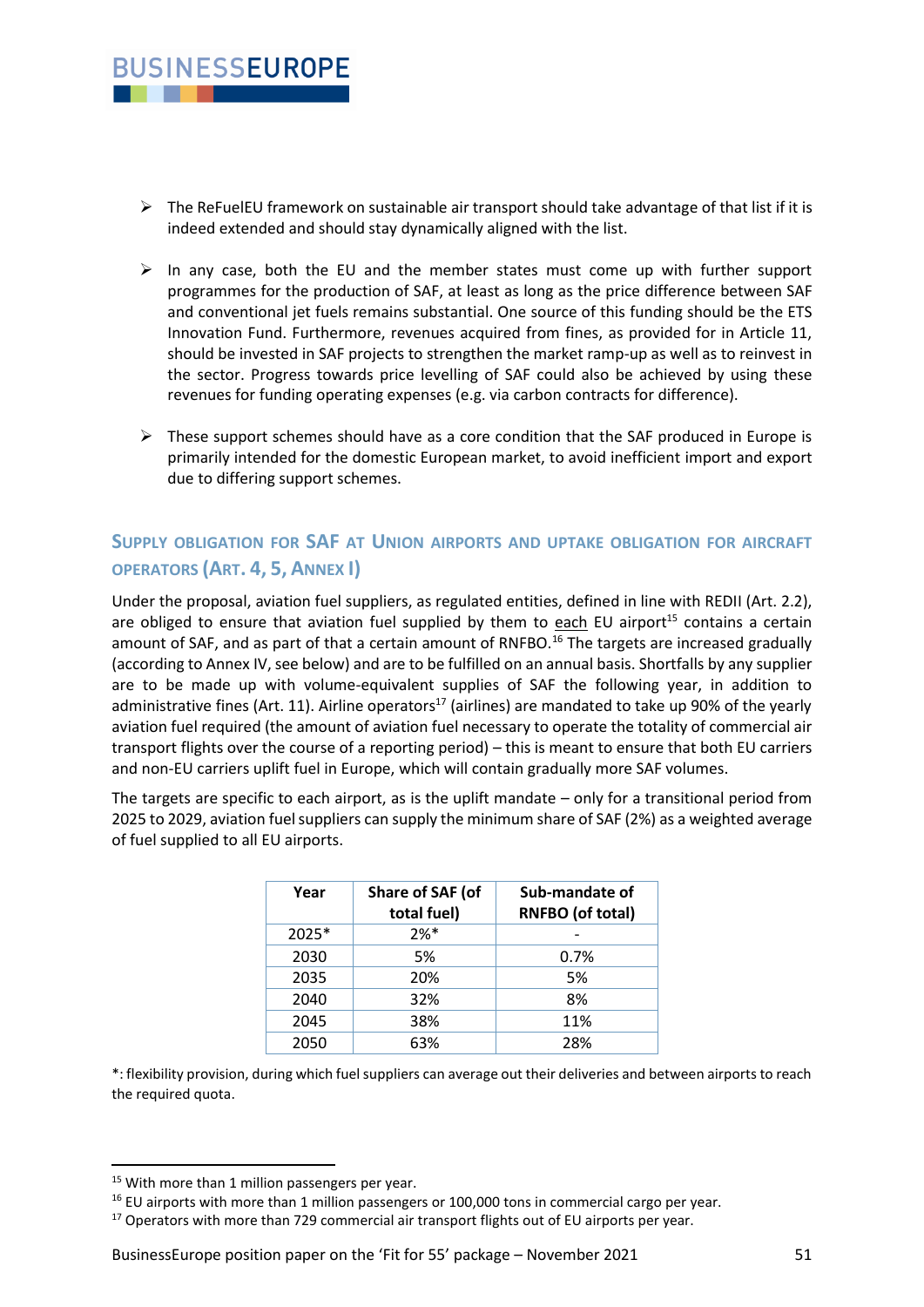

- $\triangleright$  BusinessEurope sees the Commission proposal as relying too heavily on hefty spikes towards 2050. To smoothen out the growth curve, we suggest to have slightly higher obligations in the near and medium term to ensure regulatory certainty for plant expansion and the production and uptake of SAF, including RFNBOs.
- $\triangleright$  The specificity of the obligation (every delivery to every airport has to contain at least X amount of SAF) undermines the flexibility necessary for a widespread production increase for SAF. Sustainable fuels should be supplied as a matter of priority where their use is most efficient – e.g. in greater quantities near production centres and at big international hubs, where fuel infrastructure is further developed. Therefore, the flexibility provided for 2025- 2029 should be extended until the SAF market has matured. This must be determined by each structural revision of the Regulation.
- $\triangleright$  While the flexibility provision is in place, a "book & claim" mechanism could also be introduced, flanked by a system of certificates, between fuel suppliers and airlines, which would be useful for overcoming the logistical/operational difficulties that could affect some airports.

## **BUILDING UP THE SAF SUPPLY CHAIN**

BusinessEurope underlines that the development of SAF requires the introduction of measures to stimulate their research, industrialisation and use, enabling their economic sustainability in line with the fossil alternative. To realise the ambition of the climate plans, it is necessary to put in place the necessary flanking measures already mentioned by the Commission's own impact assessment.

- $\triangleright$  Under the umbrella of the Renewable and Low-Carbon Fuel Value Chain Alliance, an aviation pillar should be set up as quickly as possible.
- $\triangleright$  Carbon contracts for difference and other crediting mechanisms should be used to support the production of alternative fuels, while a combination with measures such as SAF production tax credits should also be explored.
- $\triangleright$  The EU should also push for new SAF pathways to be recognised at ASTM (the responsible standardisation body), and measures to reduce the costs of the certification should be considered and proposed as quickly as possible in cooperation with the European Union Aviation Safety Agency (EASA).
- $\triangleright$  Considering the long payback periods and burdens for investment in SAF, a simple, clear, and stable regulatory framework is required in the long term. It will also be necessary to introduce support systems with economic incentives in the form of subsidies for research and industrialisation as well as funding and policies that close the remaining price gap as long as it persists.

## **CARBON LEAKAGE**

The European Commission assumes that by 2040, the policy will lead to fuel costs rising by more than 20% when compared to the baseline, leading to a ticket price increase of over 5% for those airlines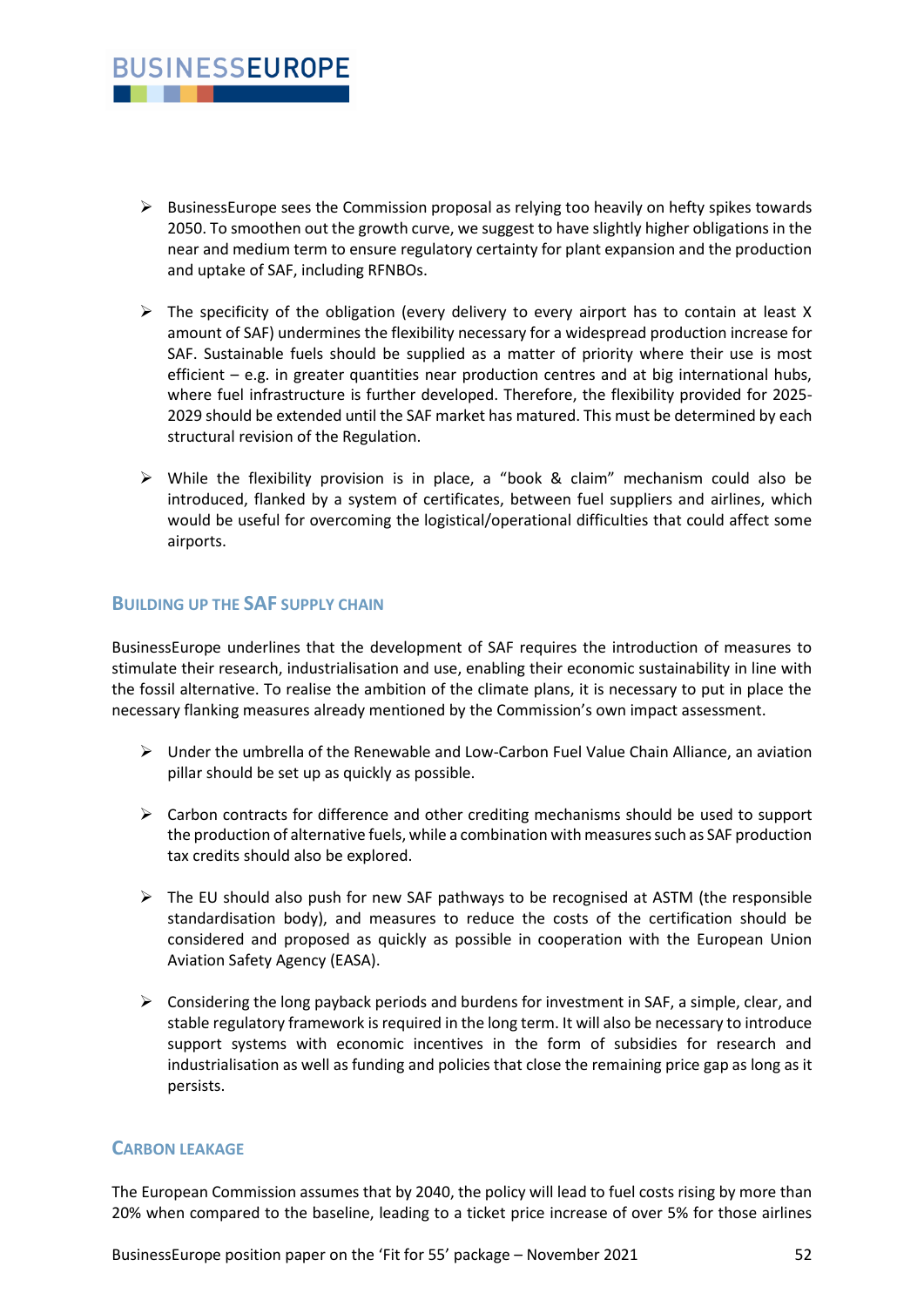

that are covered by the obligations under this regulation (p. 49-51). While the competitive disadvantage from the SAF obligation seems to be limited, ReFuelEU is not the only proposal within the 'Fit for 55' package that addresses the aviation sector.

- $\triangleright$  The Commission should (swiftly) analyse the cumulative effect of the changes introduced to the EU aviation sector (ETS – loss of free allowances, a potential kerosene tax through the revised energy taxation directive, ReFuelEU).
- ➢ If the cumulative carbon leakage effect of the measures mentioned above is threatening to undermine the competitiveness of European carriers, law-makers should consider measures to level the playing field with non-EU carriers. BusinessEurope stands ready to work together to find appropriate solutions to retain the competitiveness of the European aviation sector, including compensation mechanisms, while at the same time reaching the EU's climate goals.

## **COHERENCE WITH ICAO (INTERNATIONAL CIVIL AVIATION ORGANISATION)**

Article 14 refers to periodic reports that may consider if this Regulation should be amended and, options for amendments, where appropriate, in line with a potential policy framework on SAF at ICAO level.

- ➢ Business supports the efforts of the EU to promote the concept of the blending mandates at ICAO level as well as harmonised sustainability criteria. Given the global dimension of air transport, without such harmonisation there is a high risk of market distortion with serious damage for the competitiveness of the European airline industry.
- $\triangleright$  BusinessEurope supports expanding the scope of the reports to reflect all innovative fuel concepts emerging from ASTM certification that might provide environmental benefits, including lower-carbon aviation fuel (LCAF) and hydrogen. The reports should also take the development of new production capacities in Europe into account.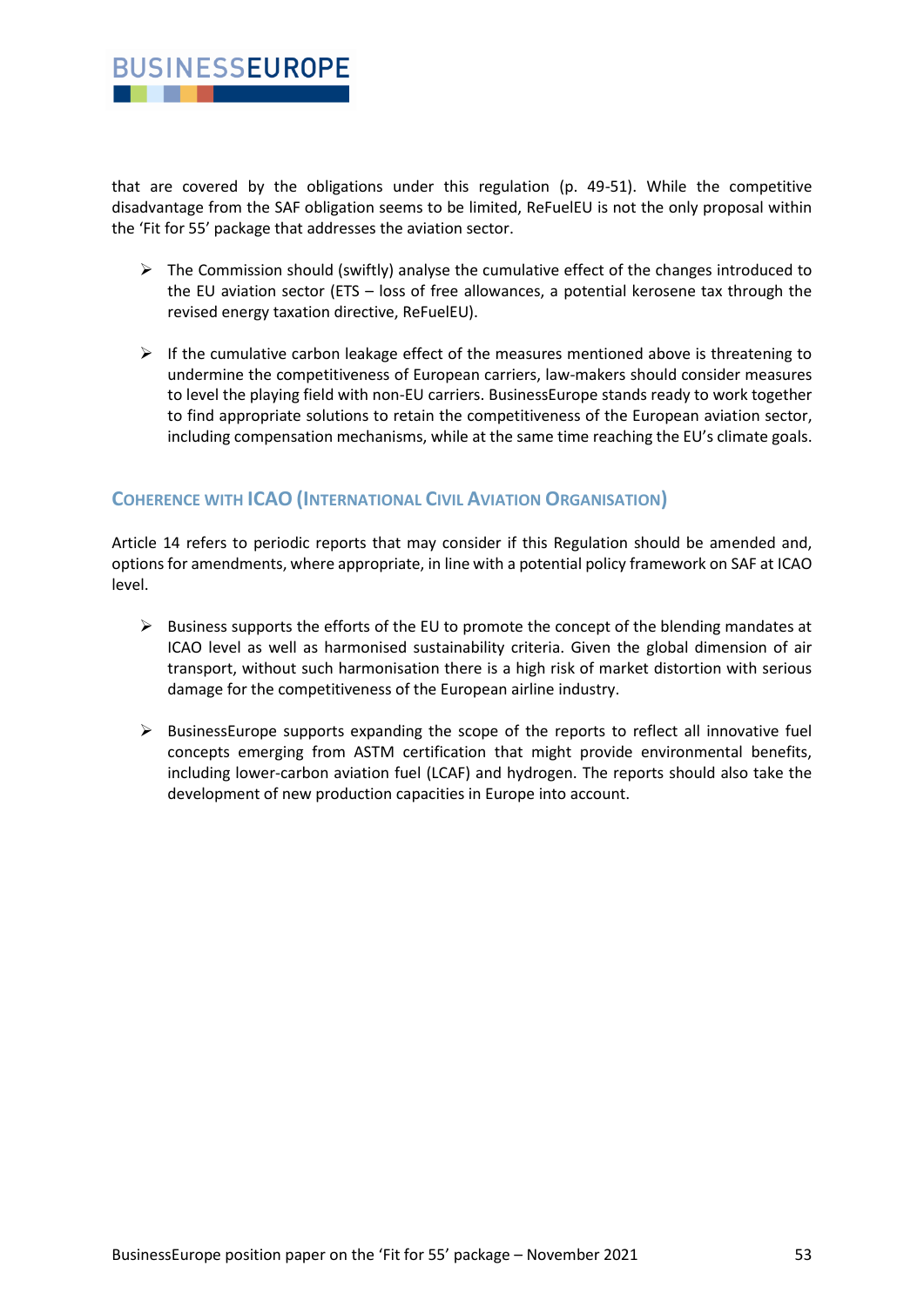# <span id="page-53-0"></span>**12. FuelEU Maritime Regulation**

## **KEY MESSAGES**

- 1. BusinessEurope supports the underlying ambition of tackling greenhouse gas emissions from the maritime shipping sector at the EU level (despite the fact that an international solution for shipping would be preferable). The well-to-wake emission intensity standard is the right tool in this context. However, the standard and the default values used, both for well-to-tank and tank-to-wake emissions should be more flexible in order to recognise alternative production pathways for fuels as well as increasingly efficient propulsion technologies.
- 2. With the current proposal, the European Commission goes beyond what is currently agreed at the multilateral level in the IMO (International Maritime Organisation) framework. This creates the risk of frictions with trading partners as well as a risk of carbon leakage, especially due to the partial application of the measure on out-going and incoming voyages. The European Commission should engage proactively with trading partners on these issues, and monitor closely any potential for carbon leakage, taking into account the combined effect of the measures affecting the maritime shipping industry (FuelEU, ETS, taxation). Overall, BusinessEurope calls on lawmakers to ensure the consistency of this measure with the rest of the 'Fit for 55' package, throughout the legislative negotiations.
- 3. BusinessEurope welcomes the measures aiming to provide flexibility when obtaining the FuelEU certificate of compliance (pooling of ships, "banking and borrowing" for compliance surpluses). However, these measures should be further complemented by removing the 10% penalty factor for "borrowing" and adding a mechanism that recognises high-quality emission offsets from outside the maritime shipping industry.

## **PRINCIPLE OF EMISSION-INTENSITY STANDARDS, WELL-TO-WAKE APPROACH (ART. 1, 2, 3, 4, ANNEX I-II)**

With this regulation, the European Commission for the first time attempts to directly regulate the emission intensity of shipping obligations. It is positive that the Commission aims at a goal-based system, instead of prescriptive use of select alternative fuels (Policy Option 3 instead of 1) Furthermore, the proposal follows BusinessEurope's previous position in opting for a long-term framework to reduce well-to-wake emissions as spelled out in Art. 4. (reference year 2020, based on existing data from the [MRV regulation on maritime emissions\)](https://eur-lex.europa.eu/legal-content/EN/TXT/?uri=CELEX:02015R0757-20161216).

| Year | Reduction vs 2020                            |
|------|----------------------------------------------|
|      | (grams of CO <sub>2</sub> equivalent per MJ) |
| 2025 | $-2%$                                        |
| 2030 | $-6%$                                        |
| 2035 | $-13%$                                       |
| 2040 | $-26%$                                       |
| 2045 | $-59%$                                       |
| 2050 | $-75%$                                       |

**BILLER**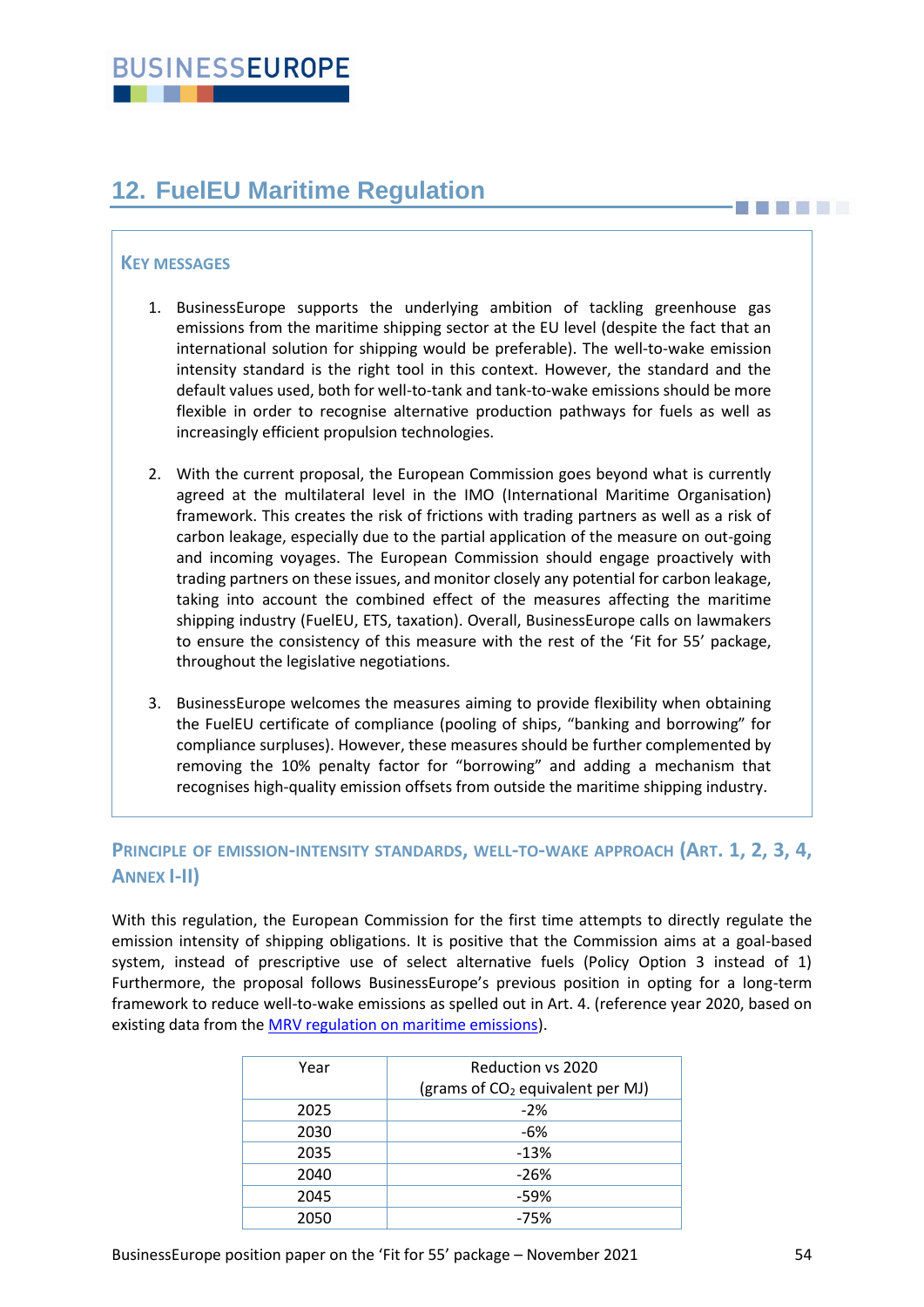

This framework, however, is not linked to the availability and price competitiveness of sustainable maritime fuels (SMF). We believe SMF will show different growth curves in different fuel types (e.g., biofuels, renewable ammonia and methanol, RFNBOs as well as LNG and bio-LNG in the medium term). Especially in the early portion of the adoption pathway, as production is still ramping up, it is crucial that unforeseen price hikes are avoided. This could be achieved by temporarily delaying the introduction of higher emission reduction targets, if price levels reach a reference price determined a-priori. To further lower the risk of supply squeeze and allow for more effective emission reduction, the methodology for calculating well-to-wake emissions (Annex I, II) should recognise technological developments that will make fuels less emission-intensive than the default values currently given in the proposal.

BusinessEurope recognises the contribution of LNG as an alternative fuel for the medium term and supports the affirmation of the principle of technological neutrality in the definition of the objectives of the regulation (Recital 10). It should be noted that the default emission values, contained in Annex II, place LNG almost on a par with the most polluting fossil fuels, undermining the attractiveness of investment in this technology.

- $\triangleright$  The well-to-wake emission intensity standard can be a positive instrument to reduce the shipping emissions in line with technology developments. The reduction targets should be subject to careful assessment.
- $\triangleright$  For well-to-tank emissions of fossil fuels the system should recognise production pathways that are less intensive than the ones assumed by the default values (e.g. when using CCS/CCU). These pathways should benefit from a crediting system that counts towards the compliance balance of the FuelEU certificate.
- ➢ The framework should also make the certification of well-to-tank industry-specific values feasible for fuels/pathways combinations presenting a carbon intensity lower than the default ones. Initiated upon request of the industry, the process should be based on documentation and verification provided by the fuel producers.
- $\triangleright$  The expansion of the infrastructure, especially with regard to onshore electricity supply in ports, must be ensured and eligible for funding, so that the electricity/energy supply is able to cover the demand in ports. For this the ETD draft and the AFIR draft are important flanking measures to guarantee that the obligations of the initiative can be met.

## **EXTERNAL SCOPE, LIABILITIES AND CARBON LEAKAGE (ART. 2 (C))**

The proposal suggests to partially (50%) apply the emission intensity thresholds to outgoing and incoming voyages as well. However, significant challenges might arise with regards to the availability of verified renewable and low-carbon fuels (RLF) outside the EU (Art. 2 (c)). Furthermore, this approach might be perceived as extra-territorial enforcement by the EU's international partners. This could lead to similar problems as those witnessed with the original expansion of the EU ETS to international flights in 2012. In addition, while the impact assessment (p. 73 and Annex IV.7) addresses the risk of re-routing of goods being shipped to Europe to avoid the FuelEU obligation, it does not address the risk of carbon leakage in terms of European ports at risk of losing their status as global hubs, where goods get redistributed to be shipped to locations all over the world.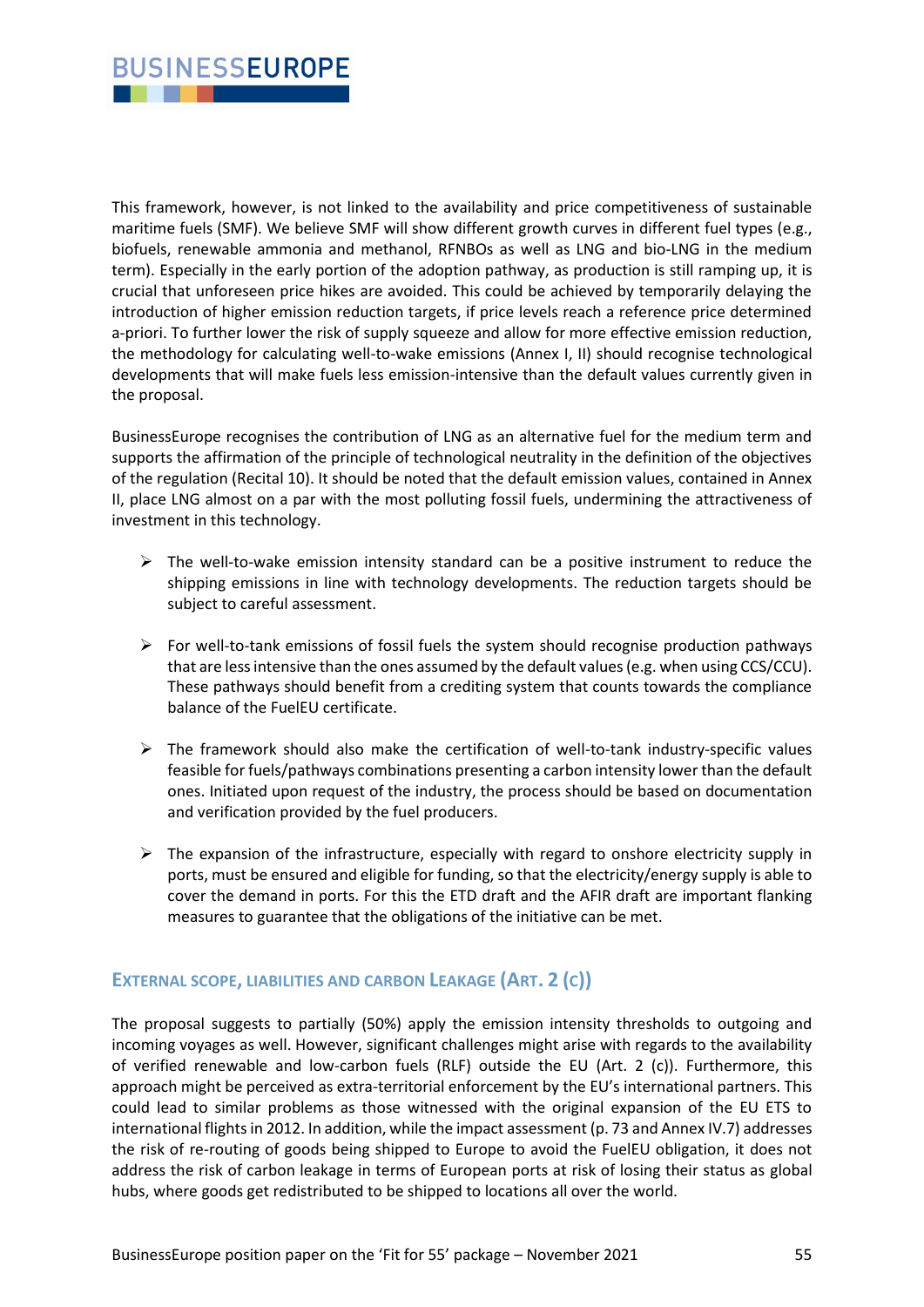## $\triangleright$  The European Commission should intensify its talks with trading partners, to minimise the risk of a backlash when foreign shipping companies will have to follow the obligation when calling at European ports. Furthermore, the Commission should encourage partners to increase the availability of SMF at major seaports.

**BUSINESSEUROPE** 

. . .

- $\triangleright$  Given the difficulty of procuring SMF internationally and the limited ability of companies to control international supply chains, shipping companies should not be held liable if they fall victim to wrongfully declared sustainable maritime fuel despite their best efforts to ensure the integrity of the fuel supply.
- $\triangleright$  The Commission shall closely monitor the situation of EU sea ports and shipping companies. Should it become apparent that Europe is losing its status as a logistics hub as companies try to avoid the FuelEU obligations, the Commission should address this in the review of the regulation by 2030. In this review, the Commission should take into account the cumulative carbon leakage effect of the different instruments impacting maritime shipping (FuelEU, extension of the ETS, changes in the Energy Taxation Directive).

## **DUTY TO CONNECT TO ON-SHORE POWER SUPPLY (OPS) FOR ALL ENERGY NEEDS AT BERTH FROM 2030 ONWARDS (ART. 5)**

In addition to the regulation of the energy used in ports by including it in the emission intensity limits spelled out above, the regulation also provides for a duty to connect to on-shore supplies for passenger and container ships, with only limited exceptions such as emergencies, ships using zeroemission technologies (Annex III) and where there are no connection points available, or the connection equipment is not compatible. The latter two cases are to be limited to 5 occurrences per ship and reporting year (provided that the shipping company could have reasonably known about the issue) from 2035.

With this rather stringent rule, which has its own set of penalties attached and can lead to enforcement actions ranging all the way to a ship's expulsion, the legislator would put a significant burden on the shipping operators, while not providing a reference to the actual availability and roll out of OPS connection points in member state ports.

 $\triangleright$  Shipping companies should not be held responsible for failures to provide infrastructure by ports and public authorities. Therefore, whenever the Commission finds a national policy framework under the AFIR unsatisfactory with regards to port infrastructure, or demands corrective action on this issue by a member state, non-compliant port calls in that member state should temporarily not count towards the limits set in Art. 5.

## **REQUIREMENTS FOR THE USE OF BIOFUELS, RFNBOS (ART. 3 (B-F), 9)**

The regulation takes over the definitions for biofuels, biogas, recyclable carbon fuels, and renewable fuels of non-biological origin from the Directive (EU) 2018/2001 (REDII), which is a good step towards a coherent regulatory framework (Art. 3b-3f). Similarly, biofuels will have to comply with the sustainability criteria in that Directive, as verified by a voluntary or a national scheme, recognised under Art. 30 (5-6) of Directive (EU) 2018/2001. Otherwise, emission factors shall be equal to the "least favourable fossil fuel pathway for this type of fuel" (Art. 9.1 (c-d) which applies a rather stringent threshold.